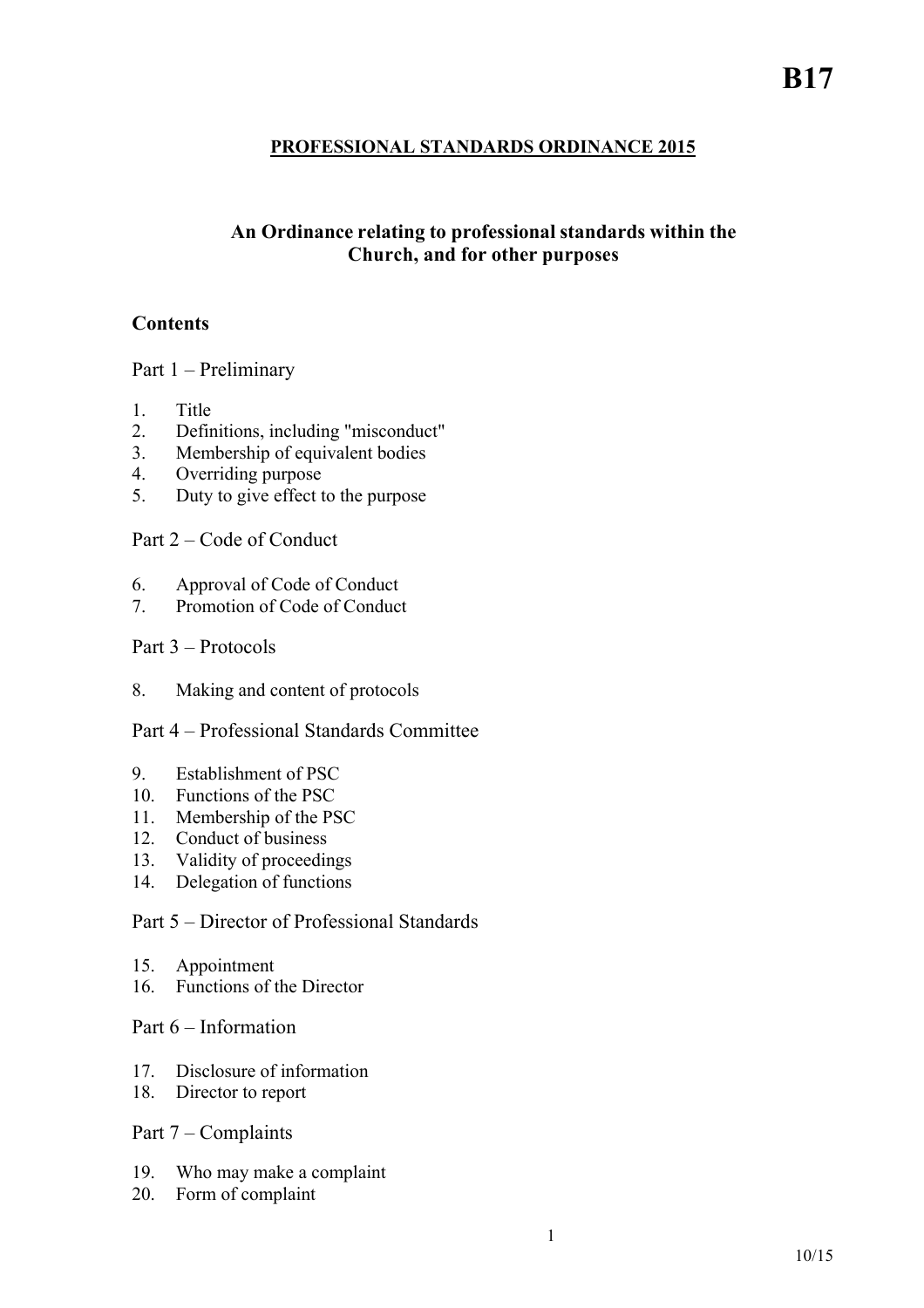- 21. Further information and verification
- 22. Power to dismiss or take no further action
- Part 8 Investigations
- 23. Investigation and report
- 24. Investigation by equivalent bodies
- 25. Material to be obtained
- 26. Response of respondent
- 27. Duties of respondent
- 28. Exercise of powers by the PSC
- Part 9 Certificate of conviction
- 29. Summary hearing and recommendations
- 30. No review of determination
- 31. Effect on other proceedings

## Part 10 – Suspension and Prohibition

- 32. Interpretation
- 33. PSC may recommend
- 34. Matters to be taken into account
- 35. Mandatory orders
- 36. Church authority may give effect to a recommendation
- 37. Termination of suspension or prohibition
- 38. Effect of suspension order or prohibition order

## Part 11 – Consent determination

- 39. Application and interpretation
- 40. PSC to report to the Bishop
- 41. Bishop may request reconsideration
- 42. Reconsideration by the PSC
- 43. Bishop to determine
- 44. Implementation by agreement
- 45. Consequence of no agreement
- 46. Director to notify complainant

### Part 12 – Professional Standards Board

- 47. Constitution
- 48. Functions and jurisdiction
- 49. Panel
- 50. Appointment of the panel
- 51. Appointment of the Board
- 52. Vacancies on the Board
- 53. Secretary
- 54. Quorum
- 55. Simultaneous sittings
- 56. Validity of proceedings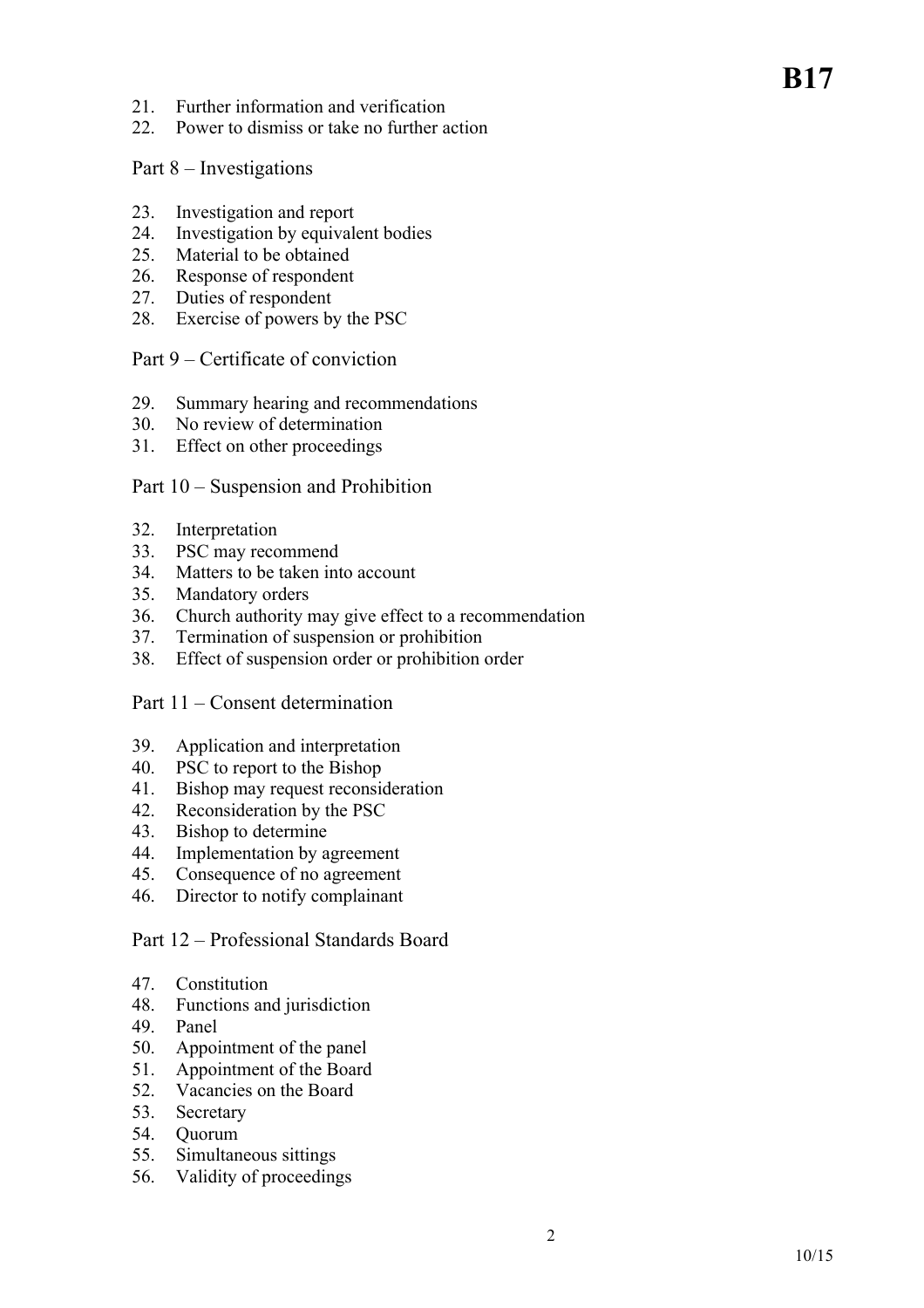## Part 13 – Reference of a complaint to the Board

- 57. Reference after investigation
- 58. Procedure for reference
- 59. Convening of the Board
- 60. Board to act expeditiously
- 61. Powers of the Board
- 62. Power to dismiss or take no further action
- 63. Power to defer final recommendation

## Part 14 – Professional Standards Review Board

- 64. Establishment of Review Board
- 65. Function of the Review Board
- 66. Panel of Review Board members
- 67. Appointment of Panel
- 68. Convening a Review Board
- 69. Vacancies on the Review Board
- 70. Secretary
- 71. Simultaneous sittings
- 72. Validity of proceedings

Part 15 – Application for Review

- 73. Interpretation
- 74. Application to Review Board
- 75. Documents and material to be delivered following application
- 76. President to determine membership of Review Board
- 77. Review Board may exercise the powers of the Board
- 78. Review Board to deal with application expeditiously

Part 16 – Proceedings of the Board and the Review Board

- 79. Conduct of proceedings
- 80. Failure to appear
- 81. Powers and duties
- 82. Review Board proceedings
- 83. Matters to be considered
- 84. Legal representation
- 85. Directions
- 86. Appointment of a person to assist
- 87. Directions to PSC
- 88. Written evidence
- 89. Decisions of other bodies
- 90. Standard of proof
- 91. Members of board and Review Board not to meet with parties
- 92. Disqualification where personal interest
- 93. Medical examination
- 94. Duties of the respondent
- 95. Limitation on promotion of a charge in the Diocesan Tribunal
- 96. Certain matters not to be inquired into

**B17**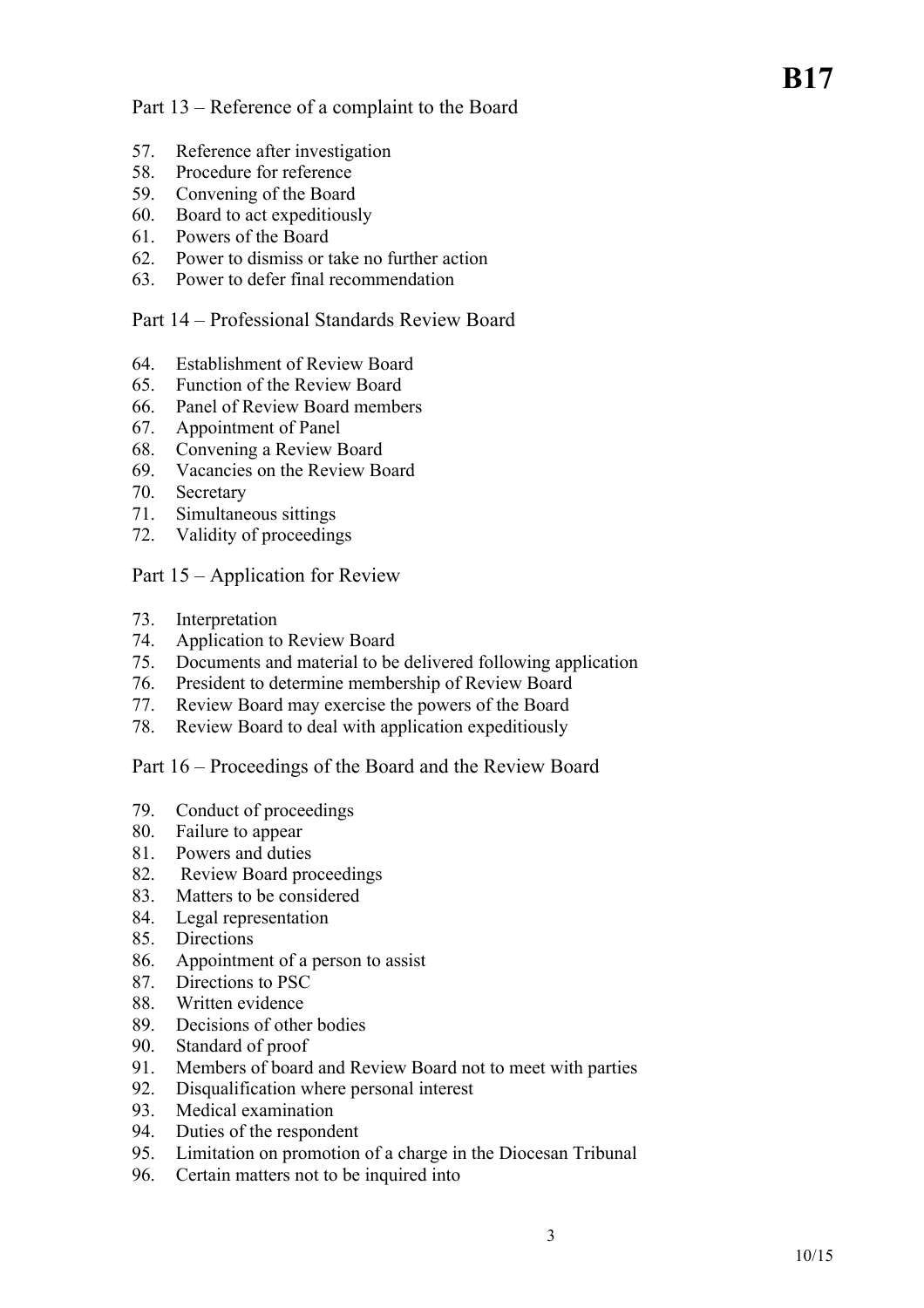**B17**

- 97. Costs
- 98. Making of rules
- 99. Practice and procedure
- 100. Determination of questions
- 101. Open sittings
- 102. Provision of copies of determination and recommendation

Part 17 – Church Authority and compliance

- 103. Church authority to give effect
- 104. Compliance by Church worker

Part 18 – Deposition from Holy Orders

- 105. Effect of deposition
- 106. Instrument of deposition

Part 19 – Confidentiality and Publication

- 107. Duty of confidentiality
- 108. Release of information by PSC
- 109. Church authority may release information
- 110. PSC reports

Part 20 – Indemnity

111. Obligation to indemnify

Part 21 – Regulations

112. Regulation making power

## Part 22 – Repeal, Commencement and and Transitional

- 113. Repeal
- 114. Commencement
- 115. Transitional

The Schedule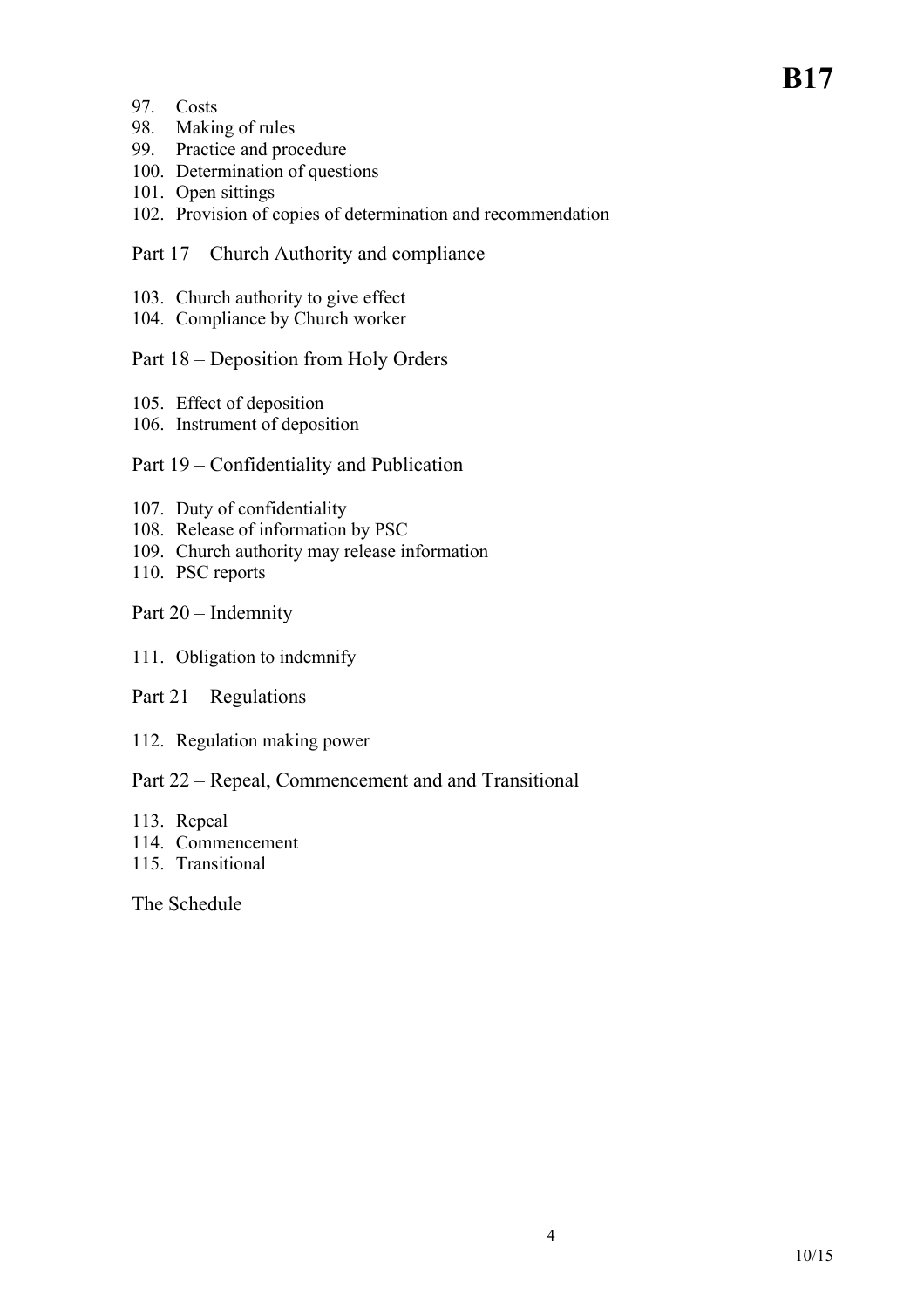## **The Synod hereby determines**:

# PART 1 - PRELIMINARY

### *Title*

1. This Ordinance may be cited as the "Professional Standards Ordinance 2015".

## *Interpretation*

2. (1) In this Ordinance, unless the context otherwise requires:

**"Board"** means the Professional Standards Board established under Part 12.

"**ceremonial**" has the same meaning as that expression has in the Constitution;

**"Certificate of Conviction"** means a certificate of conviction given under or in accordance with sections 42 or 43 of the *Evidence Act 1929* (SA) certifying as to the conviction of a Church worker of a criminal offence referred to in Part 3, Divisions 11, 11A or 12 of the *Criminal Law Consolidation Act 1935* (SA) or Parts 6 or 7 of the *Summary Offences Act 1953* (SA) or any equivalent provision in legislation which repeals or replaces those Acts, or any equivalent provision in any Commonwealth, State or Territory legislation;

**"child"** means a person under the age of 18;

**"Church"** means the Anglican Church of Australia;

**"Church authority"** means the Bishop or a person or body having administrative authority of or in a Church body to license, appoint, authorise, dismiss or suspend a Church worker;

**"Church body"** includes a parish, school and any body corporate, organisation or association that exercises ministry within, or on behalf of, the Church;

**"Church worker"** means a person who is or who at any relevant time was:

- (a) a member of the clergy; or
- (b) a person employed by a Church body; or
- (c) a person holding a position or performing a function with the actual or apparent authority of a Church authority or Church body;

but excludes a bishop subject to the jurisdiction of the Special Tribunal of the Church;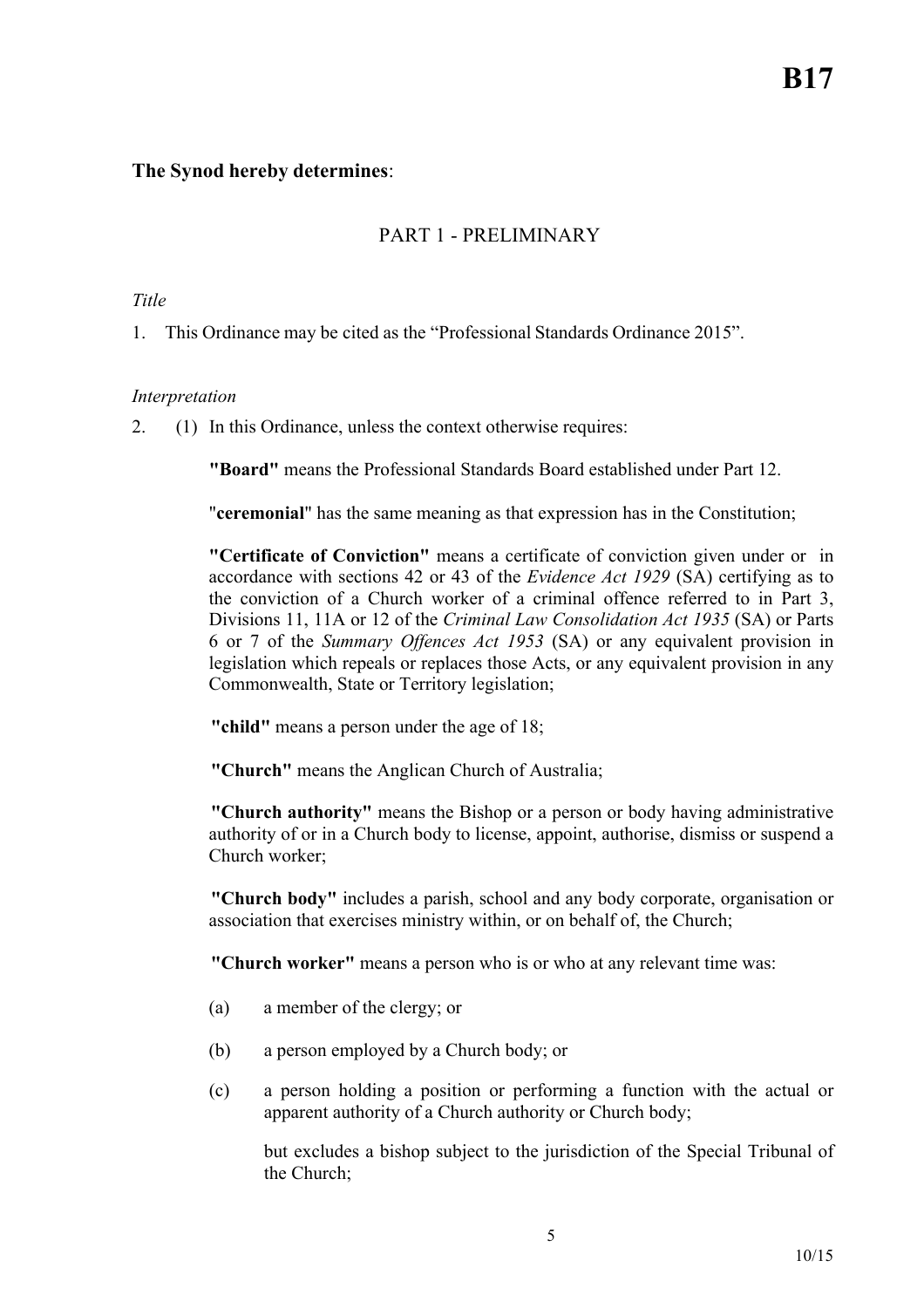**"Code of Conduct"** means a code of conduct approved from time to time under Part 2:

**"complainant"** means a person who makes a complaint;

**"complaint"** means a complaint under section 19 of this Ordinance;

**"Constitution"** means the Constitution of the Anglican Church of Australia;

**"Director**" means the Director of Professional Standards appointed under Part 5;

**"equivalent body"** means a body of another diocese exercising powers, duties or functions equivalent to those of the Director, the PSC the Board or the Review Board as the case may be, or where there is no such body, the bishop of the diocese;

**"faith"** has the same meaning as that expression has in the Constitution;

**"information"** means information of whatever nature and from whatever source relating to alleged misconduct on the part of a Church worker;

**"member of the clergy"** means a person in Holy Orders;

**"misconduct"** has the meaning in subsection (3) of this section;

**"national register"** means any national register established pursuant to a Canon of General Synod or a resolution of the Standing Committee of General Synod for the purpose of recording determinations of the Board and other equivalent bodies;

**"Professional Standards Committee"** or **"PSC"** means the Professional Standards Committee established under Part 4;

**"prohibition order"** means an order prohibiting a Church worker from holding a specified position or office in or being employed by a Church body or Church authority or from carrying out any specified functions in relation to any office or position in the diocese or in relation to employment by a Church body, and includes a variation of a prohibition order;

**"protocol"** means a protocol approved from time to time by the Diocesan Council under Part 3;

**"respondent"** means a Church worker whose alleged conduct is the subject of a complaint;

**"Review Board"** means the Professional Standards Review Board established under Part 14;

**"ritual"** has the same meaning as that expression has in the Constitution;

**"suspension order"** has the meaning in section 32.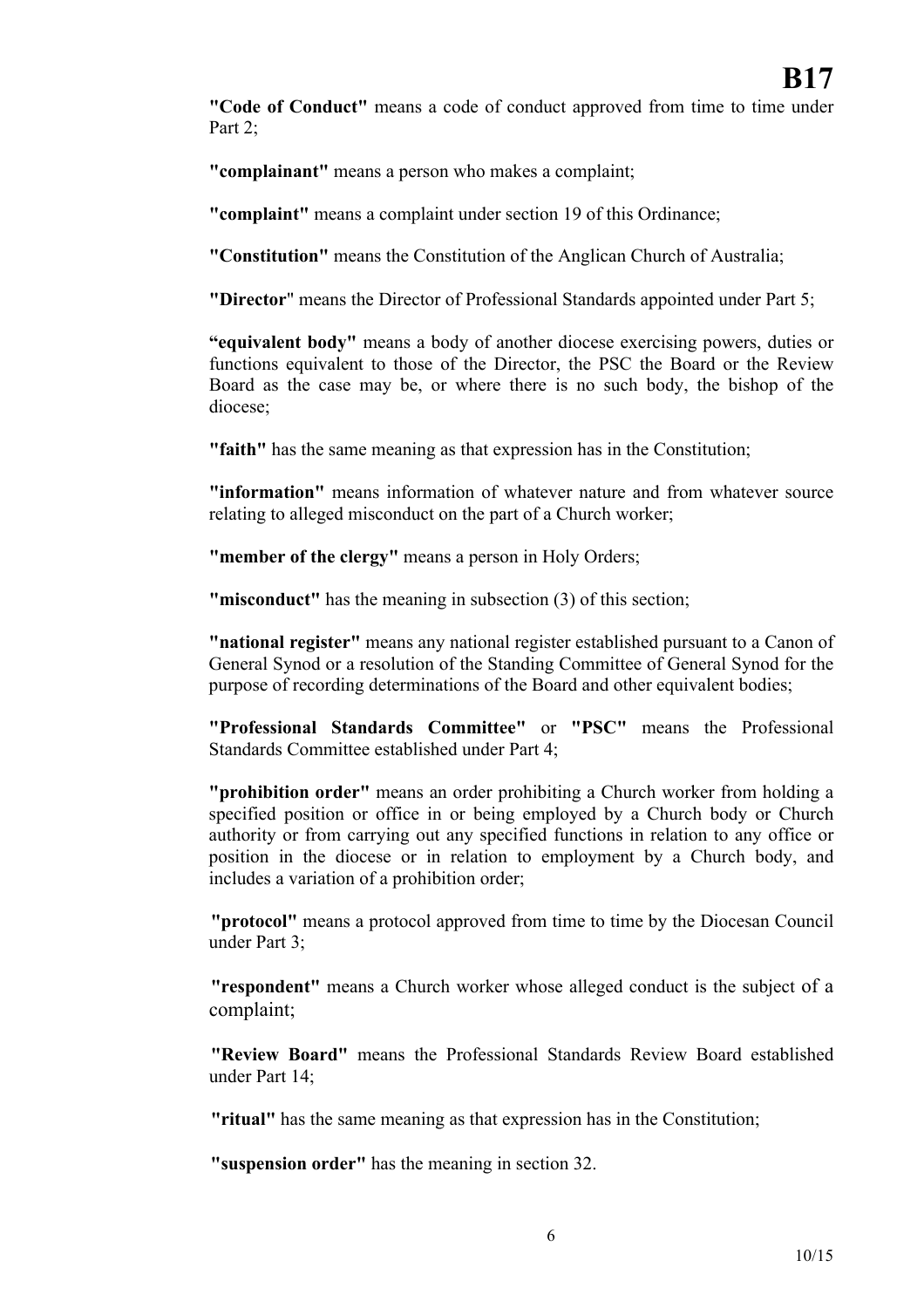- (2) For the purposes of this Ordinance
	- (a) a person employed by a Church body; or
	- (b) a person holding a position or performing a function with the actual or apparent authority of a Church authority or Church body;

will be taken to be engaged by a Church authority.

- (3) The expression **"misconduct"** in relation to a Church worker means an activity or wilful or careless inactivity that –
	- a) involves harassment, or causes harm to a person's physical, spiritual, emotional or financial well-being or, in the case of a child, to his or her development; or
	- b) is carried out by a person in a position of power or authority over another –

(i) for the inappropriate gratification of that person; or

(ii) for the exploitation of the other; or

- c) involves the exploitation of an office or position within the Church or a Church body; or
- d) brings an office within the Church or a Church body or, if relevant, brings the Church or a Church body more generally into disrepute; or
- e) involves a breach of the standards of sexual conduct prescribed in the Code of Conduct;

and includes:

- f) wilful or careless failure to comply with an undertaking given to or a direction imposed by a Church authority under section 104 of this Ordinance;
- g) wilful or careless failure to comply with an undertaking given to the Board, the Review Board or the Church authority;
- h) wilful or careless failure to comply with the provisions of section 17; and
- i) a breach of the Offences Canon 1962 or any Canon amending or replacing that Canon which is in force in and is not excluded from this diocese:

by the Church worker whenever occurring which, if established, would on its face call into question:

- 5. Conduct, wherever occurring,
	- (a) which would be disgraceful if committed by a member of the clergy, and
	- (b) which at the time the charge is preferred is productive, or if known publicly would be productive, of scandal or evil report.

**B17**

<sup>&</sup>lt;sup>1</sup>. Section 1 of the *Offences Canon 1962* provides for the following offences in respect of a person licensed by the Bishop:

<sup>1.</sup> Unchastity.

<sup>2.</sup> Drunkenness.

<sup>3.</sup> Habitual and wilful neglect of ministerial duty after written admonition in respect thereof by the bishop of the diocese.

<sup>4.</sup> Wilful failure to pay just debts.

<sup>6.</sup> Any other offence prescribed by an ordinance of the Synod of the diocese.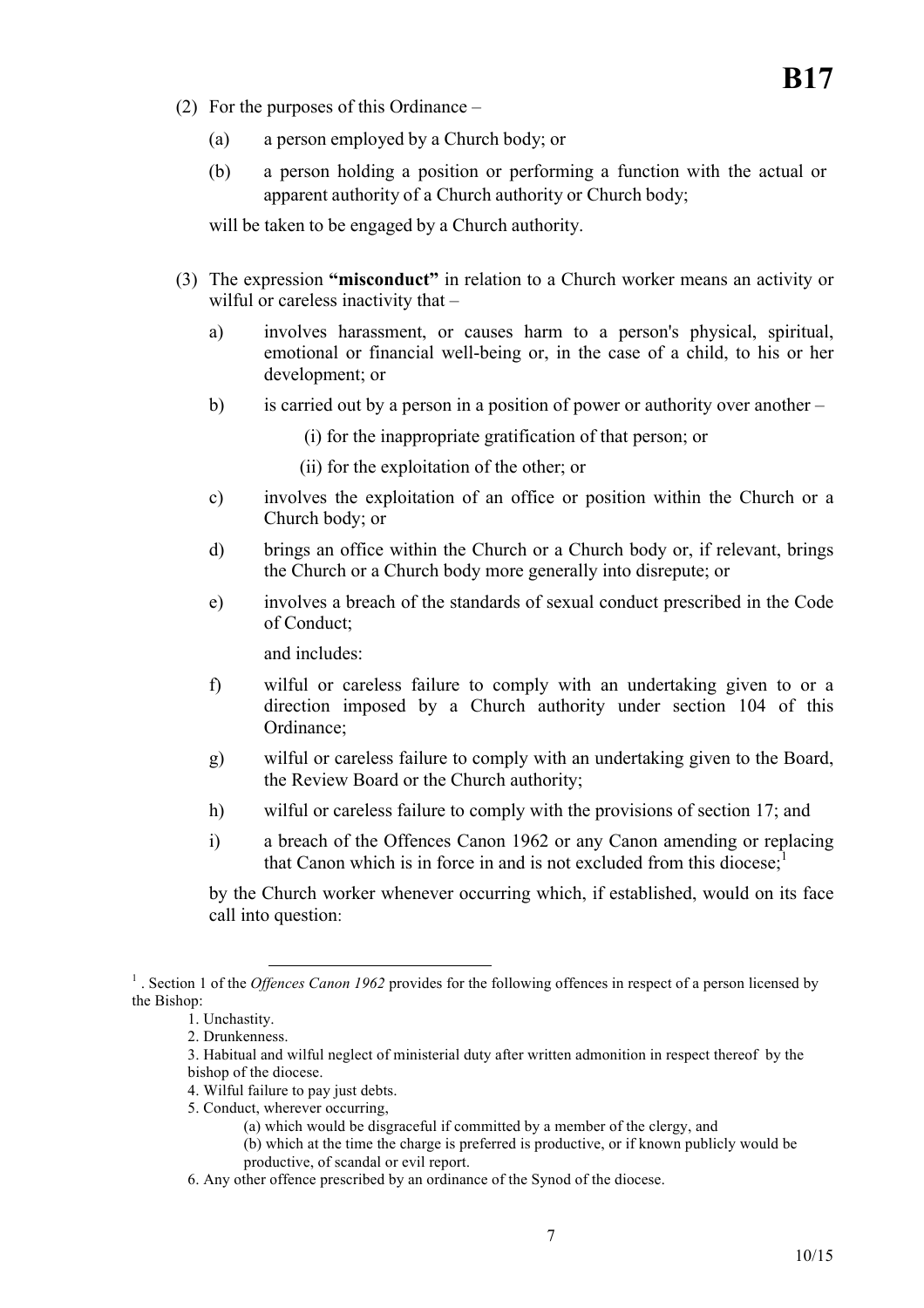- (i) the fitness of the Church worker, whether temporarily or permanently, to hold a particular or any office, licence or position of responsibility in the Church or to be or remain in the employment of a Church body, or in Holy Orders; or
- (ii) whether, in the exercise of the Church worker's ministry or employment, or in the performance of any duty or function, the Church worker should be subject to any condition ;

but excludes for the purposes of this Ordinance any breach of faith ritual or ceremonial.

## *Membership of equivalent bodies*

- 3. 1) The Director, the members of the PSC, the Board and the Review Board may constitute or be members of an equivalent body either generally or for a particular case or matter.
	- 2) The Diocesan Council may enter into such agreements or arrangements as it sees fit with the relevant authority of another diocese as to the terms on which the powers and functions of the equivalent bodies or persons of that diocese are to be exercised by the persons holding office in or as delegates of the PSC, or by the members or the secretary of the Board or of the Review Board.

## *Overriding Purposes*

4. The overriding purposes of this Ordinance and of any protocol made under this Ordinance, in their application to any complaint under this Ordinance, are to facilitate the just, quick and inexpensive resolution of the real issues in the complaint and to regulate fitness for ministry for the protection of the community.

## *Purposes to be given effect*

5. The Director, the PSC, the Board and the Review Board must each seek to give effect to the overriding purposes when exercising any power given by this Ordinance or by any protocol and when interpreting any provision of this Ordinance or of any such protocol.

# PART 2 – CODE OF CONDUCT

### *Approval of Code of Conduct*

6. The Synod or the Diocesan Council shall from time to time by resolution approve a Code of Conduct for observance by Church workers in the diocese.

## *Promotion of Code of Conduct*

7. The Diocesan Council through the PSC and by such other means as may be considered appropriate shall take such steps as may be necessary or desirable to promote the knowledge, understanding and observance in this Church of any code of conduct applicable in the diocese.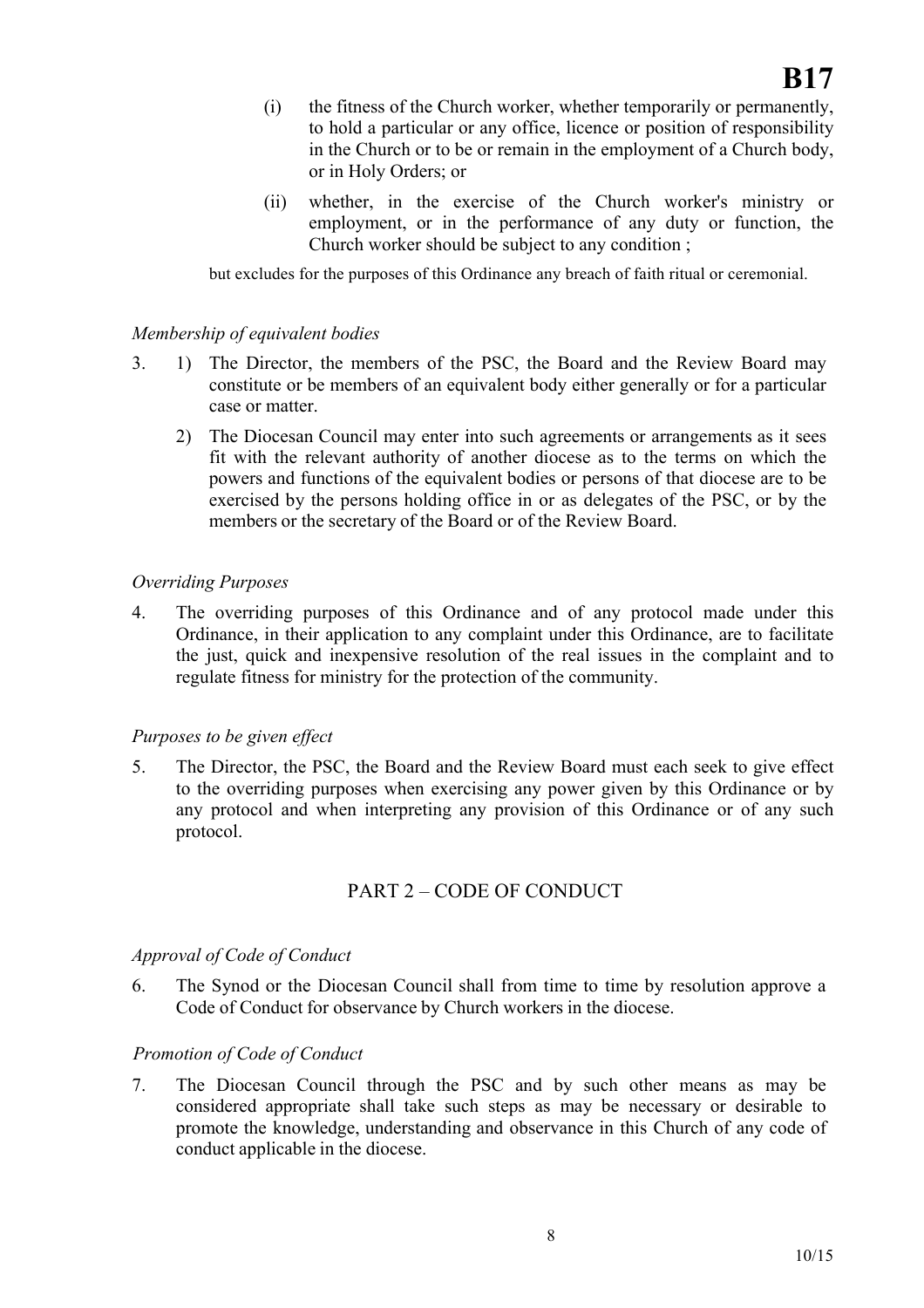# PART 3 – PROTOCOLS

## *Making and content of protocols*

- 8. (1) The Diocesan Council must from time to time consider and approve a protocol or protocols not inconsistent with this Ordinance for implementation in relation to information and complaints.
	- (2) The protocol or protocols must include:
		- (a) procedures for dealing with information and complaints;
		- (b) the appointment, role and function of contact persons;
		- (c) provision for informing complainants and victims of alleged misconduct, and respondents, of rights, remedies and relevant procedures available to them;
		- (d) provision for assisting or supporting, as appropriate, any person affected by alleged misconduct the subject of information;
		- (e) an explanation of the processes for investigating and dealing with information and complaints;
		- (f) provisions for dealing fairly with each party to a complaint;
		- (g) processes for mediation, conciliation and reconciliation, as appropriate;
		- (h) provisions for information, reports, advice and recommendations to the Bishop and any other relevant Church authority at each stage of the process of dealing with a complaint or information;
		- (i) procedures for working, where necessary, with law enforcement, prosecution and child protection authorities of the States and Territories of the Commonwealth of Australia.
	- (3) The Diocesan Council, through the Director and the PSC and by such other means as they may consider appropriate, must take such steps as may be necessary or desirable to promote throughout the community a knowledge and understanding of any protocol.

# PART 4 – PROFESSIONAL STANDARDS COMMITTEE

## *Establishment of PSC*

9. There shall be a Professional Standards Committee for the diocese constituted in accordance with the provisions of this Part.

## *Functions of the PSC*

- 10. (1) The PSC has the following functions:
	- (a) to implement a protocol;
	- (b) to receive information;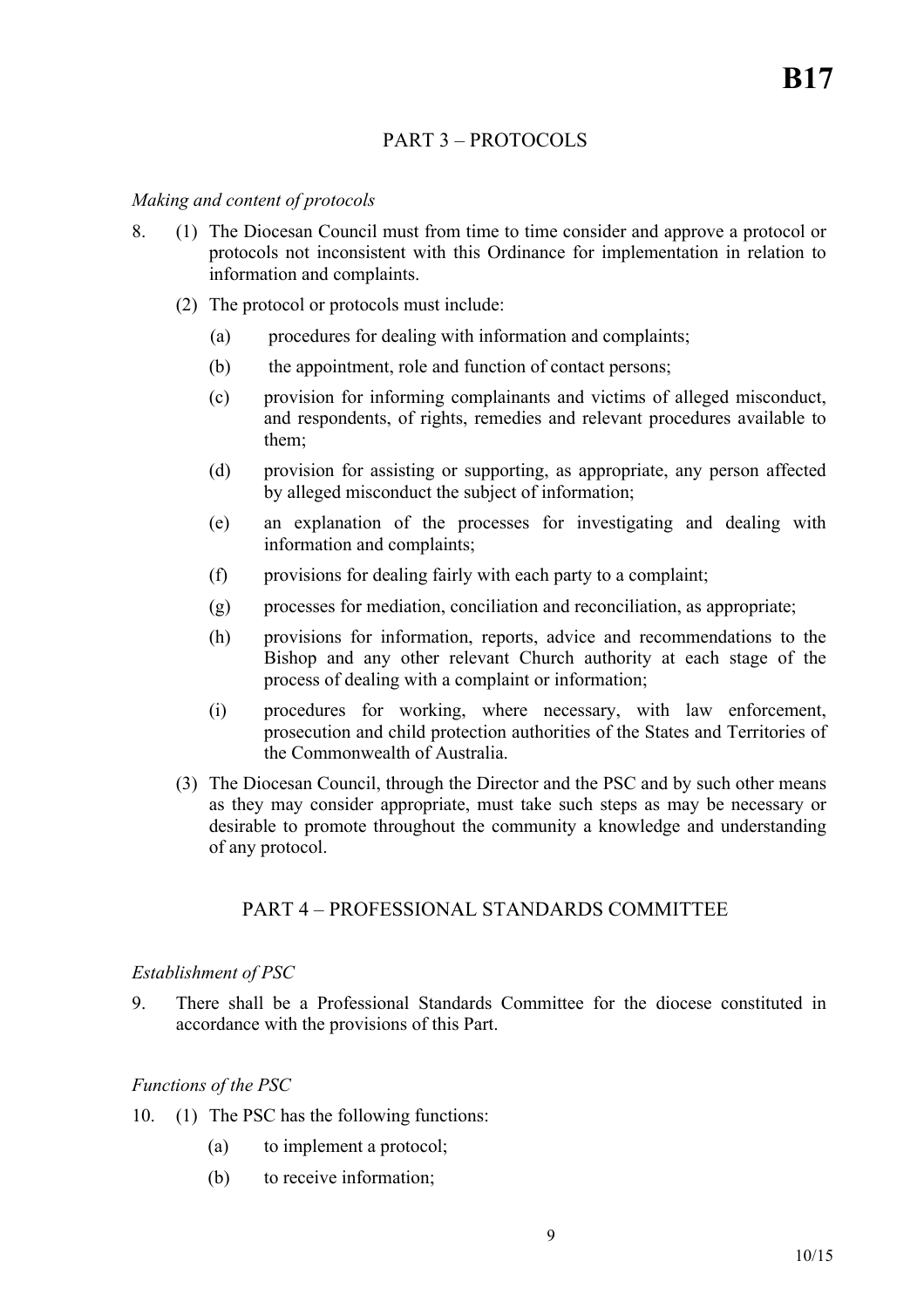- (c) to act on information in accordance with the provisions of this Ordinance and any protocol;
- (d) to receive a complaint against a Church worker;
- (e) to act on a complaint in accordance with the provisions of this Ordinance and any protocol and, where appropriate, to obtain independent legal advice for that purpose;
- (f) to appoint suitable persons to fulfil the several roles required to implement the protocol in each particular case;
- (g) where appropriate, to recommend conciliation or mediation;
- (h) to investigate a complaint in a timely and appropriate manner;
- (i) where appropriate, to recommend to the Diocesan Council any changes to a protocol and any other changes to Church processes, structures and education programmes that would reduce the risk of misconduct;
- (j) subject to any limit imposed by the Diocesan Council to authorise such expenditure as may be necessary or appropriate to implement, in a particular case, a protocol and the provisions of this Ordinance;
- (k) to advise any relevant Church body as to the financial, pastoral or other needs of a person affected by misconduct the subject of a complaint and in connection with any legal proceedings, anticipated or existing, against such Church body arising out of that alleged misconduct;
- (l) to refer any information in its possession to a law enforcement, prosecution or child protection authority of a State or Territory or of the Commonwealth of Australia for which the information is or may be relevant;
- (m) to maintain proper records of all information and complaints received and of action taken in relation to each of them; and
- (n) to exercise such other powers and functions as are conferred on it by this or any other Ordinance or by a protocol.
- (2) The exercise of functions by the PSC under this Ordinance arises in respect of alleged misconduct of a Church worker:
	- (a) resident or licensed in the diocese, or engaged by a Church authority;
	- (b) not resident or licensed in the diocese nor engaged by a Church authority but whose misconduct is alleged to have occurred in the diocese or when the Church worker was resident or licensed in the diocese or was engaged by a Church authority;
	- (c) wherever and whenever it is alleged to have been engaged in by a Church worker; and
	- (d) whether such misconduct is alleged to have occurred before or after the commencement of this Ordinance.

## *Membership of the PSC*

- 11. (1) The members of the PSC shall be appointed by the Diocesan Council.
	- (2) The members of the PSC shall hold office on such terms and conditions as may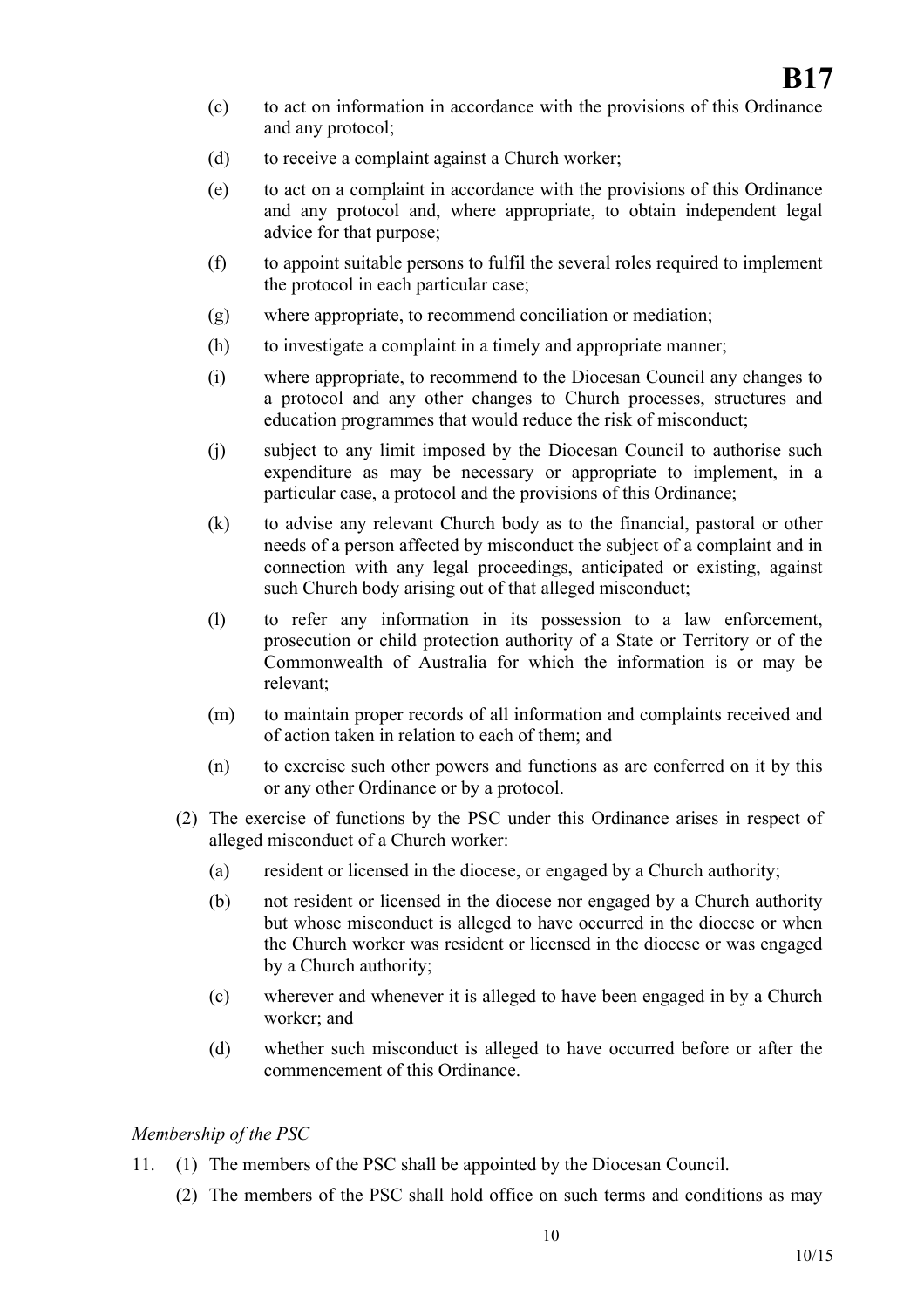be determined from time to time by the Diocesan Council.

(3) The PSC must have at least three members including the chair, any of whom may reside outside the diocese.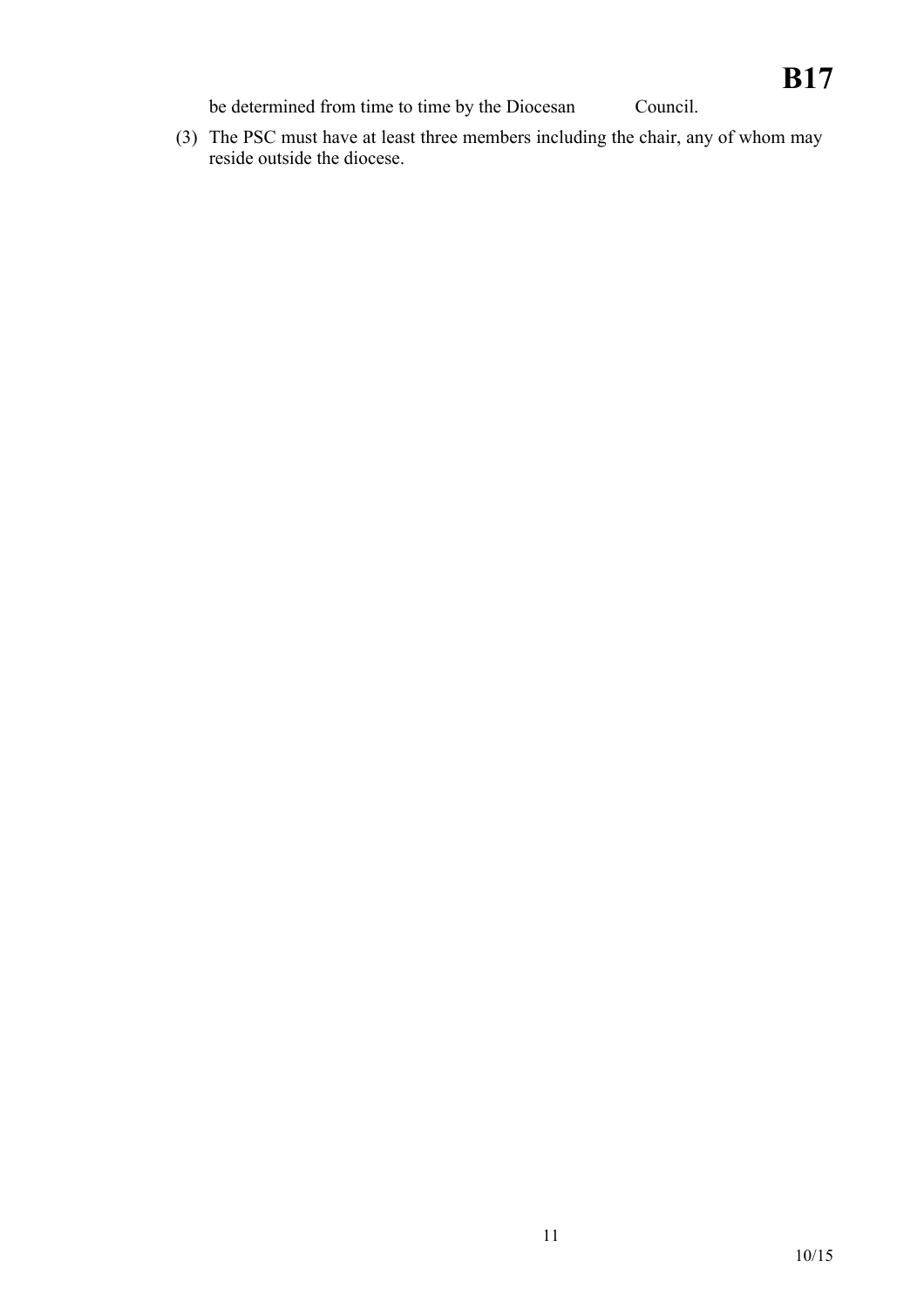# **B17**

- (4) The membership of the PSC must be constituted so far as reasonably possible so as collectively to provide experience and appropriate professional qualifications in –
	- (a) law;
	- (b) the ordained ministry; and
	- (c) human resources, pastoral ministry, investigations, social work, ethics or counselling.
- (5) The PSC must
	- (a) include at least one person who is not a member of the Church;
	- (b) so far as is reasonably practicable have at least one man and one woman.
- (6) The chair of the PSC must be appointed by the Diocesan Council.
- (7) The members of the PSC may constitute or include the members of an equivalent body either generally or for a particular complaint or matter.
- (8) A member of the PSC must not act unless the member has agreed in writing to abide by this Ordinance.

## *Conduct of business*

- 12. (1) The PSC may meet from time to time as determined by the chair or a majority of its members and may conduct its business by telephone or electronic communication.
	- (2) The chair must convene a meeting of the PSC at the request of the Director.
	- (3) The procedures of the PSC shall be as determined by the PSC.
	- (4) A majority of the members shall constitute a quorum.
	- (5) A decision taken other than at a meeting of the PSC, if supported by a majority of members of the PSC, constitutes a decision of the PSC.
	- (7) The PSC must act in all things as expeditiously as possible.

### *Validity of proceedings*

13. An act or proceeding of the PSC is not invalid by reason only of a vacancy in its membership and, notwithstanding the subsequent discovery of a defect in the nomination or appointment of a member, any such act or proceeding is as valid and effectual as if the member had been duly nominated or appointed.

### *Delegation of functions*

- 14. (1) Subject to subsection (2), the PSC may delegate, upon such terms and conditions as the PSC may approve, any of its functions under this Ordinance to any person.
	- (2) The PSC cannot delegate:
		- (a) its functions under subsection (1);
		- (b) its functions under paragraphs (g) and (j) of section  $10(1)$ ;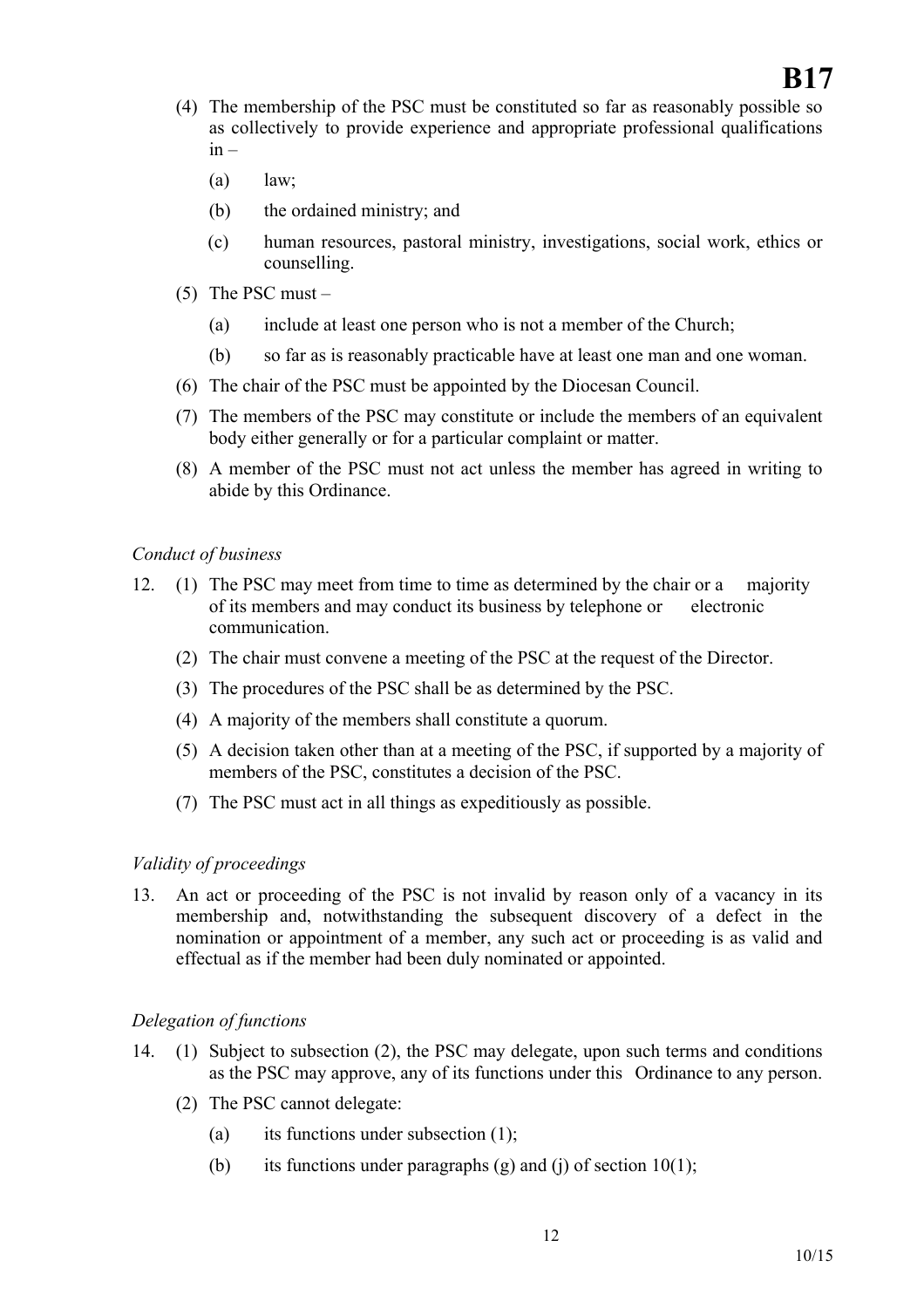- (c) its functions under Part 10; or
- (d) its functions under section 57.
- (3) A delegation under this section must be made by instrument in writing signed by a member of the PSC.

# PART 5 – DIRECTOR OF PROFESSIONAL STANDARDS

## *Appointment*

- 15. (1) There shall be a Director of Professional Standards.
	- (2) The Director shall be appointed by the Diocesan Council.
	- (3) The Director shall hold office on such terms and conditions as may be determined from time to time by the Diocesan Council.
	- (4) The Director may act in a corresponding capacity or as Director of Episcopal Standards for another diocese either generally or for a particular case or matter.

## *Functions of the Director*

- 16. (1) The Director shall have the following functions:
	- (a) to receive information and complaints on behalf of the PSC;
	- (b) in his or her discretion to make a complaint against a Church worker;
	- (c) to manage the implementation of any protocol in respect of any information and complaint;
	- (d) to be the executive officer of the PSC;
	- (e) to attend meetings of the PSC except for any part of a meeting which deals with the conditions of employment, remuneration or performance of the Director?
	- (f) to provide advice about the code of conduct, the protocol and procedures under this Ordinance;
	- (g) to provide or arrange care or treatment of the complainant and respondent;
	- (h) to provide input into education and vocational training programs for Church workers;
	- (i) to provide advice to complainants and the respondent about the operation of the protocol, with particular emphasis on helping the respondent to understand and discharge his responsibilities under the protocol;
	- (j) to keep proper records of complaints, decisions, meetings, employment screening details, police checks and people affected by any allegation of misconduct;
	- (k) to consult and co-operate with other persons and bodies in the Church with responsibility for professional standards;
	- (l) in cases of alleged illegal behaviour, to support the complainant in making a report to police or child protection authorities;

13

**B17**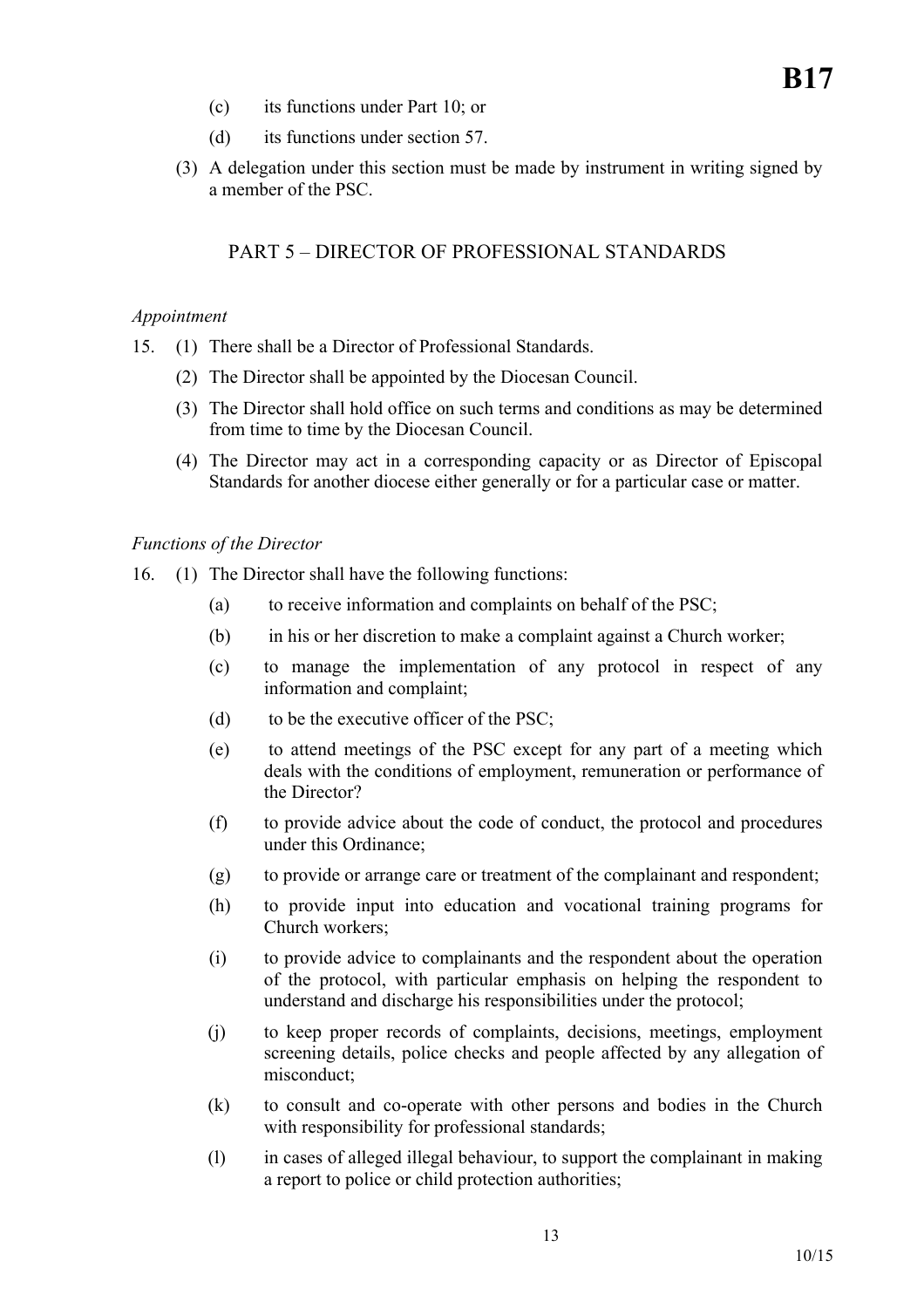- (m) to report to the PSC on any recommended changes to the protocol and any other changes to Church processes, structures and education programmes that would reduce the risk of misconduct; and
- (n) such specific functions and duties, consistent with this Ordinance, as may be determined from time to time by the PSC.
- (2) The Director must act in all things as expeditiously as possible.

## PART 6 – INFORMATION

### *Disclosure of information*

- 17. (1) A member of the Clergy and a Church authority in the diocese must as soon as possible refer any information in his her or its possession or knowledge to the Director unless there are reasonable grounds to believe that the information is already known to the Director or the PSC.
	- (2) This section does not affect the operation of the Canon Concerning Confessions 1989 of the General Synod or any other Canon or legislative instrument relating to confessions in force in the diocese.

### *Director to Report*

18. Subject to this Ordinance, where the Director considers that the subject matter of information, if established, would constitute misconduct the Director must report the conduct to the PSC or, if appropriate, to an equivalent body.

## PART 7 – COMPLAINTS

### *Who may make a complaint*

19. Any person, including the Director, may make a complaint of misconduct to the PSC in relation to a Church worker.

### *Form of complaint*

- 20. (1) A complaint may be in any form, oral or in writing, whether by electronic means or otherwise.
	- (2) Where a complaint is oral, the Director must make a written record of the complaint as soon as practicable after receiving it.
	- (3) A complaint must include details of the misconduct complained about.
	- (4) The Director must not make a complaint based only on information provided anonymously.
	- (5) The PSC may not act on an anonymous complaint.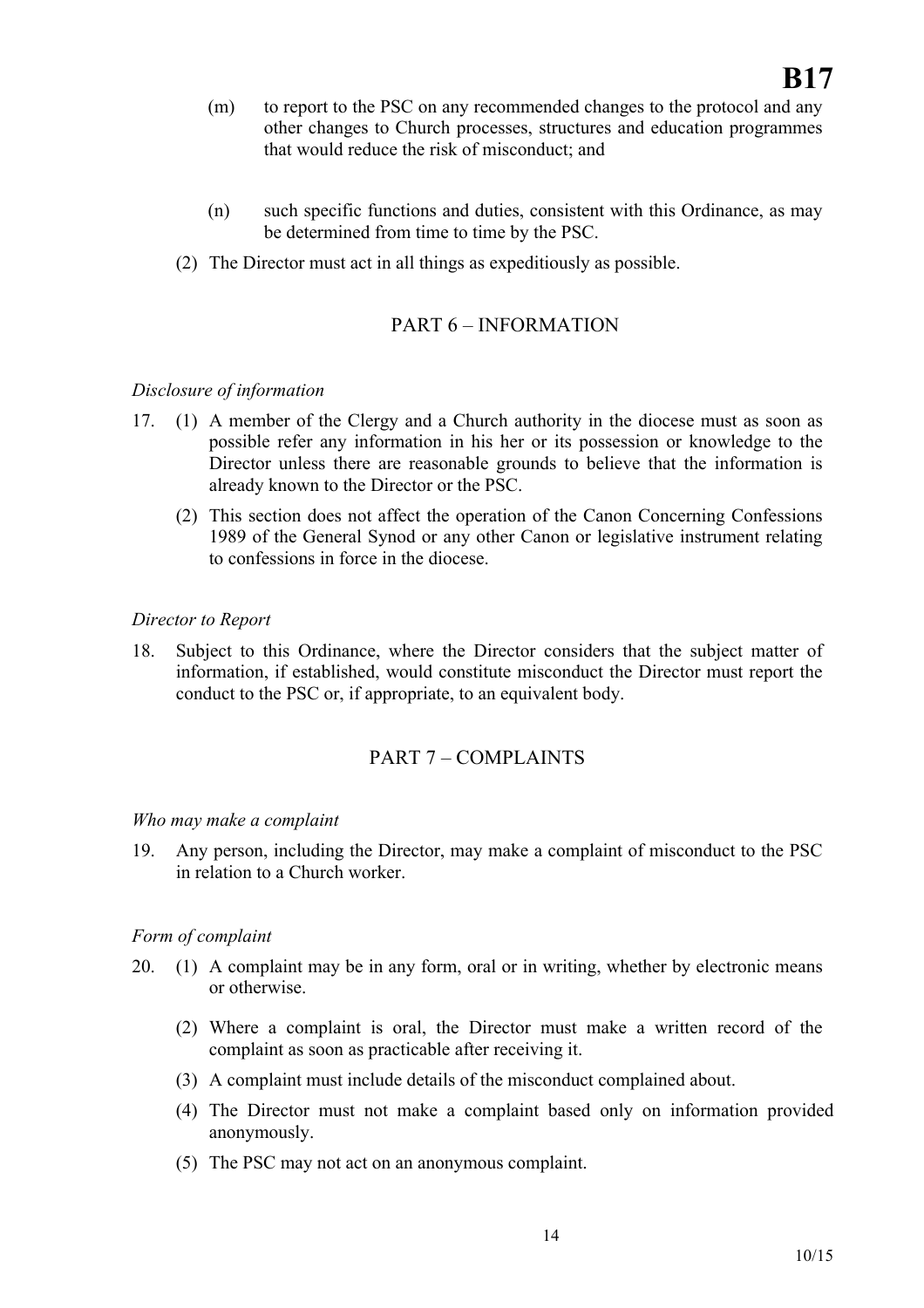(6) Non-compliance with a provision of this section shall not invalidate a complaint unless the Board determines otherwise.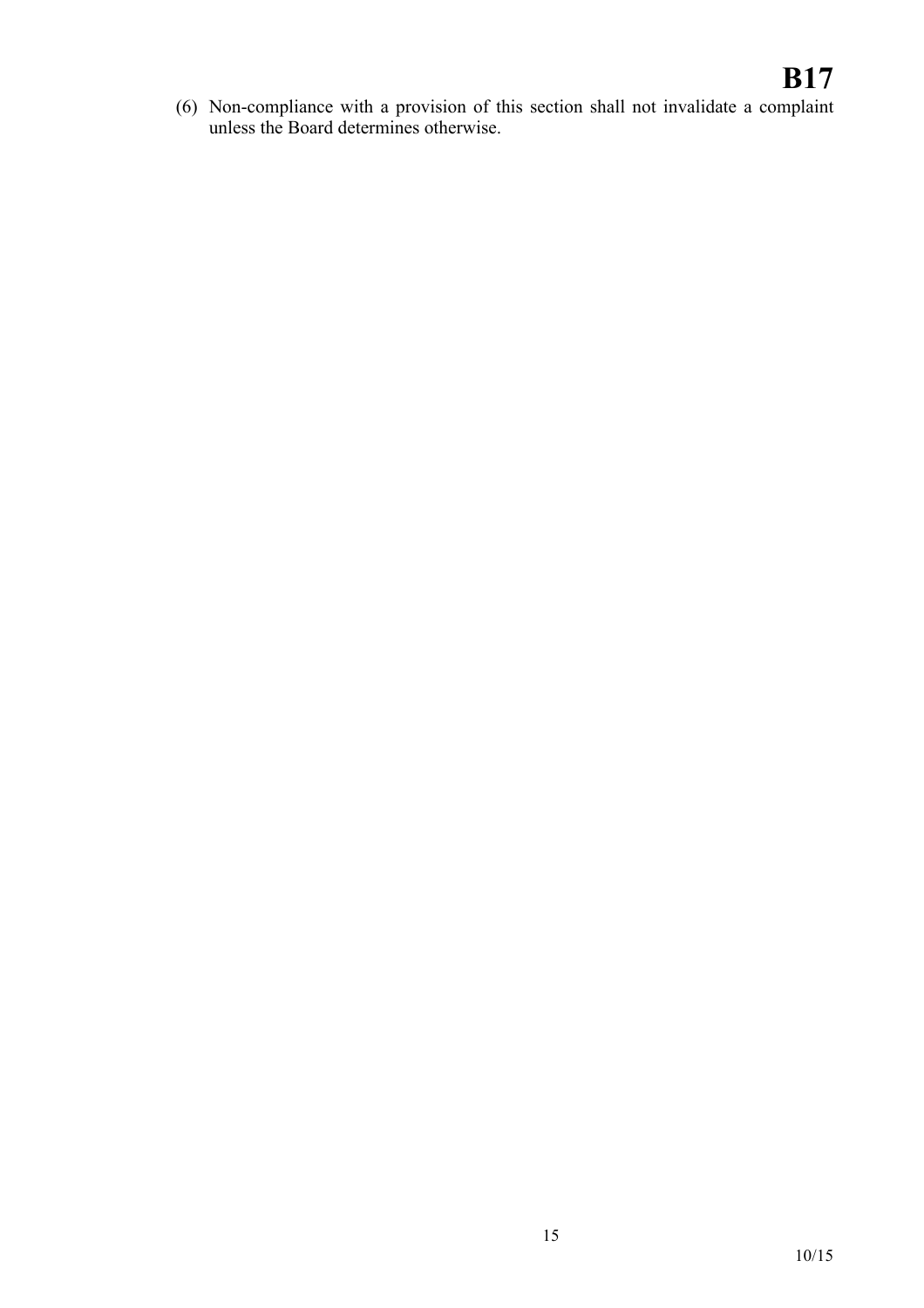### *Further information and verification*

- 21. (1) The PSC may require a complainant to  $-$ 
	- (a) give further details of the complaint; and
	- (b) verify any details of the complaint by a statutory declaration.
	- (2) A requirement under subsection (1) must be in writing and allow the complainant a reasonable time to comply.

#### *Power to dismiss or take no further action*

- 22. (1) The PSC may dismiss a complaint or take no further action in relation to a complaint if—
	- (a) the PSC is of opinion that the complaint does not fall within the provisions of this Ordinance;
	- (b) the complainant has failed to provide further details to the PSC or to verify the allegations by statutory declaration when requested by the Director to do so;
	- (c) the complainant (other than the Director) has not given consent to the Director's giving notice of the complaint to the respondent and to the PSC's dealing with it under this Ordinance;
	- (d) the PSC is of opinion that the complaint is false, vexatious, misconceived, frivolous or lacking in substance; or
	- (e) the PSC is of opinion that there is insufficient reliable evidence to warrant an investigation or further investigation

and may take no further action or delay further action in relation to a complaint if—

- (f) the behaviour the subject matter of the complaint has been or can properly be dealt with by other means; or
- (g) the subject matter of a complaint is under investigation by some other competent person or body or is the subject of legal proceedings.
- (2) If a complaint is dealt with by the PSC under the preceding subsection, the PSC must give the complainant a written notice of the outcome including the reasons for the outcome.

## PART 8 – INVESTIGATIONS

#### *Investigation and report*

23. (1) Subject to this Ordinance, the PSC must investigate each complaint as expeditiously as possible.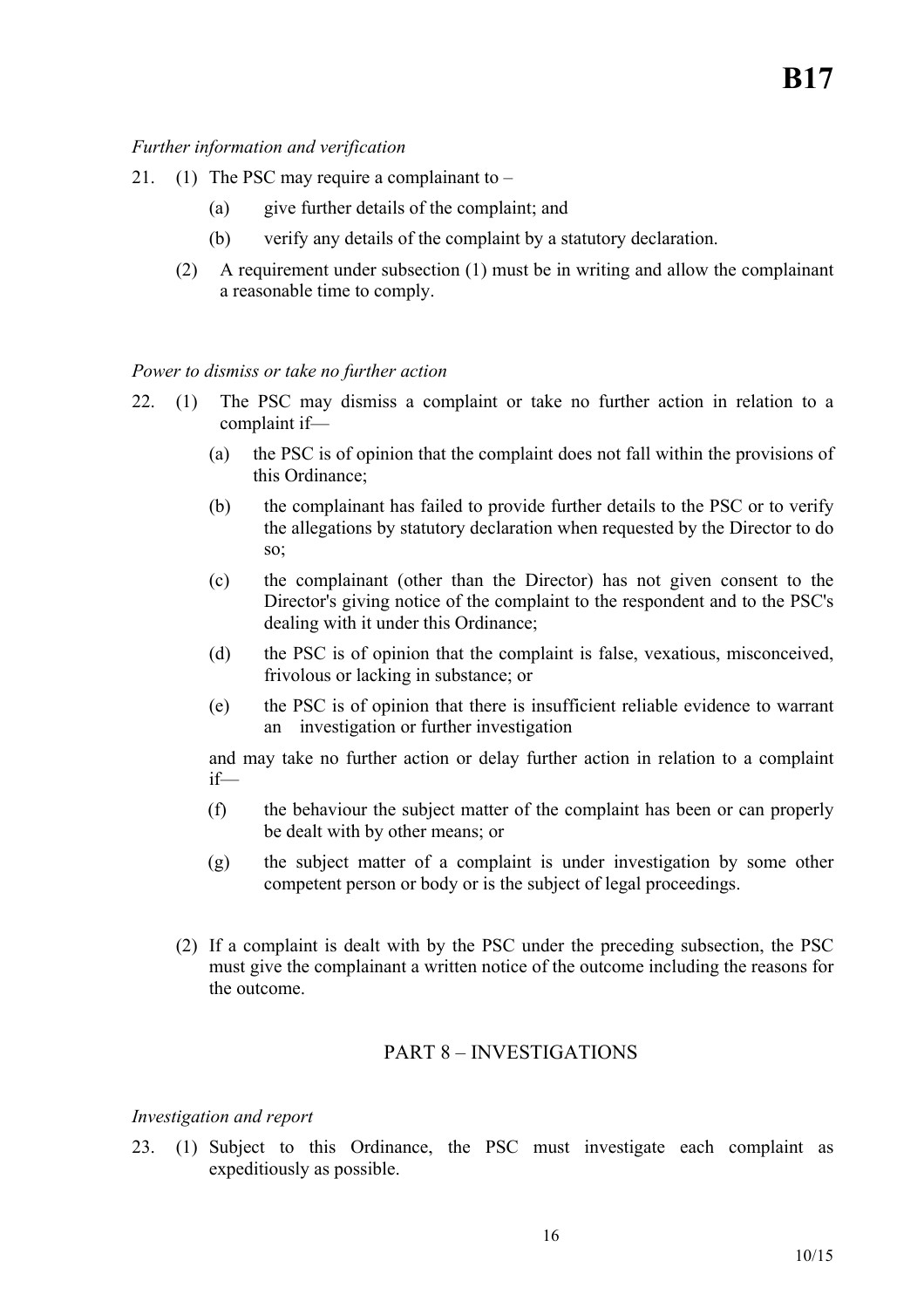- (2) The PSC may investigate the conduct of the Church worker if
	- (a) the PSC has reason to believe that the conduct may amount to misconduct under this Ordinance; and
	- (b) notwithstanding that a complaint about the conduct has been withdrawn.
- (3) If, in the opinion of the Director, the alleged misconduct constitutes an indictable offence the Director must refer any information concerning the alleged misconduct in the possession of the PSC to a member of a law enforcement, prosecution or child protection authority to which the information may be relevant.
- (4) In this section the expression "indictable offence" means an offence whether committed in or outside South Australia that is an indictable offence against a law of the Commonwealth or against a law of the State in which the offence is alleged to have been committed.

## *Investigation by equivalent bodies*

- 24. (1) The Director may, if the Director thinks it appropriate to do so, refer the complaint, or the investigation of the complaint, to an equivalent body or bodies.
	- (2) When the PSC and an equivalent body or equivalent bodies have the power and duty to investigate a complaint concerning the alleged misconduct of the same Church worker and the respective bodies cannot agree on:
		- (a) which body shall carry out the investigation or any parts of such investigation; or
		- (b) whether the complaint should be referred to the Board or to an equivalent body which has jurisdiction;

then the PSC must prefer the disagreement for decision by the Director and the persons acting in a corresponding capacity for every other diocese acting together.

- (3) The PSC shall act in accordance with the unanimous decision of the persons referred to in subsection (2) or, if such persons cannot agree within a reasonable time of the disagreement being referred, in accordance with the decision of the Primate or a member of the House of Bishops appointed by the Primate.
- (4) In all matters affecting the operation of this Ordinance the PSC and the Director shall cooperate with and assist an equivalent body.
- (5) In making a decision under subsection (2) the Director shall not be bound by the views or instruction of the PSC but shall take into account the most convenient course for all concerned and the proper and expeditious conduct of the investigation or referral as the case may be

### *Material to be obtained*

25. For the purpose of an investigation the PSC or an investigator shall obtain such statutory declarations, written statements, recorded conversations, reports, documents and other material as the PSC or its delegate considers necessary or advisable for presentation to the Board.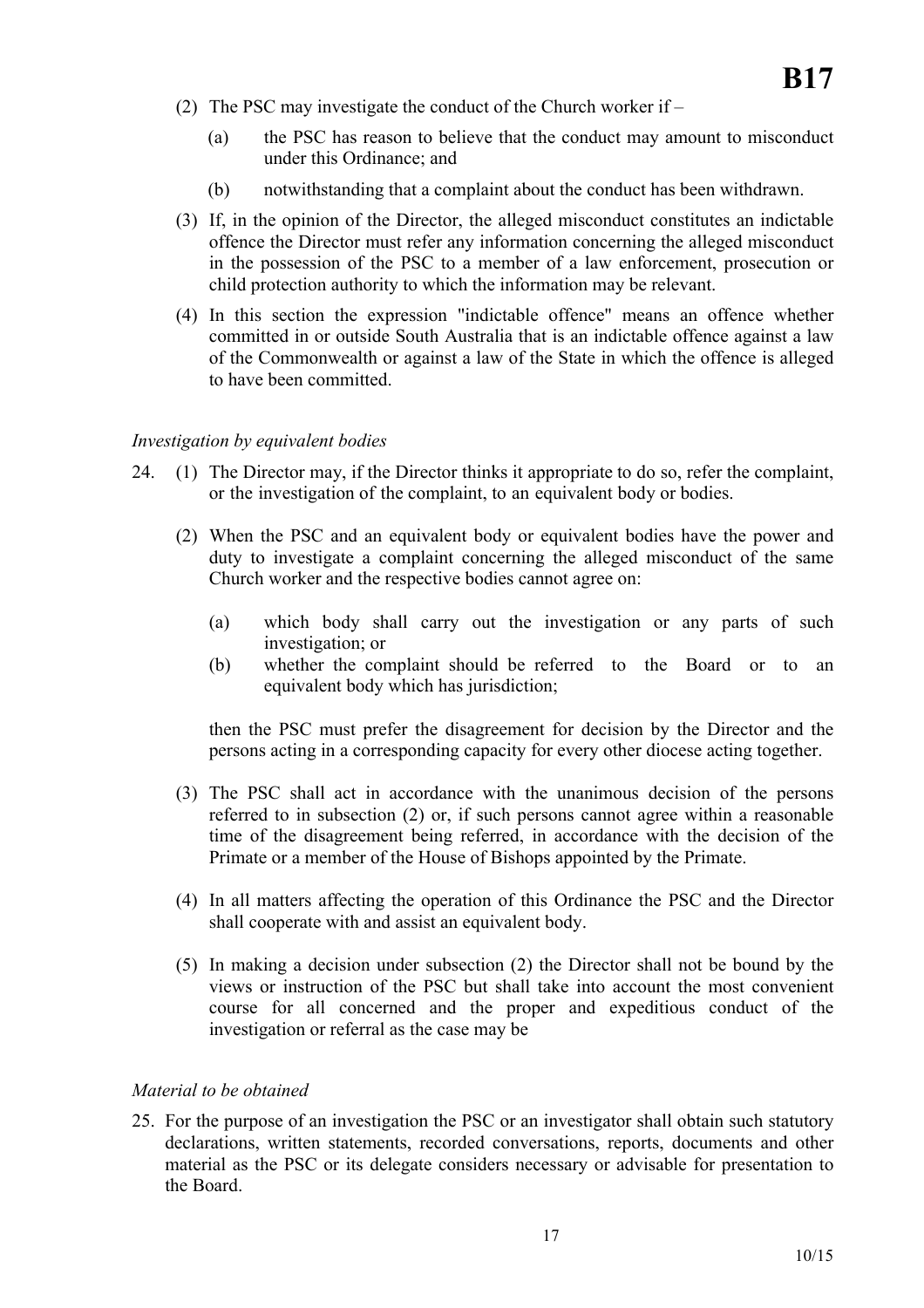**B17**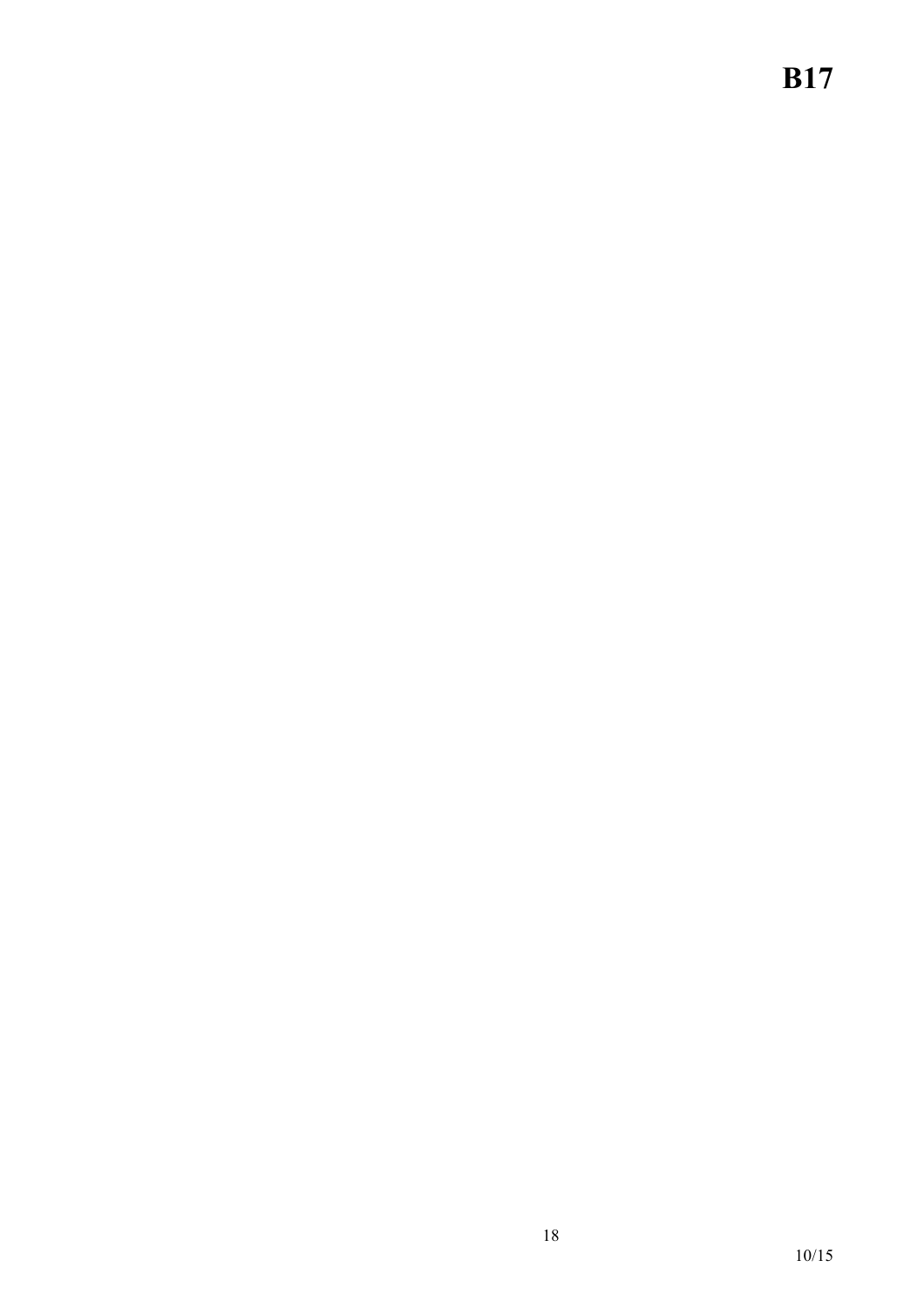## *Response of respondent*

- 26. The PSC may by notice in writing to the respondent require the respondent
	- (a) to meet with an investigator to answer questions in relation to a complaint;
	- (b) to provide a detailed report to the PSC within a reasonable time specified in the notice in relation to any matter relevant to the investigation;
	- (c) to verify the report by statutory declaration or another specified manner.

## *Duties of the respondent*

- 27. (1) The respondent must, subject to subsection  $(2)$ 
	- (a) comply with a requirement of the PSC pursuant to paragraphs (a), (b) and (c) of the previous section; and
	- (b) truthfully answer any questions put by or on behalf of the PSC in the exercise of powers conferred by this Ordinance.
	- (2) If the respondent declines to answer a question on the ground that the answer might tend to incriminate the person, a written record shall be made of the question and of the ground of refusal.
	- (3) The respondent must
		- (a) not mislead the PSC or a member or delegate of the PSC;
		- (b) not unreasonably delay or obstruct the PSC or a delegate of the PSC in the exercise of powers conferred by this Ordinance; and
		- (c) attend a mediation, conciliation, neutral evaluation or other dispute resolution meeting arranged by the PSC in relation to a complaint.

## *Exercise of powers by the PSC*

- 28. (1) At any time after the PSC receives a complaint, the PSC may:
	- (a) recommend mediation, conciliation, neutral evaluation or other alternative resolution of the complaint; and
	- (b) exercise its powers under section 22 of this Ordinance to dismiss a complaint or to take no further action in relation to a complaint.
	- (2) The fact that the subject matter of a complaint may be settled or resolved in whole or in part between the parties affected thereby does not prevent the PSC from taking any further action in accordance with the provisions of this Ordinance in respect of the complaint.
	- (3) Any term of settlement or resolution referred to in subsection (2) which purports to prevent or to limit the taking of any such further action shall, for the purposes of this Ordinance, be of no effect.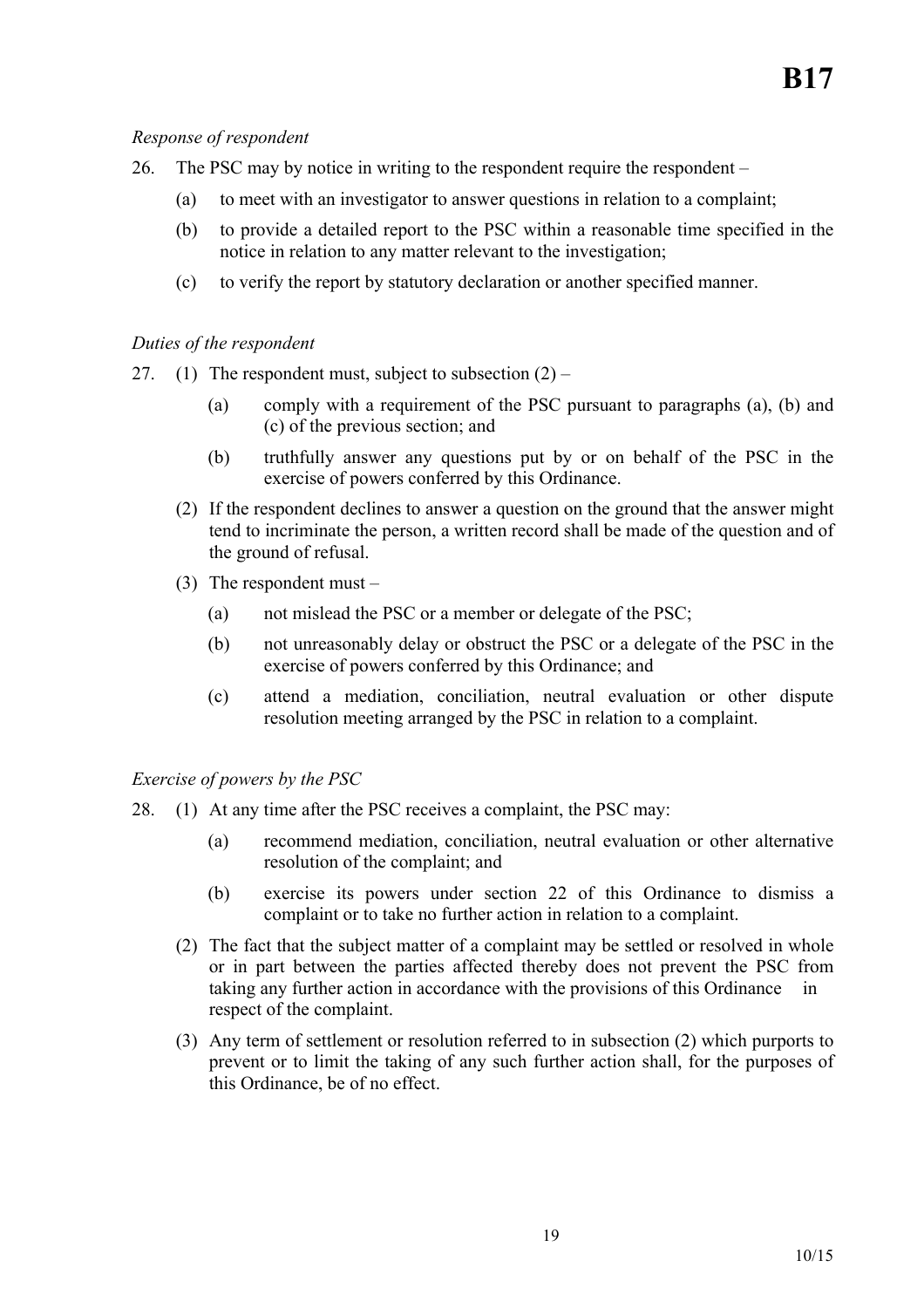# PART 9 – CERTIFICATE OF CONVICTION

## *Summary hearing and recommendations*

- 29. If, during the course of carrying out their duties under this Ordinance, the Director, the PSC or the Board receives a Certificate of Conviction of a Church worker, then:
	- (a) If the person who receives the Certificate of Conviction is not the Director, the person must immediately hand the Certificate of Conviction to the Director;
	- (b) The Director must immediately provide a copy of the Certificate of Conviction to the secretary of the Board, stating that it is provided pursuant to this section;
	- (c) Upon receipt of the Certificate of Conviction by the secretary of the Board the President or Deputy President as the case may be must as soon as possible determine the membership of the Board for the purpose of making a recommendation under this Part;
	- (d) The Board may act pursuant to this section whether or not a complaint against the Church worker has been referred to the Board;
	- (e) Subject to giving the Church worker opportunity to show cause by such means as the Board may in its absolute discretion allow, the Board may make any of the recommendations referred to in section 51(1) in respect of the Church worker to whom the Certificate of Conviction relates.

### *No review of determination*

30. A determination under this Part is not a reviewable decision for the purposes of Part 14.

## *Effect on other proceedings*

31. No action taken under this Part shall, of itself, stay or preclude any act, proceeding, investigation or enquiry otherwise in progress or proposed under this Ordinance in respect of the Church worker to whom the Certificate of Conviction relates.

# PART 10 – SUSPENSION AND PROHIBITION

## *Interpretation*

32. (1) For the purposes of this Ordinance –

**"suspension order"** means an order suspending a respondent to a complaint from the duties of office or employment by a Church body and may include an order:

- (a) that from a specified date the respondent and his or her immediate family cease to reside in any accommodation provided by the Church body;
- (b) restricting or prohibiting the use by the respondent of a motor vehicle and any other property provided by the Church body;
- (c) prohibiting the attendance of the respondent at a particular church or place of worship or within a specified geographical area;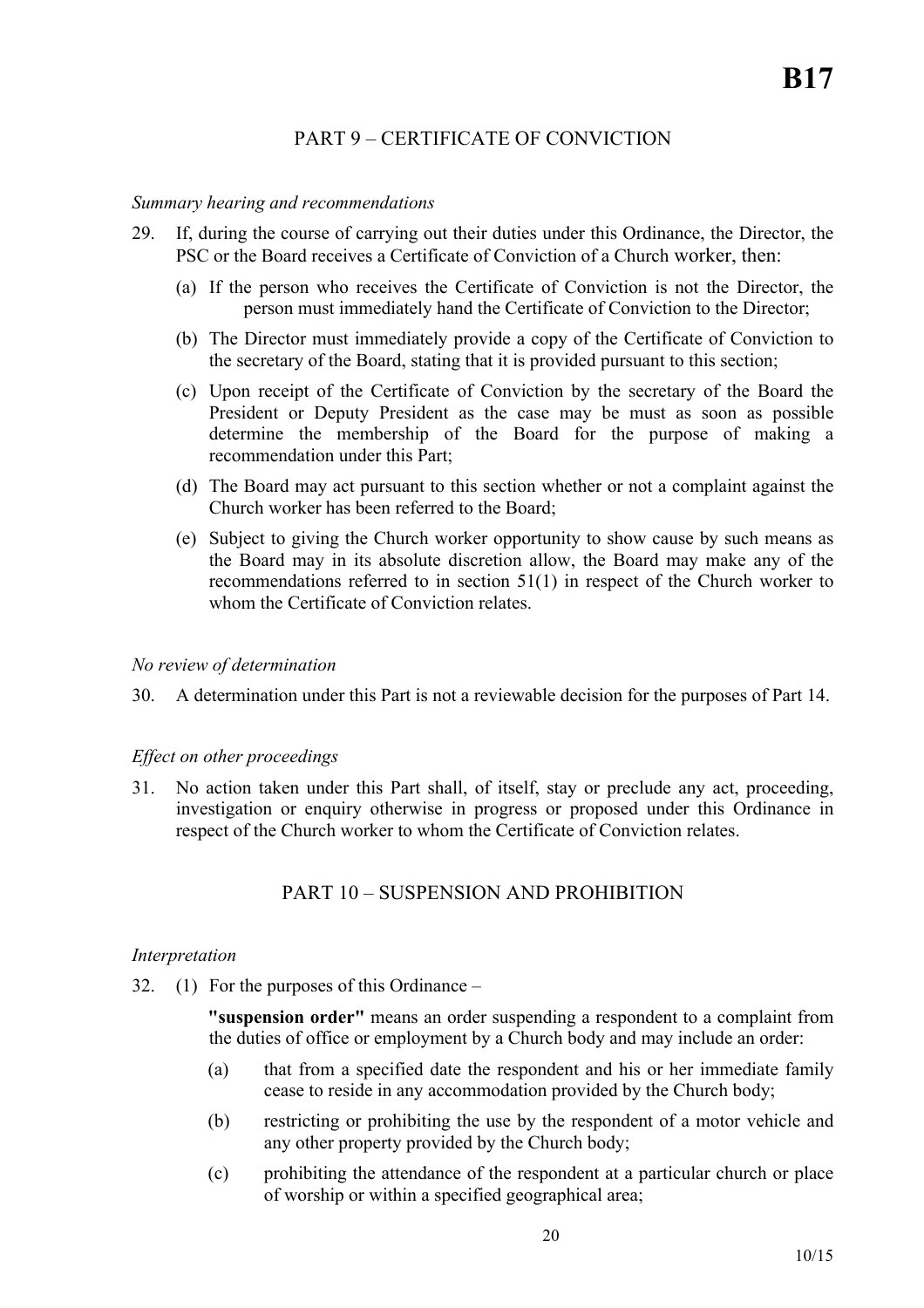(2) If a suspension order includes an order under paragraph (a) of subsection (1) the suspension order must include, for the duration of any period involved, an order that the respondent and, if appropriate, his or her immediate family be provided with a reasonable accommodation allowance from funds under the control of the Synod at a rate specified in the order.

## *PSC may recommend*

- 33. (1) Subject to section 34, at any time after the PSC has commenced or caused to be commenced an investigation of a complaint it may recommend to the relevant Church authority that a suspension order or a prohibition order or both be made against the respondent.
	- (2) Subject to section 34, the PSC may at any time and from time to time recommend the variation of a suspension order or a prohibition order or both.
	- (3) Before making or varying a recommendation under this Part the PSC must give the respondent an opportunity to be heard.

## *Matters to be taken into account*

- 34. Before making or varying a recommendation under section 33 the PSC must take into account:
	- (a) the seriousness of the misconduct alleged in the complaint;
	- (b) the nature of the material to support or negate the allegations;
	- (c) whether any person is at risk of harm;
	- (d) after consultation with the relevant Church body or its representative, the effect on the respondent, a relevant Church body and on the Church in the diocese of acting and of not acting under section 33;
	- (e) any other allegations of misconduct previously made to the PSC or to an equivalent body within the previous 10 years; and
	- (f) any other relevant matter.

## *Mandatory orders*

- 35. If the PSC forms the opinion that
	- (a) the evidence of misconduct, if accepted, would establish misconduct on the part of the Church worker which would be likely to call into question the fitness of the Church worker, whether temporarily or permanently, to hold the office, licence or position then held or to be or remain in Holy Orders and that the evidence is sufficiently strong to justify such a finding; or
	- (b) there is an unacceptable risk of harm to any person; or
	- (c) as a result of the alleged misconduct there is, or there is an unacceptable risk that there will be, serious damage to the reputation of the Church or a Church body;

**B17**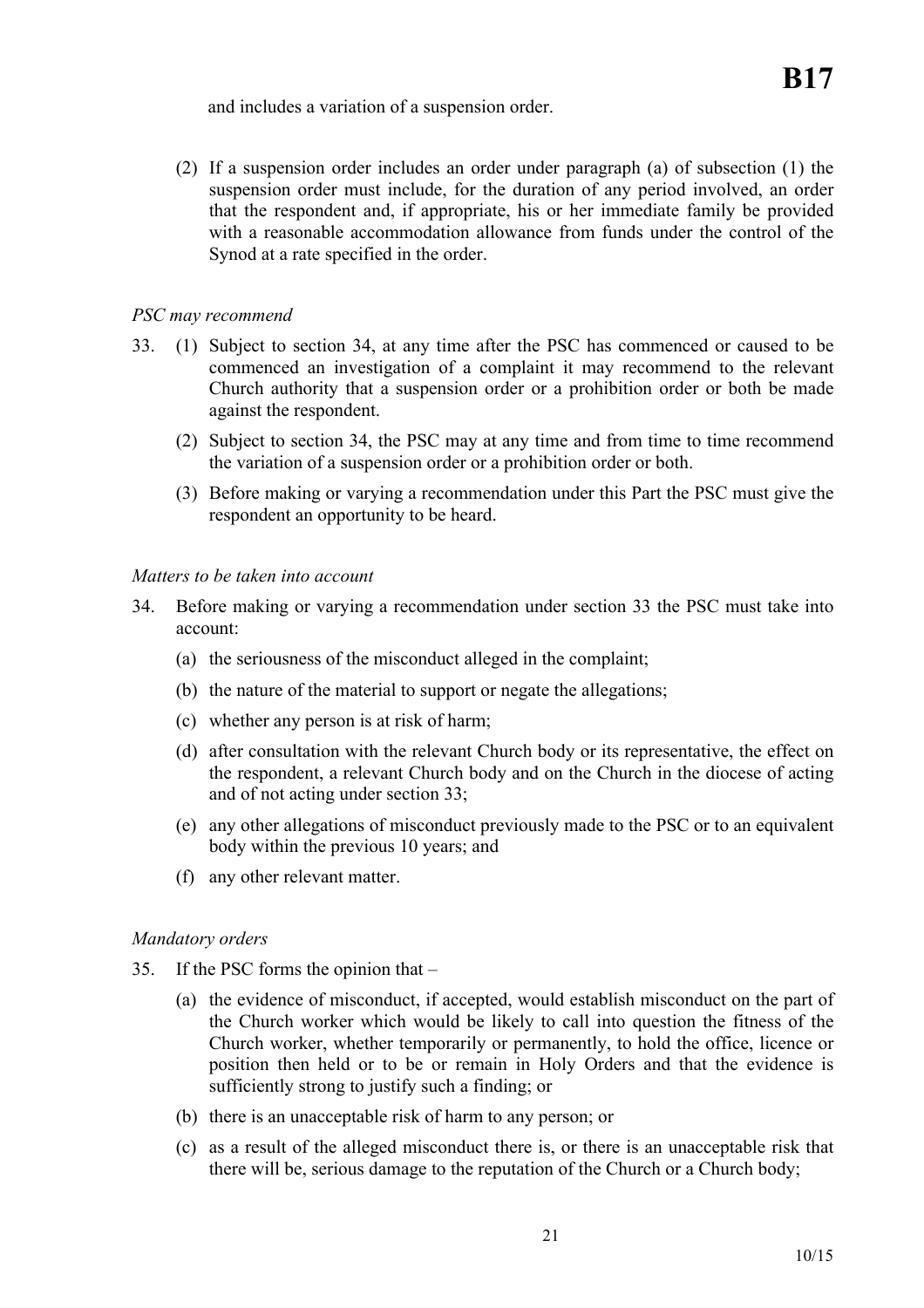the PSC must recommend to the relevant Church authority that a suspension order or a prohibition order or both, as the case may require, be made against the respondent.

### *Church authority may give effect to a recommendation*

36. The relevant Church authority is authorised to give effect to a recommendation under sections 33 or 35.

#### *Termination of suspension or prohibition*

- 37. (1) Subject to subsection (2), a suspension order or prohibition order made by a Church authority pursuant to a recommendation under this Part must be terminated by the Church authority:
	- (a) if the PSC terminates the investigation without referring the matter to the Board;
	- (b) upon any direction to that effect given by the Board;
	- (c) upon an agreement being made and in force in accordance with the provisions of Part 10; or
	- (d) upon the Church authority giving effect to a recommendation of the Board or the Review Board under section 103.
	- (2) Upon an application being made to the Review Board in accordance with Part15, the PSC must reconsider whether a suspension order or prohibition order should be made, continued, varied or revoked and may recommend accordingly to the Church authority.

#### *Effect of suspension order or prohibition order*

- 38. During the period of operation of a suspension order or prohibition order pursuant to the provisions of this Part or during a period when a person voluntarily stands down from a position while a complaint is dealt with under this Ordinance:
	- (a) the respondent must comply with the terms of any suspension order or prohibition order;
	- (b) the respondent is ineligible for appointment to any position or function covered by any suspension order or prohibition order;
	- (c) the vacancy caused by the suspension order, prohibition order or standing down may be filled by another suitably qualified person; and
	- (d) subject to the terms of the suspension order or prohibition order the respondent is entitled to whatever stipend, salary, allowances and other benefits that he or she would otherwise have received and which are to be met or reimbursed from funds under the control of the Synod.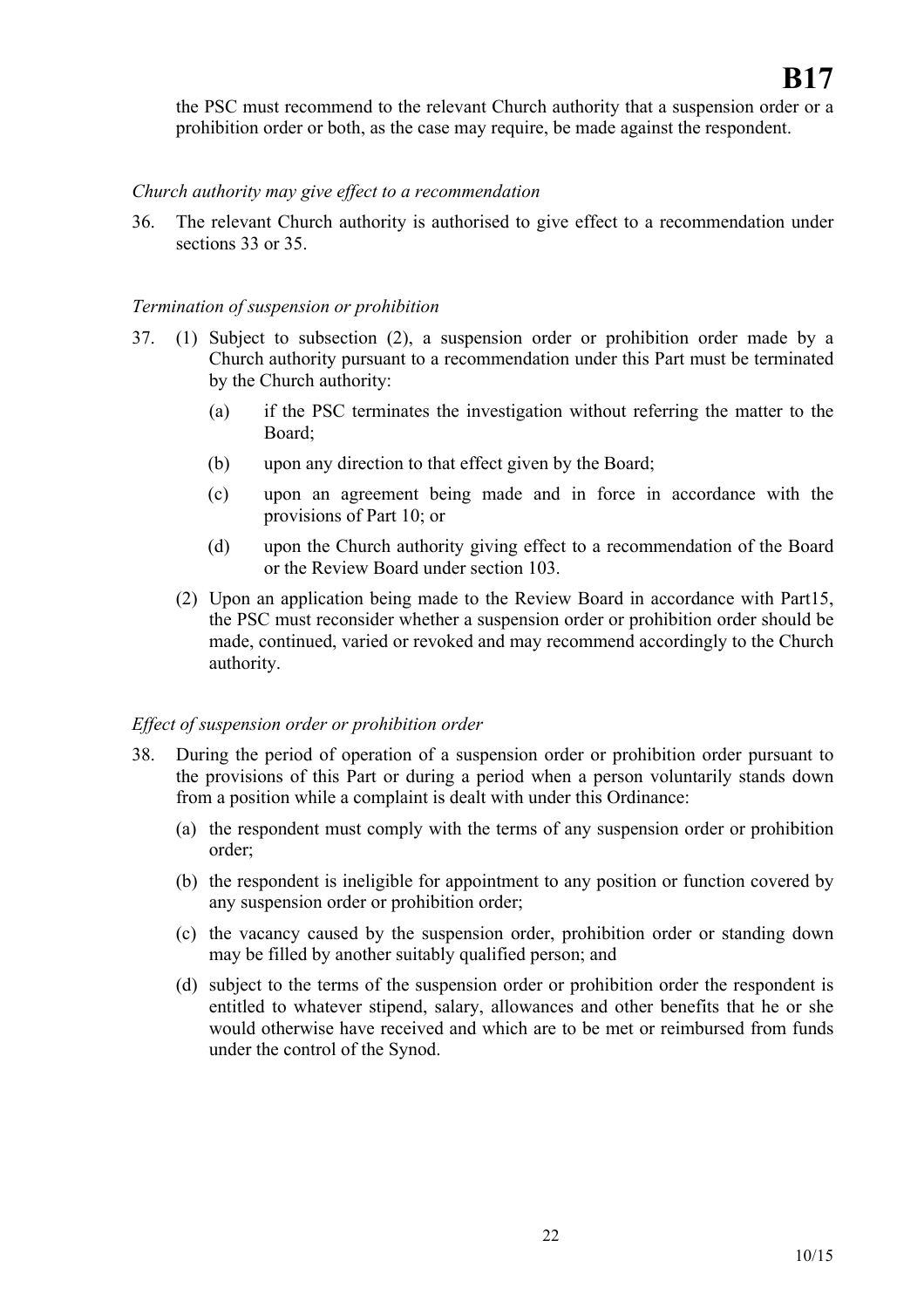# PART 11 – CONSENT DETERMINATION

### *Application and interpretation*

39. (1) For the purposes of this Part:

"**a recommendation**" means any recommendation that the Board could make in respect of the respondent under section 61 if the alleged misconduct the subject of the complaint were established; and

"**the report**" means the report referred to in section 40 (1) and any amended report referred to in this Part and includes any documents and material referred to in or relevant to any part of the report.

(2) This Part only applies if the Church authority is the Bishop.

### *PSC to report to the Bishop*

- 40. (1) As soon as practicable after investigation of a complaint in accordance with Part 8, where the PSC has formed the opinion that the alleged misconduct the subject of the complaint, if established, would call into question whether–
	- (a) the respondent is unfit  $-$ 
		- (i) to hold office or to be or remain in Holy Orders; or
		- (ii) whether temporarily or permanently to exercise ministry and perform any duty or function of the office; or
	- (b) in the exercise of ministry or in the performance of any duty or function the respondent should be subject to any condition or restriction;

the PSC must prepare a written report comprising a report of its investigation and opinion and a recommendation.

- (2) In preparing the report the PSC may consult with the complainant and with the respondent and must include in the report any expressed view of the respondent on the taking of action under this Part.
- (3) The report must-
	- (a) state the facts on which its opinion and recommendations are based;
	- (b) be accompanied by copies of any documents and material referred to in or relevant to any part of the report; and
	- (c) state whether the PSC considers it appropriate for action to be taken under section 43.
- (4) A copy of the report signed by a member of the PSC must be delivered to the Bishop.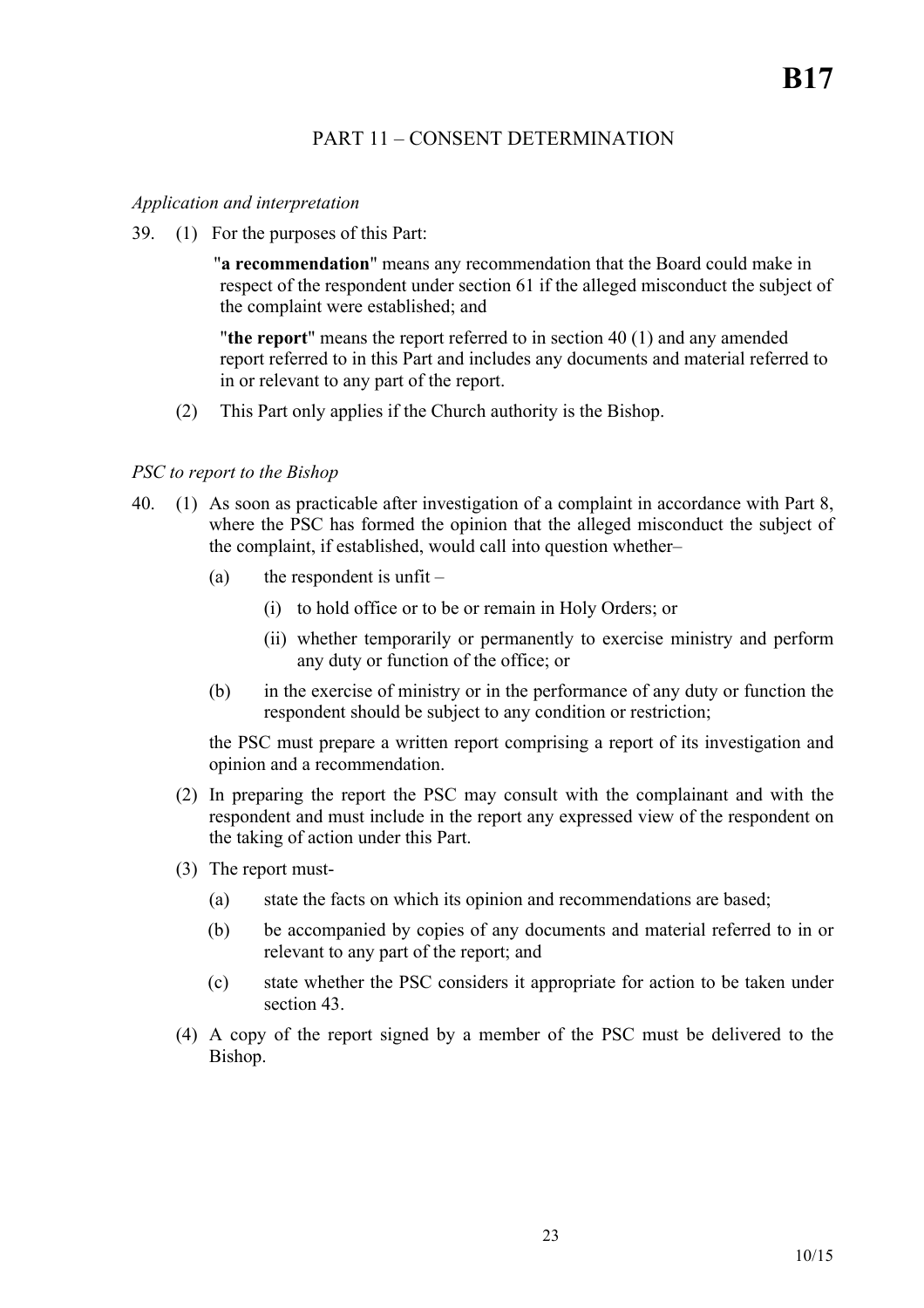#### *Bishop may request reconsideration*

- 41. (1) Within 10 days of receiving a recommendation from the PSC the Bishop may request the PSC to reconsider the report.
	- (2) if the Bishop does not request a reconsideration in accordance with the provisions of subsection (1) the provisions of section 43 shall apply.

#### *Reconsideration by the PSC*

- 42. (1) If the Bishop does request a reconsideration in accordance with section 41 (1) the PSC must as soon as practicable reconsider the report in the light of any further information made available to it.
	- (2) If upon the reconsideration referred to in subsection (1) the PSC decides that the complaint should be dealt with under section 22 it shall inform the Bishop as if it were a direction made by the Bishop to give effect to a recommendation under section 103.
	- (3) If upon the reconsideration referred to in subsection (1) the PSC decides not to alter the report it must inform the Bishop accordingly and cause a copy of the report to be delivered to the respondent, and the provisions of section 43 shall apply.
	- (4) If upon the reconsideration referred to in subsection (1) the PSC decides to amend the report it shall deliver an amended copy of the report to the Bishop and to the respondent, and the provisions of section 43 shall apply.

### *Bishop to determine*

- 43. Within 14 days of an event occurring which gives rise to the operation of this section the Bishop must determine either –
	- (a) that implementation by agreement of the recommendation contained in the report would be appropriate; or
	- (b) that implementation of the recommendation by agreement would not be appropriate.

### *Implementation by agreement*

- 44. (1) If the Bishop makes a determination under paragraph (a) of section 43 the Bishop must invite the respondent to indicate whether or not he or she would agree to the implementation of the recommendation.
	- (2) If the respondent agrees to the implementation of the recommendation the Bishop must cause the determination to be reduced to writing and be signed by the Bishop and the respondent and, subject to subsection (3), the determination shall take effect as if it were a direction made by the Bishop to give effect to a recommendation under section 103.
	- (3) Where it is agreed that the determination should include a provision that
		- (a) the Church worker's licence or authority be permanently revoked;
		- (b) the Church worker cease permanently to hold any office then or previously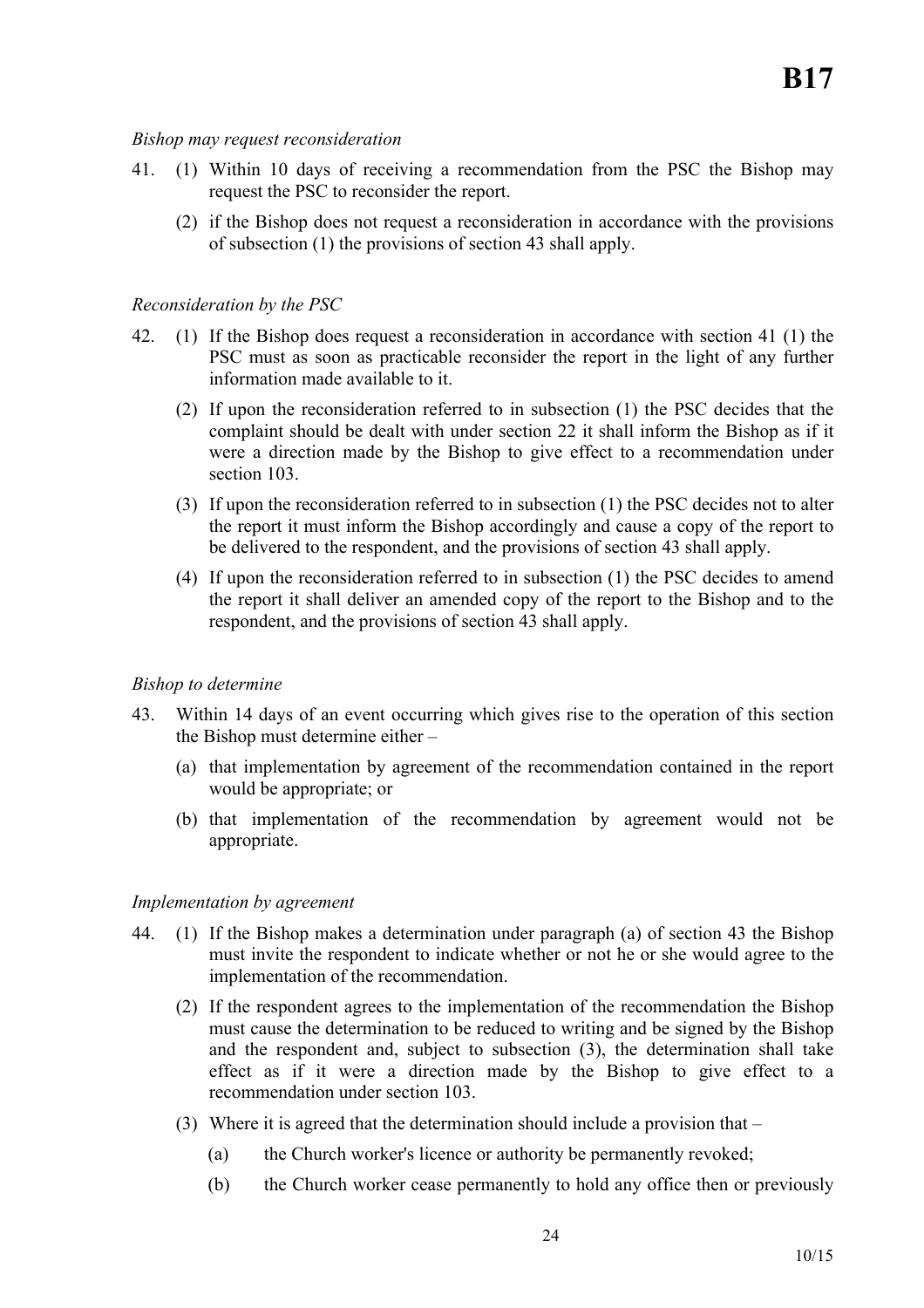held; or

(c) the Church worker be deposed from Holy Orders;

the respondent may, within the period of seven days following the date of the signed agreement, withdraw from the agreement by written notice to the Bishop, whereupon the agreement will be ineffective and the determination will not be implemented in accordance with this section.

- (4) If no agreement is reached or if an agreement becomes ineffective under subsection (3), the Bishop must inform the PSC accordingly.
- (5) If agreement is reached under this section and is not rendered ineffective, the Bishop must inform the PSC accordingly and the facts referred to in section 40(3)(a) shall constitute a finding that the conduct referred to therein occurred for the purpose of –
	- (a) any requirement by law to notify a person or authority that a finding has been made that the respondent engaged in conduct the subject of any such requirement to notify; and
	- (b) entering on the National register the details of information required by the provisions of the National Register Canon 2007.

## *Consequence of no agreement*

- 45. If the Bishop informs the PSC either
	- (a) that implementation by agreement of any recommendation would not be appropriate; or
	- (b) that an agreement in accordance with this Part has not been reached or has become ineffective;

the PSC must refer the complaint to the Board in accordance with the provisions of this Ordinance.

### *Director to notify complainant*

46. The Director must notify the complainant as soon as practicable of the result of any action taken pursuant to this Part.

# PART 12 – PROFESSIONAL STANDARDS BOARD

### *Constitution*

47. There shall be a Professional Standards Board comprising three persons constituted and appointed in accordance with the provisions of this Part.

## *Functions of the Board*

- 48. (1) Subject to the provisions of this Ordinance, the functions of the Board are
	- (a) to enquire into and determine a complaint referred to it under section 57;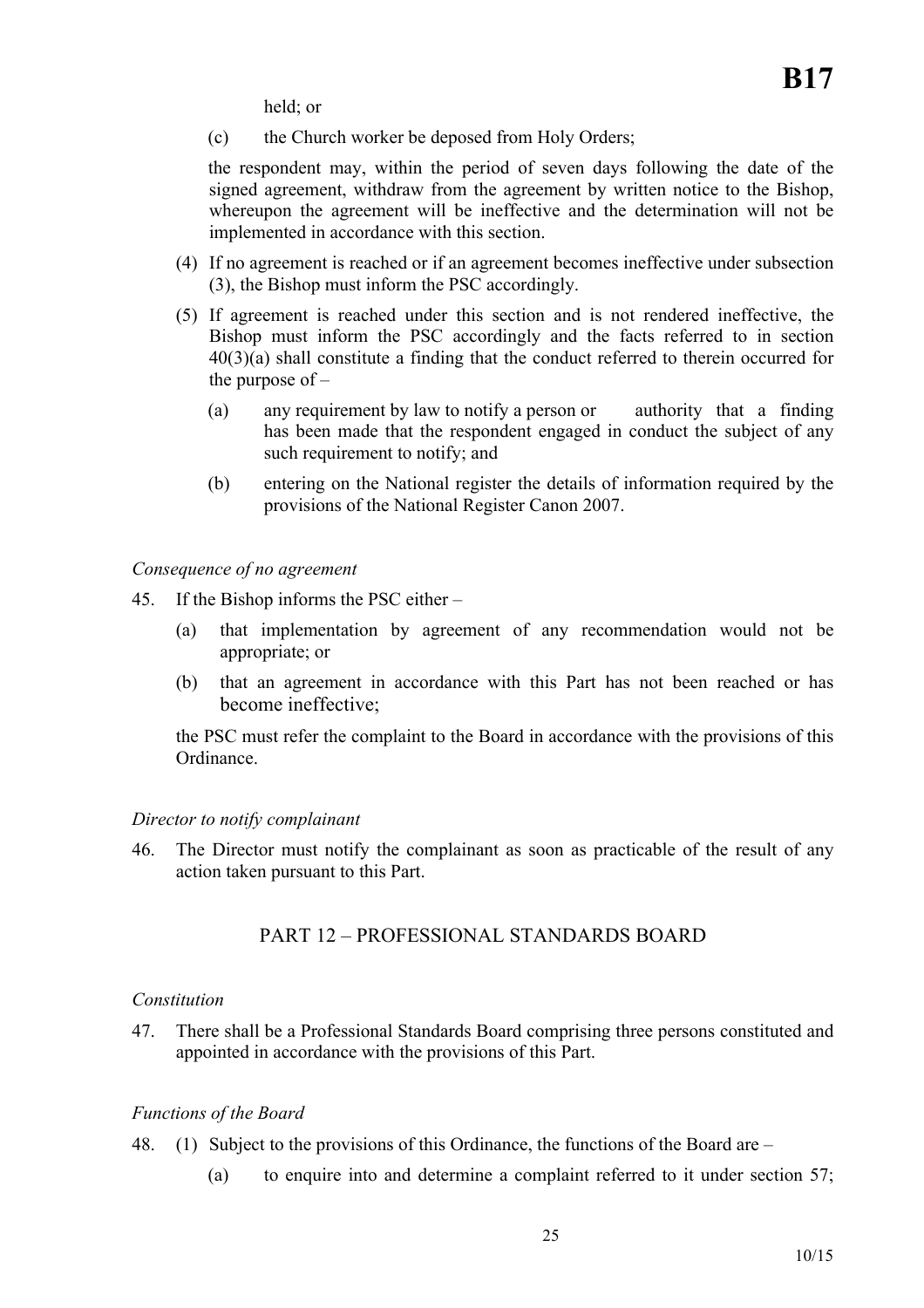and

- (b) to make a determination and, where appropriate, make a recommendation under section 61.
- (2) The Board has jurisdiction to exercise its functions in respect of a Church worker:
	- (a) resident or licensed in the diocese, or engaged by a Church authority; and
	- (b) not resident or licensed in the diocese or engaged by a Church authority but whose conduct giving rise to the reference is alleged to have occurred in the diocese or whose omission giving rise to the reference is alleged to have occurred when the Church worker was resident or licensed in the diocese or was engaged by a Church authority.

## *Panel*

- 49. (1) The members of the Board in a particular case shall be appointed from a panel comprising:
	- (a) a President and a Deputy President, both of whom shall be or shall have been either a judicial officer or a practising barrister or solicitor of at least 10 years' standing of the Supreme Court of a State or Territory and who are members of the Church;
	- (b) three members of the clergy of at least seven years' standing; and
	- (c) three laypersons who may or may not be members of the Church and at least two of whom are persons who are considered by the Diocesan Council as having professional experience, training or skills in a field that is relevant to addressing the needs of persons who are subjected to misconduct.
	- (2) As far as reasonably practicable the members of the panel should comprise an equal number of men and women.

## *Appointment of the panel*

- 50. (1) The members of the panel shall be appointed by the Diocesan Council and shall hold office on such terms and conditions as may be determined from time to time by the Diocesan Council.
	- (2) Any vacancy in the membership of the panel shall be filled by the Diocesan Council.

## *Appointment of the Board*

- 51. (1) The members of the panel to be convened for a complaint referred to the Board shall be determined by the President or, if there is a vacancy in the office of President or if the President is unable to act, by the Deputy President.
	- (2) For the purpose of any reference to the Board, the Board shall consist of the President or Deputy President, who shall be the presiding member, and one clerical and one lay member of the panel.
	- (3) The Board must, so far as reasonably practicable, have at least one man and at least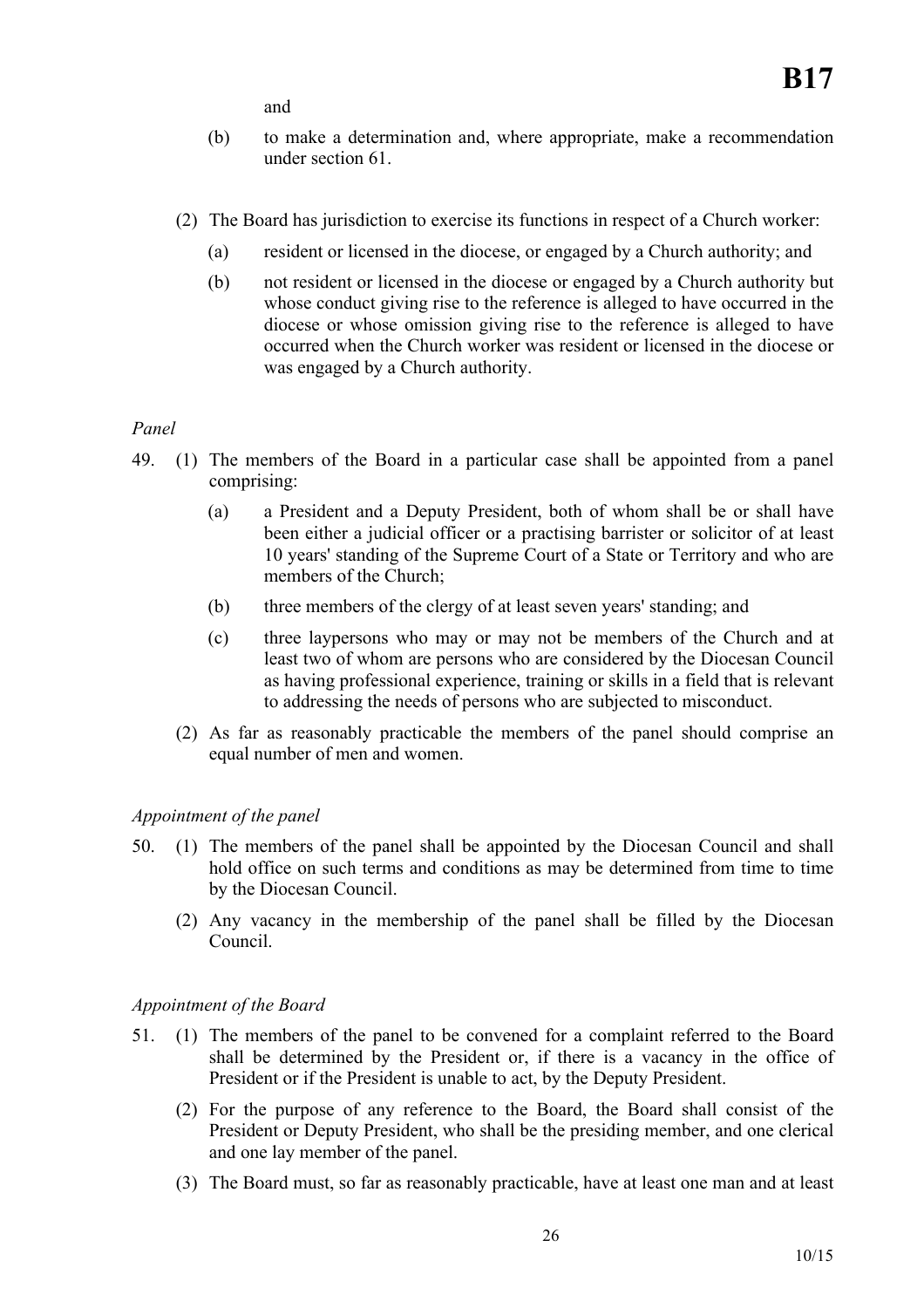one woman.

- (4) A member of the Board may reside outside the diocese.
- (5) A member of the Board must not act in a matter unless the member has agreed in writing to abide by this Ordinance.
- (6) The members of the Board may constitute or include the members of an equivalent body either generally or for a particular complaint or matter.

## *Vacancies on the Board*

- 52. (1) If a member of the Board, other than the presiding member, dies or is for any other reason unable to continue with any matter referred to the Board –
	- (a) the Board constituted of the presiding member and the other member may, if the presiding member so determines, continue and complete the reference; or
	- (b) if the presiding member so determines, a substitute member may be appointed to fill the vacancy.

## *Secretary*

- 53. (1) There shall be a secretary to the Board who shall be appointed by or in accordance with a resolution of the Diocesan Council, and whose duties shall be defined by the President.
	- (2) The secretary to the Board may act in a corresponding capacity for another diocese either generally or for a particular case or matter.

### *Quorum*

54. The quorum for a meeting of the Board shall be all the members of the Board except where the Board by its presiding member makes directions under section 84 of this Ordinance.

### *Simultaneous sittings*

55. The Board, separately constituted in accordance with this Part, may sit simultaneously for the purpose of matters referred to it or for conducting separate business of the Board.

## *Validity of proceedings*

56. An act or proceeding of the Board is not invalid by reason only of a vacancy in its membership or of the membership of the panel and, notwithstanding the subsequent discovery of a defect in the nomination or appointment of members of the panel or the Board, any such act or proceeding is as valid and effectual as if the member had been duly nominated or appointed.

# PART 13 – REFERENCE OF A COMPLAINT TO THE BOARD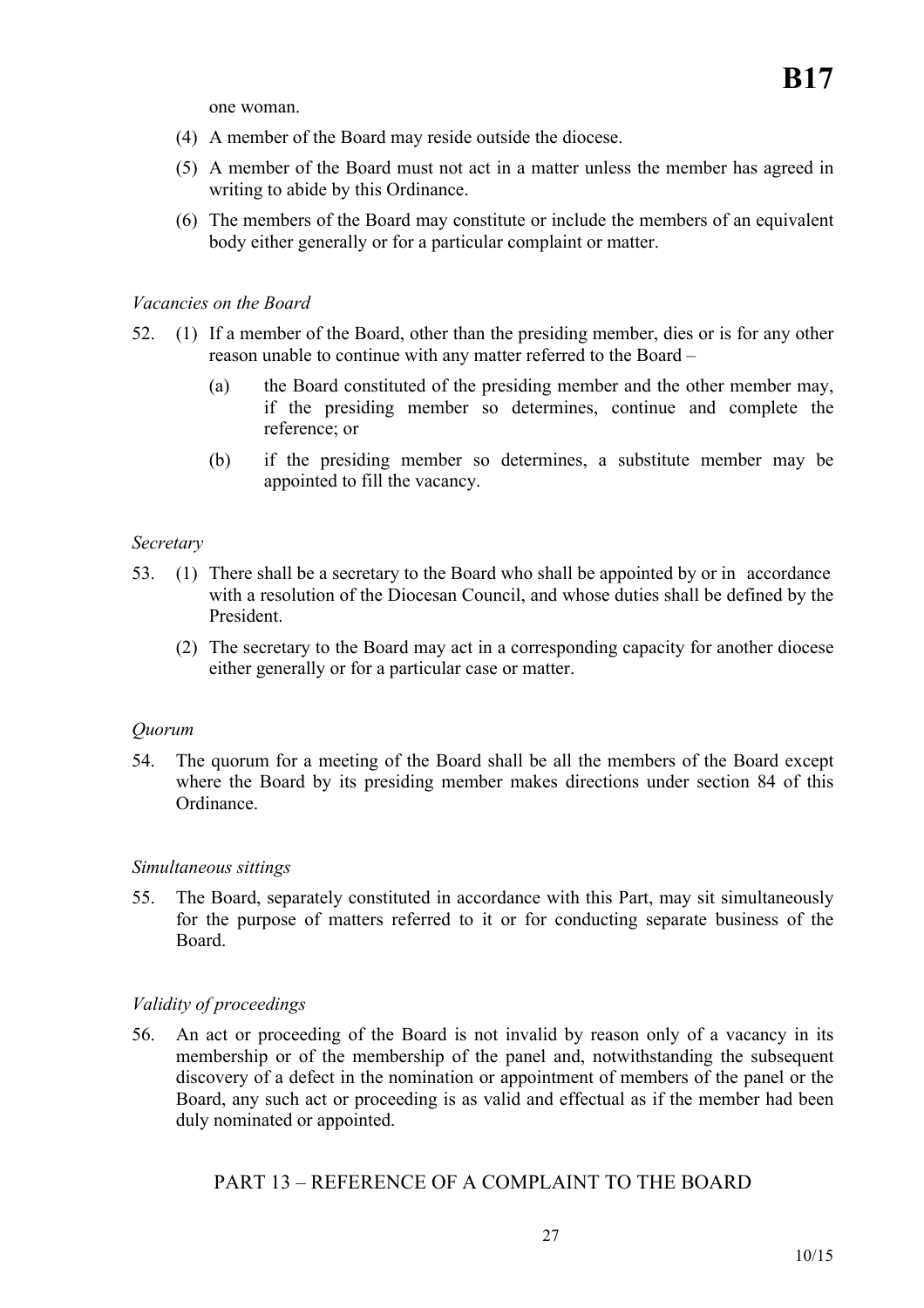## *Reference after investigation*

- 57. As soon as practicable after investigation of a complaint in accordance with Part 8, and subject to the provisions of Part 11, where the PSC has formed the opinion that the alleged misconduct the subject of the complaint, if established, would call in question whether:
	- (a) the respondent is unfit  $-$ 
		- (i) to hold office or to be or remain in Holy Orders; or
		- (ii) whether temporarily or permanently to exercise ministry and perform any duty or function of the office; or
	- (b) in the exercise of ministry or in the performance of any duty or function the respondent should be subject to any condition or restriction;

the PSC must refer the complaint to the Board.

## *Procedure for reference*

- 58. (1) The PSC must refer the complaint to the Board by delivering to the secretary of the Board a written report of its investigation and opinion signed by a member of the PSC.
	- (2) Within 14 days of the date of the reference of the complaint to the Board or within 14 days of the date of the document or material coming into existence, whichever is the later, the PSC must cause to be delivered to the secretary of the Board any documents and material relevant to the reference.
	- (3) The PSC, as soon as practicable after delivering the report referred to in subsection (1) to the secretary of the Board, shall, if they have not already been delivered to the respondent, cause to be delivered to the respondent a copy of the report and opinion and notice that the respondent may advance any submissions to the Board if he or she wishes to do so.
	- (4) The report referred to in subsection (1) may be the report referred to in Part 11 without any reference to any action taken or not taken under Part 11.

## *Convening of the Board*

- 59. (1) Upon a complaint being referred to the Board, the President or Deputy President as the case may be shall as soon as possible determine the membership of the Board for the purpose of the reference.
	- (2) The President or Deputy President as the case may require must thereupon cause to be convened a sitting for the purpose of giving directions.

## *Board to act expeditiously*

- 60. (1) The board must deal with a complaint as expeditiously as possible.
	- (2) The Board may, if it sees fit, proceed with the determination of a reference notwithstanding that there may be mediation or conciliation proceedings relating to the subject matter of the reference being conducted by or at the direction of the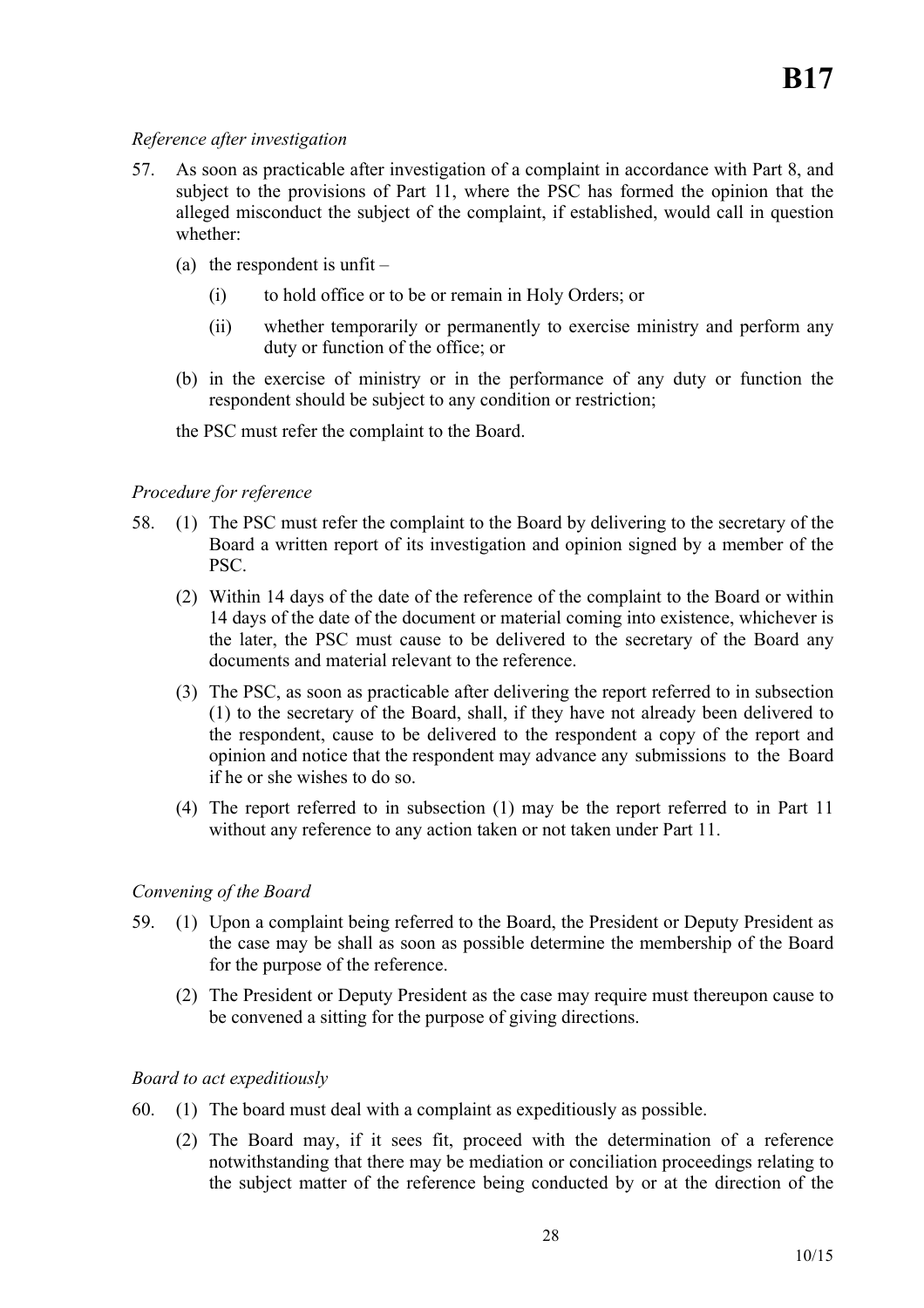# **B17**

PSC and notwithstanding that there may be criminal or other proceedings being taken against the respondent or some other person.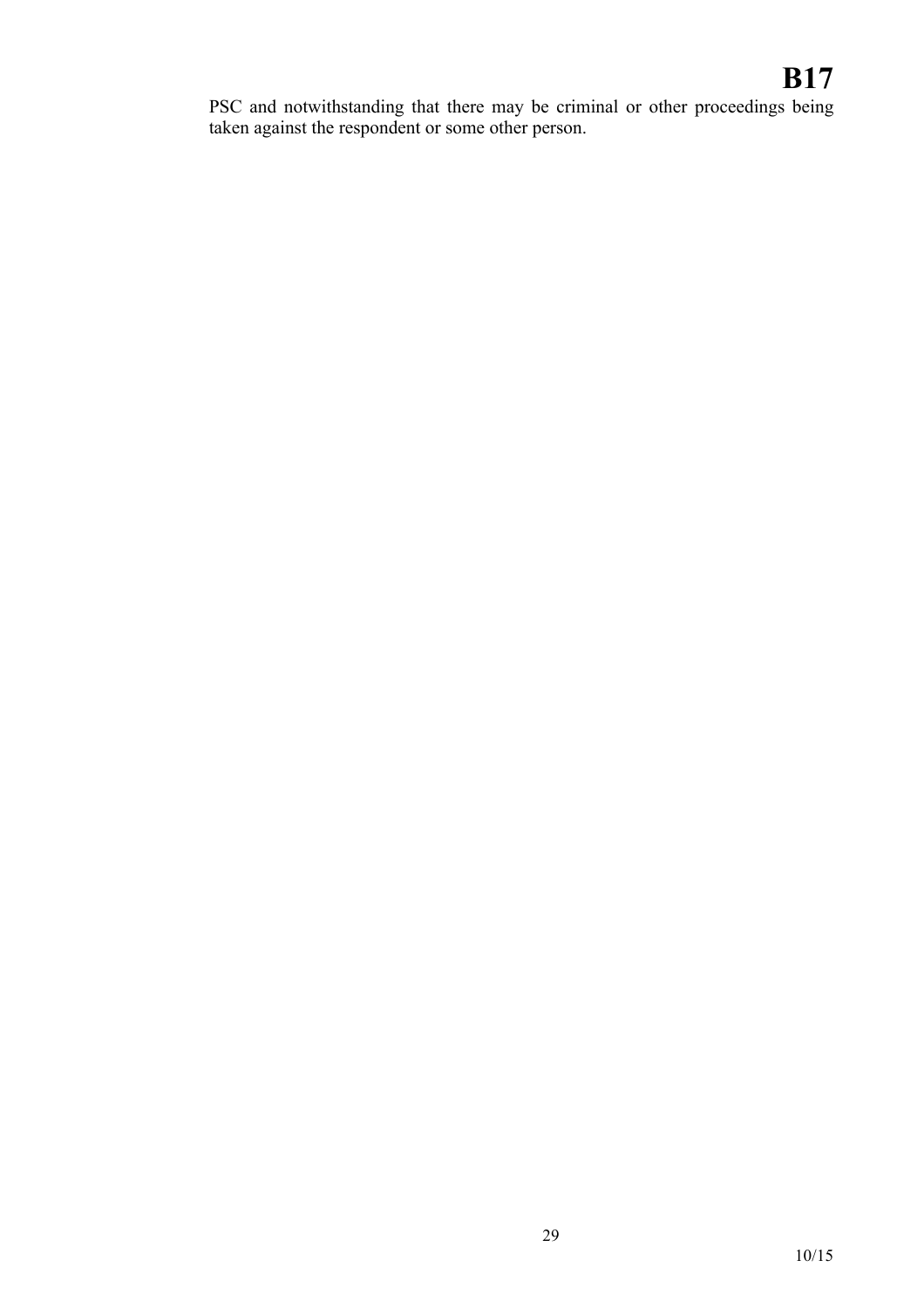## *Powers of the Board*

- 61. (1) If the Board is satisfied<sup>2</sup> that the Church worker did commit any misconduct and that:
	- (a) the Church worker is unfit-
		- (i) to hold a particular or any office, licence or position of responsibility in the Church or to be or remain in the employment of a Church body or in Holy Orders; or
		- (ii) whether temporarily or permanently to exercise ministry or employment or perform any duty or function of the office, licence or position;
	- or
	- (b) in the exercise of the Church worker's ministry or employment or in the performance of any duty or function, the Church worker should be subject to any condition;

the Board may determine in writing accordingly and may recommend to the relevant Church authority any one or more of the following:

- (c) that the Church worker be counselled;
- (d) that the Church worker be suspended from office or employment or from performing the function as the case may be for such period determined by the Board;
- (e) that the licence or authority of the Church worker be revoked;
- $(f)$  that the Church worker's contract of employment (if any) be terminated;
- (g) that the Church worker cease to hold any office then held;
- (h) that a prohibition order be made in terms specified by the Board;
- (i) that the Church worker's holding of office or employment or performance of the function, as the case may be, shall be subject to such conditions or restrictions as the Board may specify;
- (j) that the Church worker be directed to do or to refrain from doing a specified act;
- (k) that a charge be promoted against the respondent before the Diocesan Tribunal;
- (l) that the operation of a determination shall be suspended for such period and upon such conditions as the Board shall specify;
- (m) that the Church worker should be deposed from Holy Orders;
- (n) otherwise as the Board sees fit.<sup>3</sup>

<sup>&</sup>lt;sup>2</sup> See section 90.<br><sup>3</sup> Recommendations which might be made under paragraph (n) include participation in conciliation or mediation; an apology; an admonition; retraining of a specified nature; reparation of a specified nature.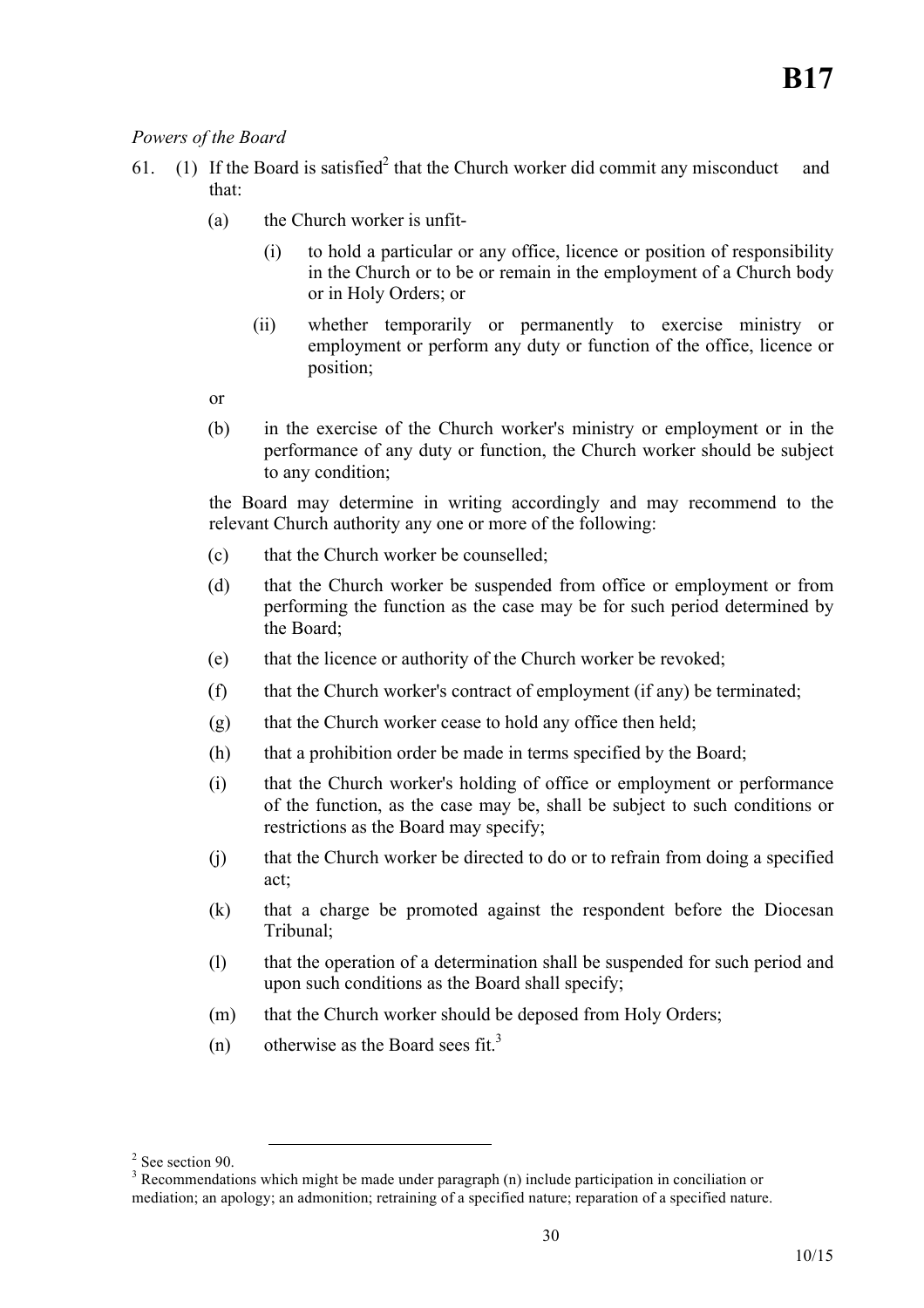- (2) If the Board is satisfied<sup>4</sup> that the Church worker is unfit
	- (a) to hold a particular or any office, licence or position of responsibility in the Church or to be or remain in Holy Orders or in the employment of a Church body; or
	- (b) whether temporarily or permanently to exercise Ministry and perform any duty or function of office;

its recommendation must include any one or more of those specified in paragraphs (d), (e), (f), (g), (h) or (m) of subsection (1).

## *Power to dismiss or take no further action*

- 62. (1) If the Board is not satisfied that the Church worker committed any misconduct or that the complaint is false, vexatious or misconceived, the Board may determine accordingly and must dismiss the complaint.
	- (2) If the Board is satisfied that the Church worker did commit misconduct but is not satisfied as to any of the matters in paragraphs (a) and (b) of subsection  $(1)$  of section 61, the Board may determine accordingly and must take no further action in relation to the complaint.

### *Power to defer final recommendation*

- 63. (1) The Board may defer making any final recommendation on a complaint and may for that purpose adjourn any hearing from time to time for a period or periods not exceeding in the aggregate 12 months, on terms that the Church worker undertake for a specified period and in a form approved by the Board to do one or more of the following acts or omissions –
	- (a) stand down from the office or employment or from performing specified duties of office or employment;
	- (b) undertake counselling from a person approved by the Board;
	- (c) submit to periodic medical examination by a person approved by the Board;
	- (d) undertake a specified program of medical treatment or rehabilitation whether as an outpatient or inpatient;
	- (e) provide medical or other evidence requested by the Board to assist it in deciding on any final recommendation; and
	- (f) perform or refrain from performing some other specified act.
	- (2) If at the time of deferring a final recommendation in accordance with this section the Board is satisfied that the Church worker is at that time either unfit to hold office or to exercise ministry or to perform any duty or function of the office or employment, any undertaking given by the Church worker must include an undertaking under paragraph (a) of subsection (1) in such form as the circumstances may require and as the Board may approve.

<sup>&</sup>lt;sup>4</sup> See section 90.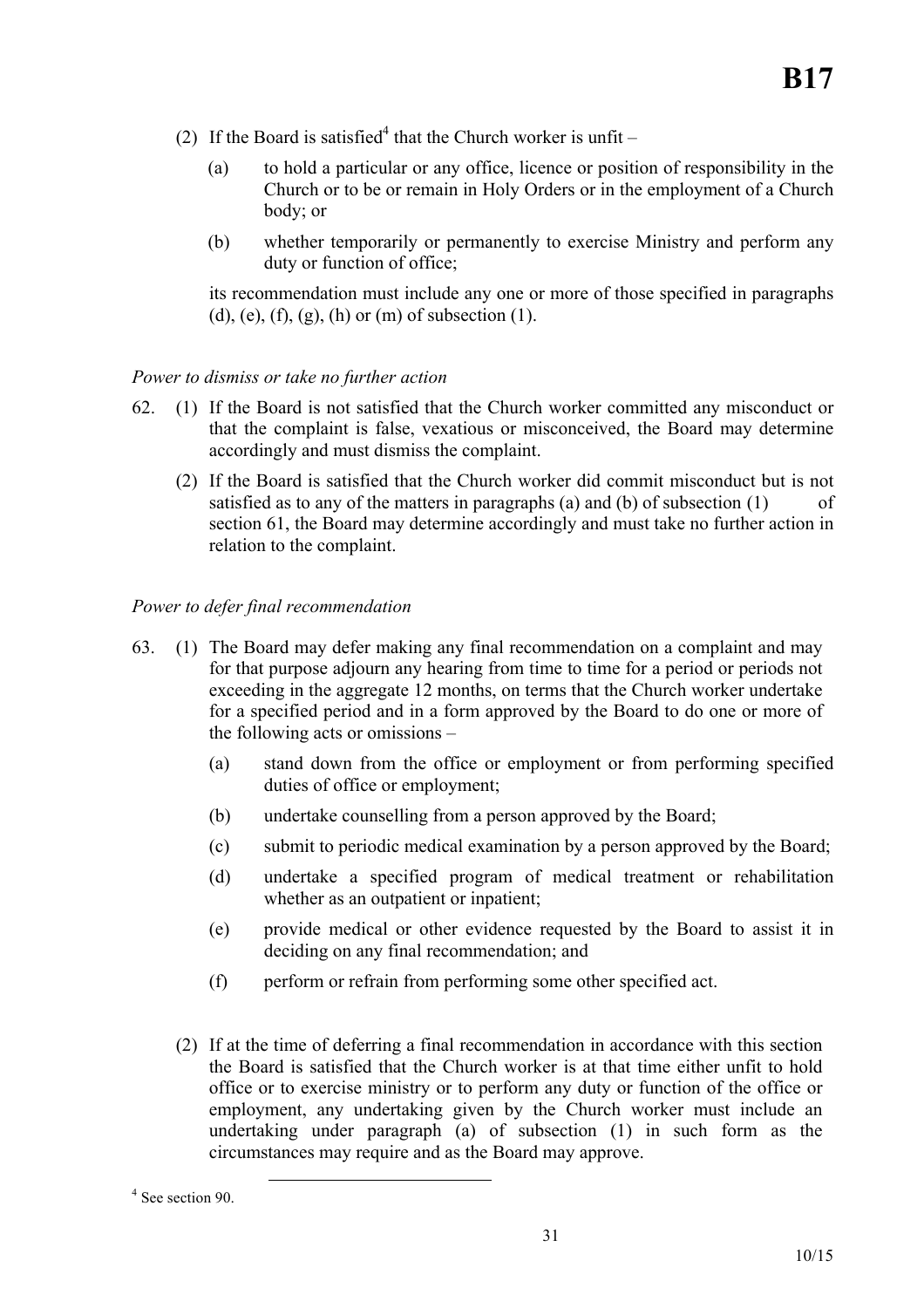- (3) If within a period specified by the Board the Church worker declines to give an undertaking in accordance with subsection (1), the Board must proceed to make a determination and recommendation.
- (4) The Board may take into account the failure of the Church worker to comply with his or her undertaking under subsection (1) in deciding on any final recommendation on a complaint.

# PART 14 – PROFESSIONAL STANDARDS REVIEW BOARD

## *Establishment of Review Board*

64. There shall be a Professional Standards Review Board comprising 3 persons and constituted and appointed in accordance with the provisions of this Part.

## *Function of the Review Board*

65. Subject to the provisions of this Ordinance the function of the Review Board is to determine any application authorised by this Ordinance for review of a decision of the Board.

## *Panel of Review Board members*

- 66. The members of the Review Board in a particular case shall be appointed from a panel of 8 persons comprising:
	- (a) a President and a Deputy President, both of whom shall be or shall have been either a judicial officer or a practising barrister or solicitor of at least 10 years' standing of the Supreme Court of a State or Territory; and
	- (b) six other persons of whom
		- (i) three shall be members of the clergy; and
		- (ii) three shall be laypersons.

## *Appointment of Panel*

- 67. (1) The members of the panel shall be appointed by the Diocesan Council.
	- (2) The members of the panel shall hold office on such terms and conditions as may be determined from time to time by the Diocesan Council.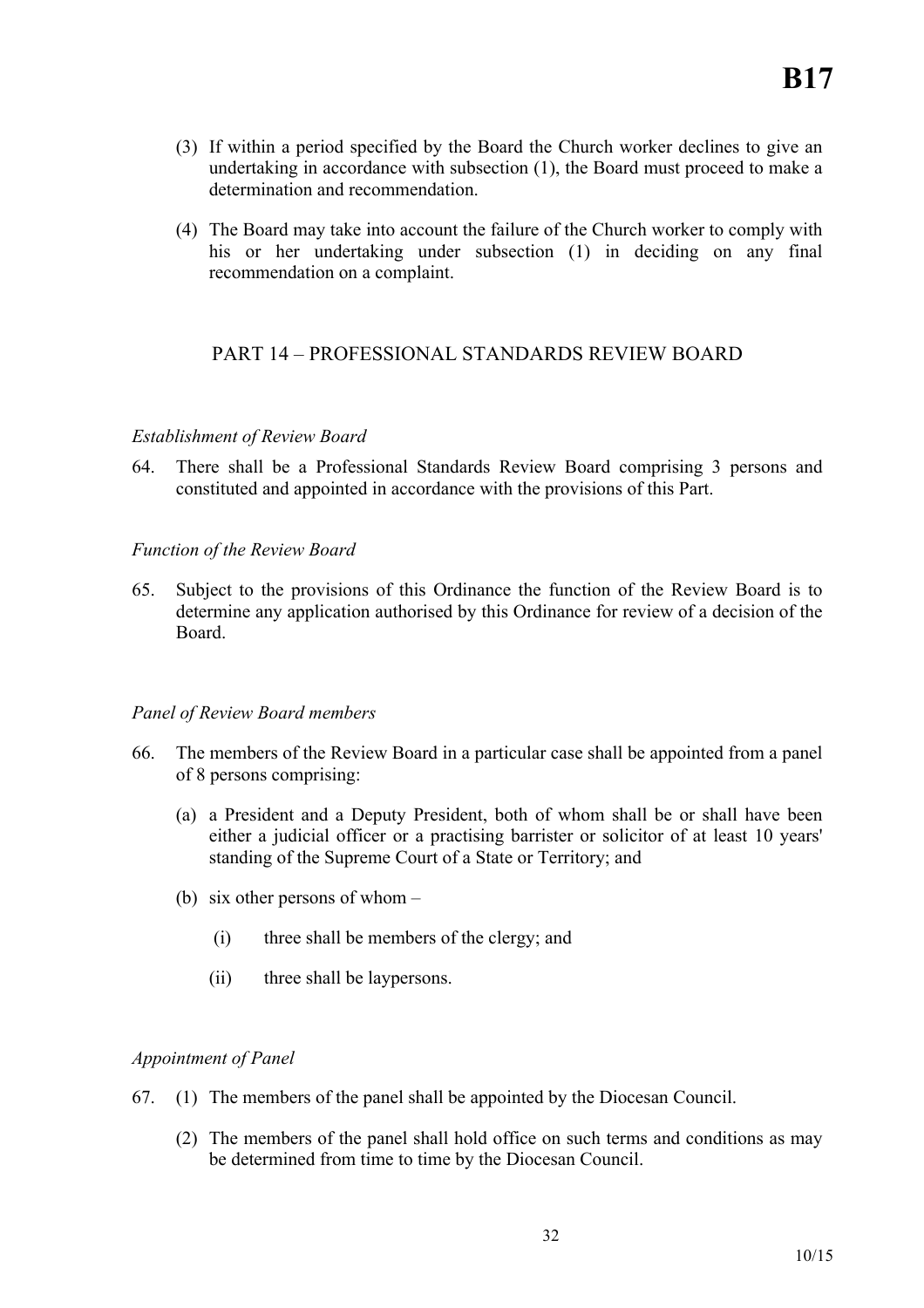- (3) The members of the panel may constitute or include the members of an equivalent body either generally or for a particular complaint or matter.
- (4) Any vacancy on the membership of the panel shall be filled by the Diocesan Council.

### *Convening a Review Board*

- 68. (1) The members of the Review Board to be convened for any review of a decision of the Board shall be determined by the President or, if there is a vacancy in the office of President, by the Deputy President.
	- (2) For the purpose of any application to the Review Board, the Review Board shall consist of the President or Deputy President, who shall be the presiding member, one member of the clergy and one lay person.
	- (3) So far as it is reasonably practicable, the Review Board shall include at least one man and least one woman.
	- (4) The quorum for a meeting of the Review Board shall be all the members of the Review Board except where the Review Board by its presiding member makes directions under section 84 of this Ordinance .
	- (5) A member of the Review Board shall not act as a member unless the member has agreed in writing to abide by this Ordinance.

#### *Vacancies on the Review Board*

- 69. (1) If a member of the Review Board, other than the presiding member, dies or is for any other reason unable to continue with any matter referred to the Review Board –
	- (a) the Review Board constituted of the presiding member and the other member may, if the presiding member so determines, continue and complete the review; or
	- (b) if the presiding member so determines, a substitute member may be appointed to fill the vacancy.
	- (2) Any vacancy in the membership of the Review Board, if required to be filled, shall be filled by the President or, if the President is not available, the Deputy President.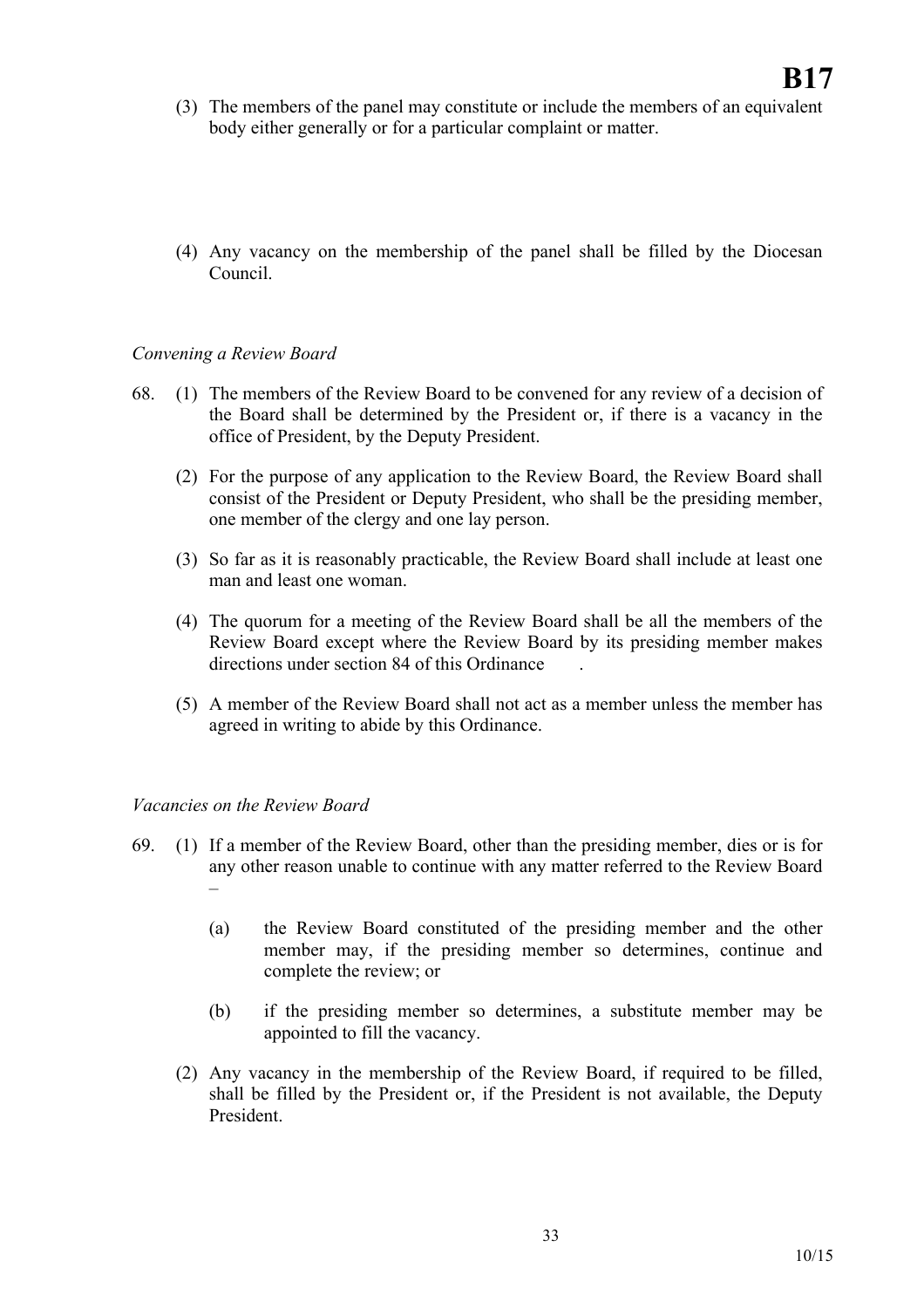## *Secretary*

70. There shall be a secretary to the Review Board who shall be appointed on such terms and conditions as may be determined from time to time by the Diocesan Council.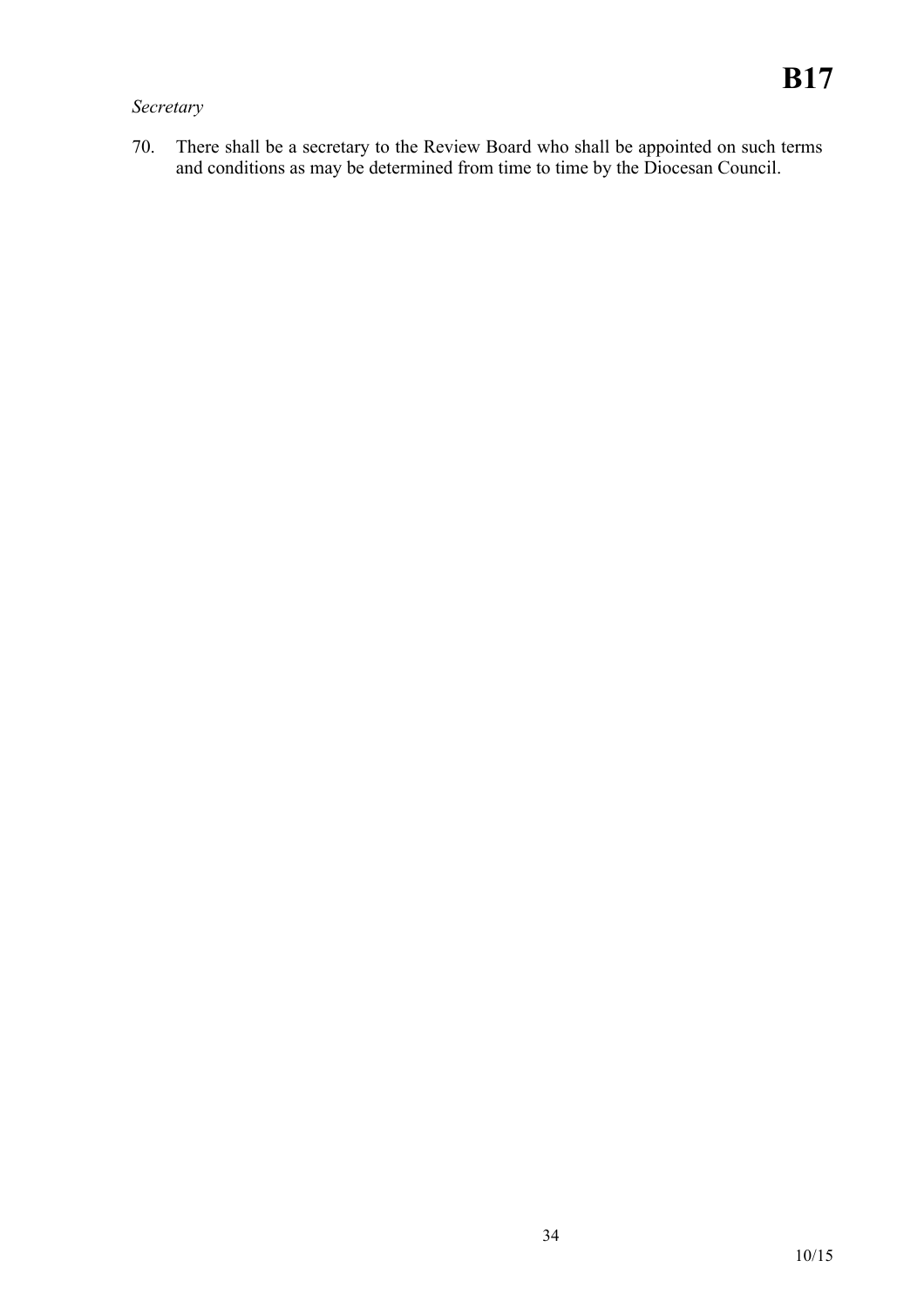## *Simultaneous sittings*

71. The Review Board, separately constituted in accordance with this Part, may act simultaneously for the purpose of applications made to it.

## *Validity of proceedings*

72. An act or proceeding of the Review board is not invalid by reason only of a vacancy in its membership or in the membership of the panel and, notwithstanding the subsequent discovery of a defect in the nomination or appointment of a member of the panel or the Review Board, any such act or proceeding is as valid and effectual as if the member had been duly nominated or appointed.

# PART 15 – APPLICATION FOR REVIEW

## *Interpretation*

73. In this Part, "**reviewable decision**" means any finding of fact, determination or recommendation by the Board under sections 61 or 62 of this Ordinance.

## *Application to Review Board*

74. Where the Board has made any reviewable decision, the respondent or the PSC may within 14 days from the date of the decision or such further period as the Review Board may allow, apply to the Review Board for review of the decision.

## *Documents and material to be delivered following application*

75. Within 14 days of the date of the application to the Review Board or within 14 days of the date of the document or material coming to existence, whichever is the later, the PSC shall cause to be delivered to the secretary of the Review Board any documents and material relevant to the application for review including the reasons of the Board for its determination and any recommendations.

## *President to determine membership of Review Board*

76. Upon delivery to the secretary of the Review Board the documents and material relevant to the application for review, the President or Deputy President of the Review Board as the case may be shall as soon as possible determine the membership of the Review Board for the purpose of the application for review.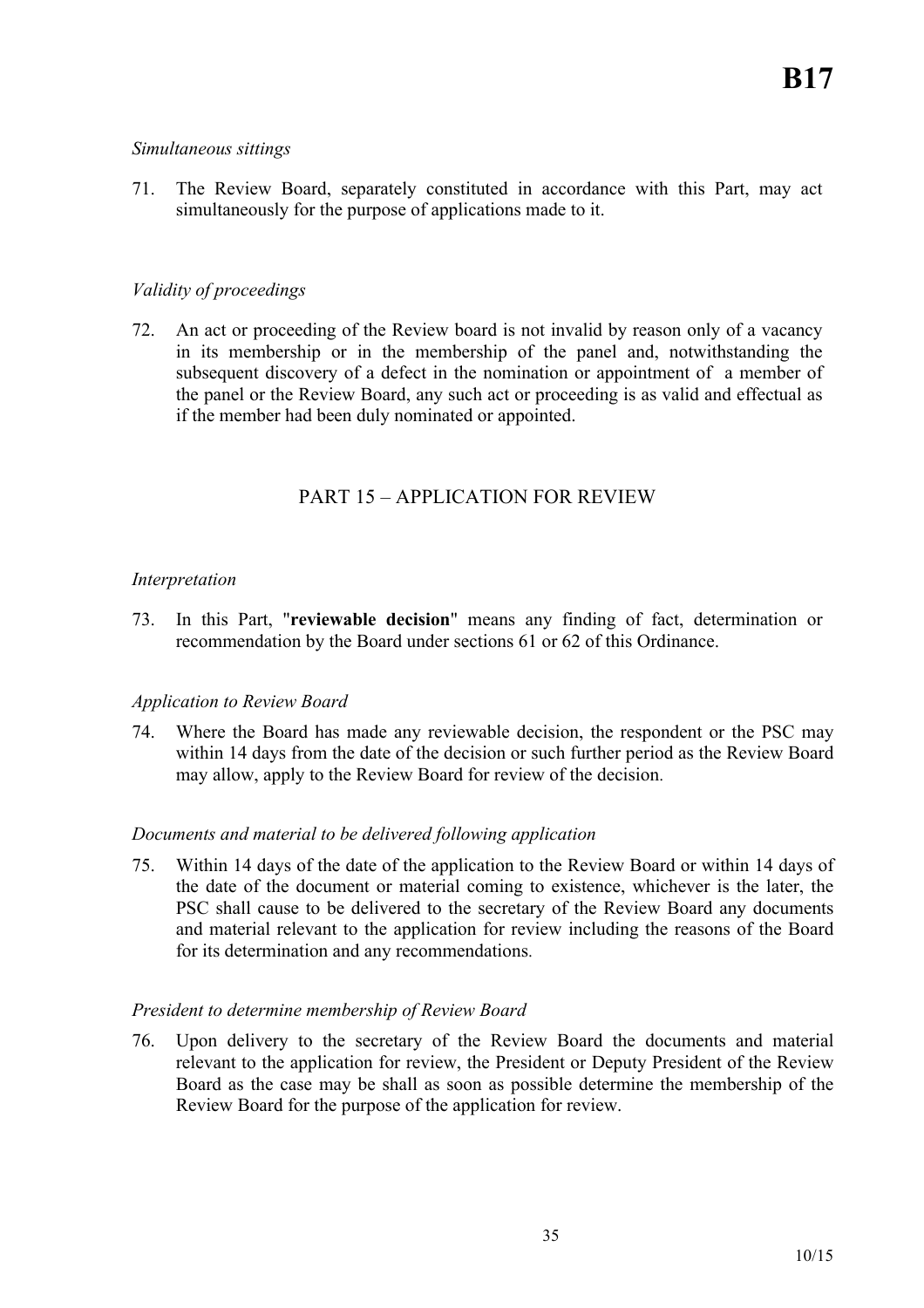### *Review Board may exercise the powers of the Board*

- 77. The Review Board may exercise all the powers of the Board under this Ordinance and may—
	- (a) affirm the decision under review;
	- (b) vary the decision under review;
	- (c) set aside the decision under review and make another decision in substitution for it; or
	- (d) set aside the decision under review and remit the matter for reconsideration by the Board in accordance with any directions or recommendations of the Review Board.

### *Review Board to deal with application expeditiously*

78. The Review Board must deal with the application as expeditiously as possible and must consider any further submissions from the respondent or the PSC.

### PART 16 – PROCEEDINGS OF THE BOARD AND THE REVIEW BOARD

### *Conduct of proceedings*

- 79. Subject to the provisions of this Ordinance each of the Board and the Review Board—
	- (a) must act with fairness and according to equity, good conscience, natural justice and the substantial merits of the case without regard to technicalities or legal forms; and
	- (b) is not bound by the rules of evidence but may inform itself on any matter in such manner as it thinks fit.

### *Failure to appear*

- 80. (1) The Board may make a determination in any proceedings in the absence of a person affected by the determination if satisfied that reasonable efforts were made to give that person an opportunity to appear.
	- (2) The Review Board may make a determination in the proceedings in the absence of any submissions from or on behalf of a person affected by the determination if satisfied that reasonable opportunity was given to that person to make submissions.

## *Powers and duties*

- 81. (1) Subject to this Ordinance, each of the Board and the Review Board
	- (a) may regulate the proceedings of its meetings as it sees fit;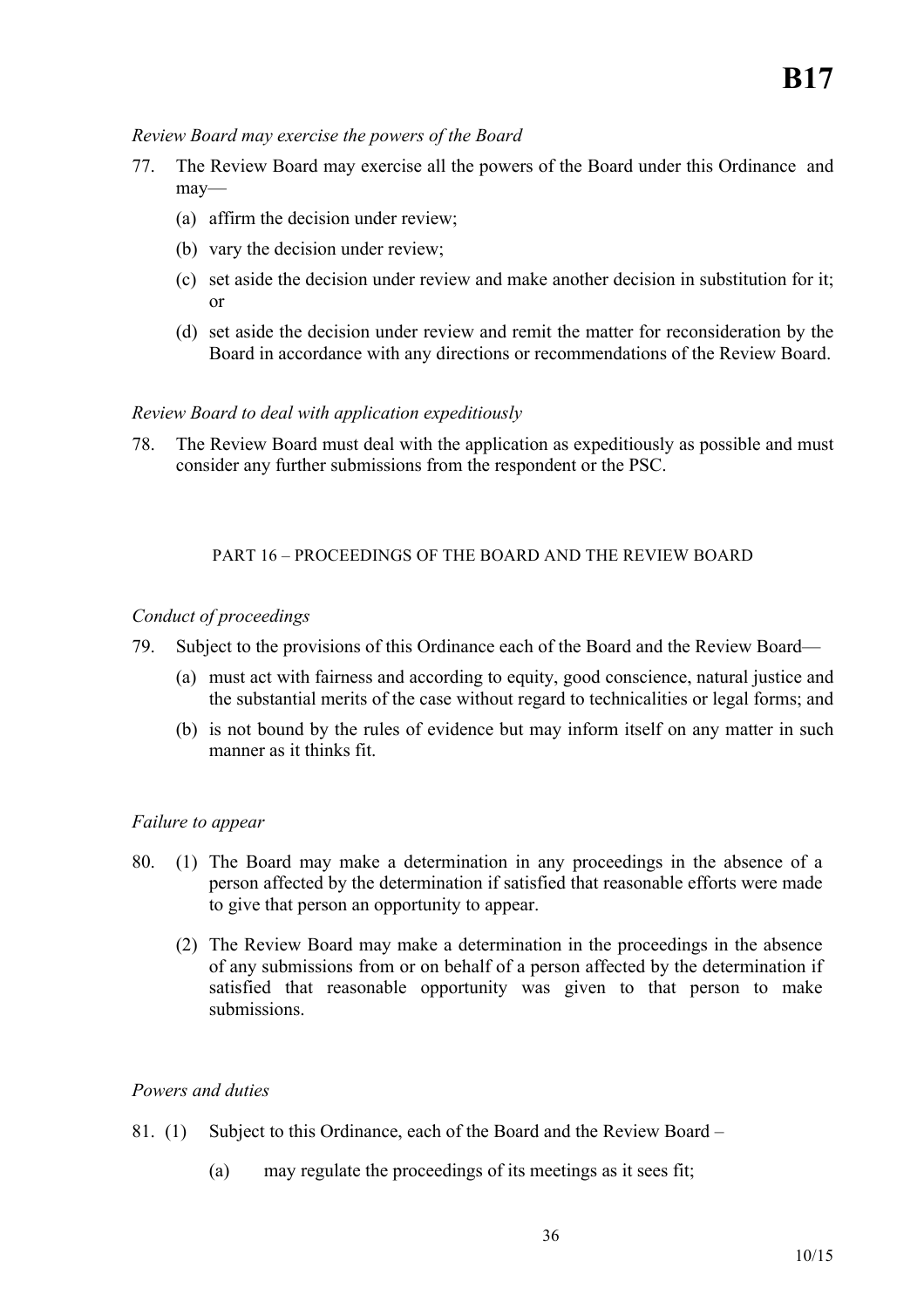- (b) may inform itself from the record of or transcript of proceedings in any court or tribunal and may adopt any findings in, and accept as its own, the record of or transcript of proceedings in of any court or tribunal;
- (c) may conduct its business and any proceedings by video link, conference telephone or by any electronic means of communication; and
- (d) must give written reasons for any determination and recommendation, other than by way of directions in the course of an application, unless the determination is made by consent of the respondent and the PSC.
- (2) The Board must give the PSC and the respondent a reasonable opportunity to adduce evidence, to examine and cross-examine witnesses and to make submissions to the Board.
- (3) The Board may give any other person to whom notice of the proceedings was given or who satisfies the Board that he or she has a proper interest in the matter a reasonable opportunity to make submissions to the Board.

## *Review Board proceedings*

- 82. (1) Subject to this Ordinance a review by the Review Board will be conducted upon a review of the material referred to in subsection (2) of section 83.
	- *(2) Subject to this Ordinance, the Review Board is not obliged –*
		- (a) to hold a hearing at which
			- (i) evidence is adduced, whether by oral examination or signed statement or statutory declaration; or
			- (ii) submissions are heard orally; or
		- (b) to admit evidence that was not adduced before the Board in relation to the facts relevant to the complaint unless –
			- (i) the evidence could not have been obtained with reasonable diligence for use at the hearing before the Board; and
			- (ii) that there is a high probability that the result would have been different had it been received at that hearing.

### *Matters to be considered*

- 83. (1) Where a matter is referred to the Board the Board must consider the complaint and may make any finding on any relevant question of fact, taking into account –
	- (a) the final report (if any) of the investigator including any attachments;
	- (b) such report of the PSC as may be submitted;
	- (c) any further material received from the complainant and the Church worker relevant to its consideration;
	- (d) any other relevant evidentiary material;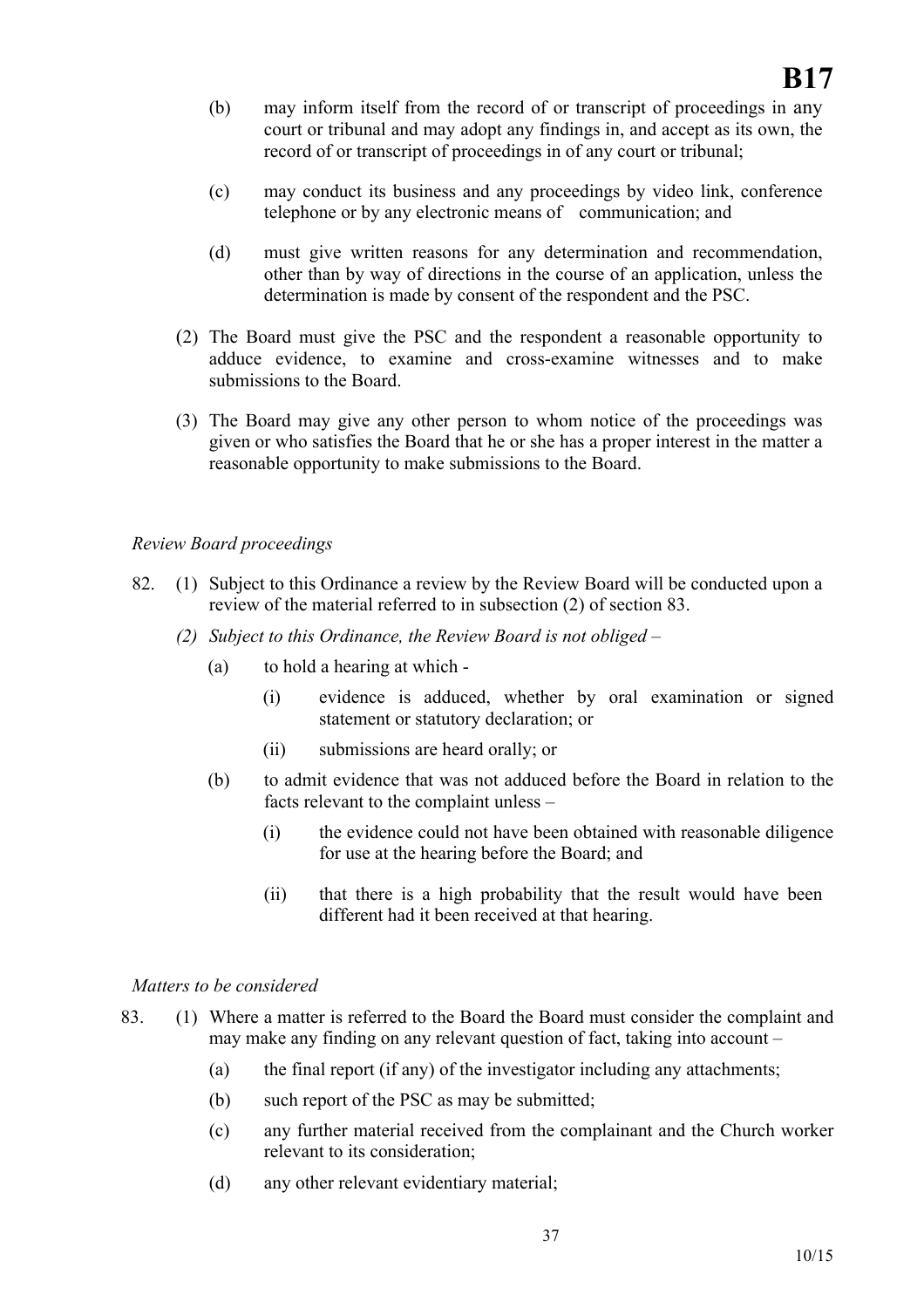- (e) whenever the conduct may have occurred, any standards prescribed by the code of conduct approved under this Ordinance;
- (f) the conduct of the Church worker as it finds it to have been; and
- (g) any failure of the Church worker to comply with a provision of this Ordinance.
- (2) Where an application for review is made to the Review Board, the Review Board may make any finding on any relevant question of fact, and in making its determination must take into account –
	- (a) the determination and reasons of the Board;
	- (b) the evidentiary and any other material that was before the Board;
	- (c) any submissions made to the Review Board in relation to the review;
	- (d) any evidence admitted by the Review Board under section 82;
	- (e) whenever the conduct may have occurred, any standards prescribed by the code of conduct approved under this Ordinance;
	- (f) the conduct of the Church worker as it finds it to have been; and
	- (g) any failure of the Church worker to comply with a provision of this Ordinance.

### *Legal representation*

84. The PSC may and the respondent at the respondent's own expense may appoint a legal representative to assist in the process.

## *Directions*

- 85. Each of the Board and the Review Board may at any time and from time to time give directions:
	- (a) as to the inspection by and supply of copies to the respondent or any other person of the documents or material relevant to the reference; and
	- (b) as to the conduct of its inquiry into the reference or review;

and for that purpose the Board or the Review Board may be constituted by the presiding member or by a member appointed for the purpose by the presiding member.

### *Appointment of a person to assist*

86. Each of the Board and the Review Board may, for the purpose of any particular reference, appoint such person or persons to assist it in inquiring into (but not determining) a reference as the Board or the Review Board thinks fit.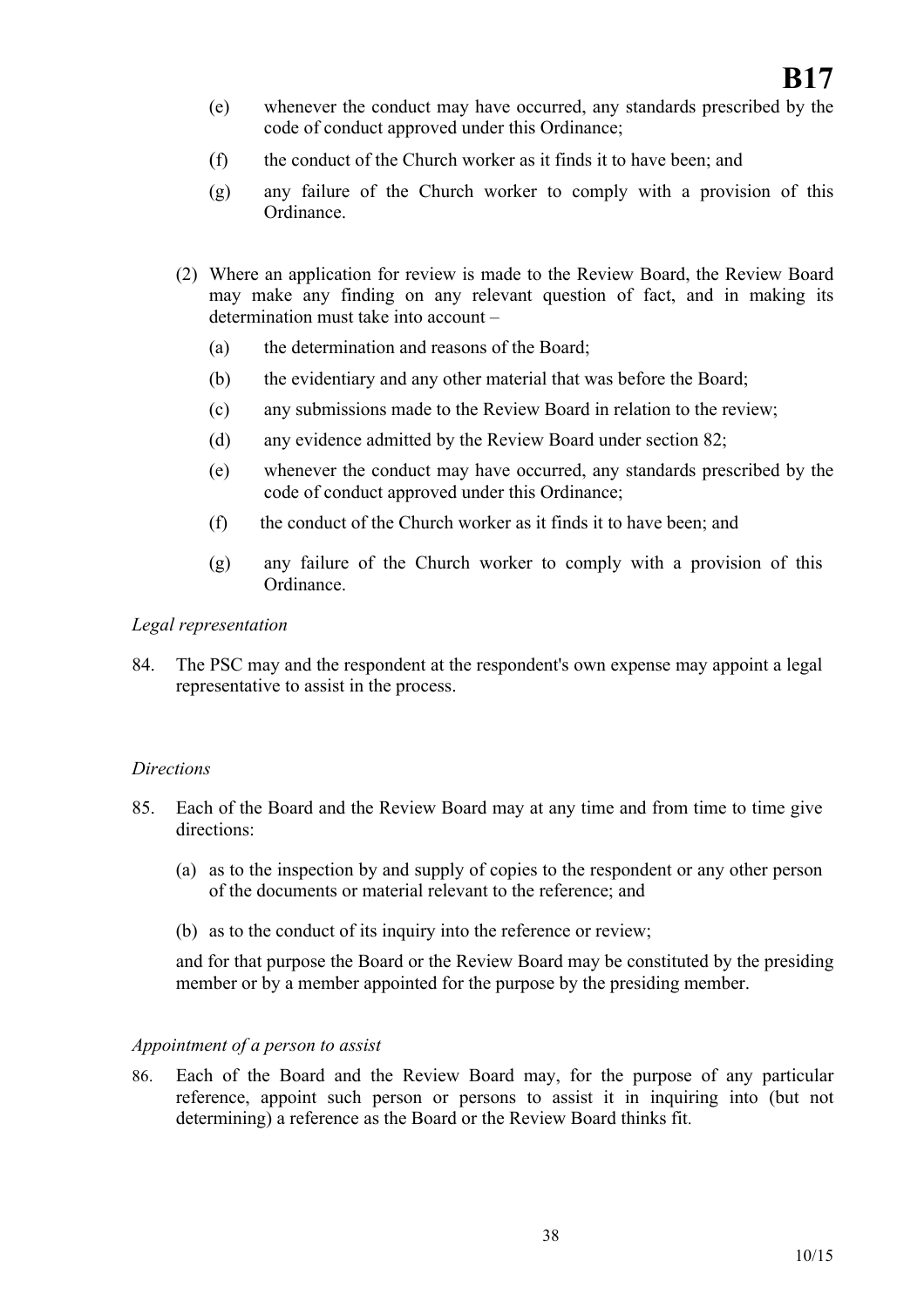## *Directions to PSC*

87. Each of the Board and the Review Board may at any time and from time to time give directions to the PSC as to any further inquiries or investigation it requires to be carried out for the purposes of the reference and the PSC must to the best of its ability cause such directions to be carried out.

## *Written evidence*

88. Without limiting the meaning and effect of section 82, each of the Board and the Review Board may receive a statutory declaration or a signed statement without the need for the personal attendance of the maker of the statutory declaration or statement and may also in its discretion use electronic means such as video link or conference telephone to receive evidence and submissions.

## *Decisions of other bodies*

- 89. (1) In any proceedings before it, where the Board or the Review Board is satisfied that the respondent—
	- (a) has been convicted by a court within Australia of an offence involving misconduct;
	- (b) has been found guilty (without conviction) by a court within Australia of an offence involving misconduct;
	- (c) has admitted in proceedings before a court or tribunal within Australia having engaged in conduct involving misconduct;
	- (d) has been found by a court or tribunal within Australia to have engaged in conduct involving misconduct; or
	- (e) has been disqualified by a court or tribunal within Australia from professional practice on account of conduct involving misconduct; then—
	- (f) a certificate, reasons for judgment or other record from the court or tribunal (as the case may be) shall be conclusive evidence that the respondent engaged in the conduct concerned; and
	- (g) neither the respondent nor any other party shall be at liberty to call or give evidence or make submissions for the purpose of calling into question the conviction or finding of guilt of the respondent or denying that the respondent engaged in the conduct concerned.
	- (2) Nothing in this section affects the operation of Part 9 of this Ordinance.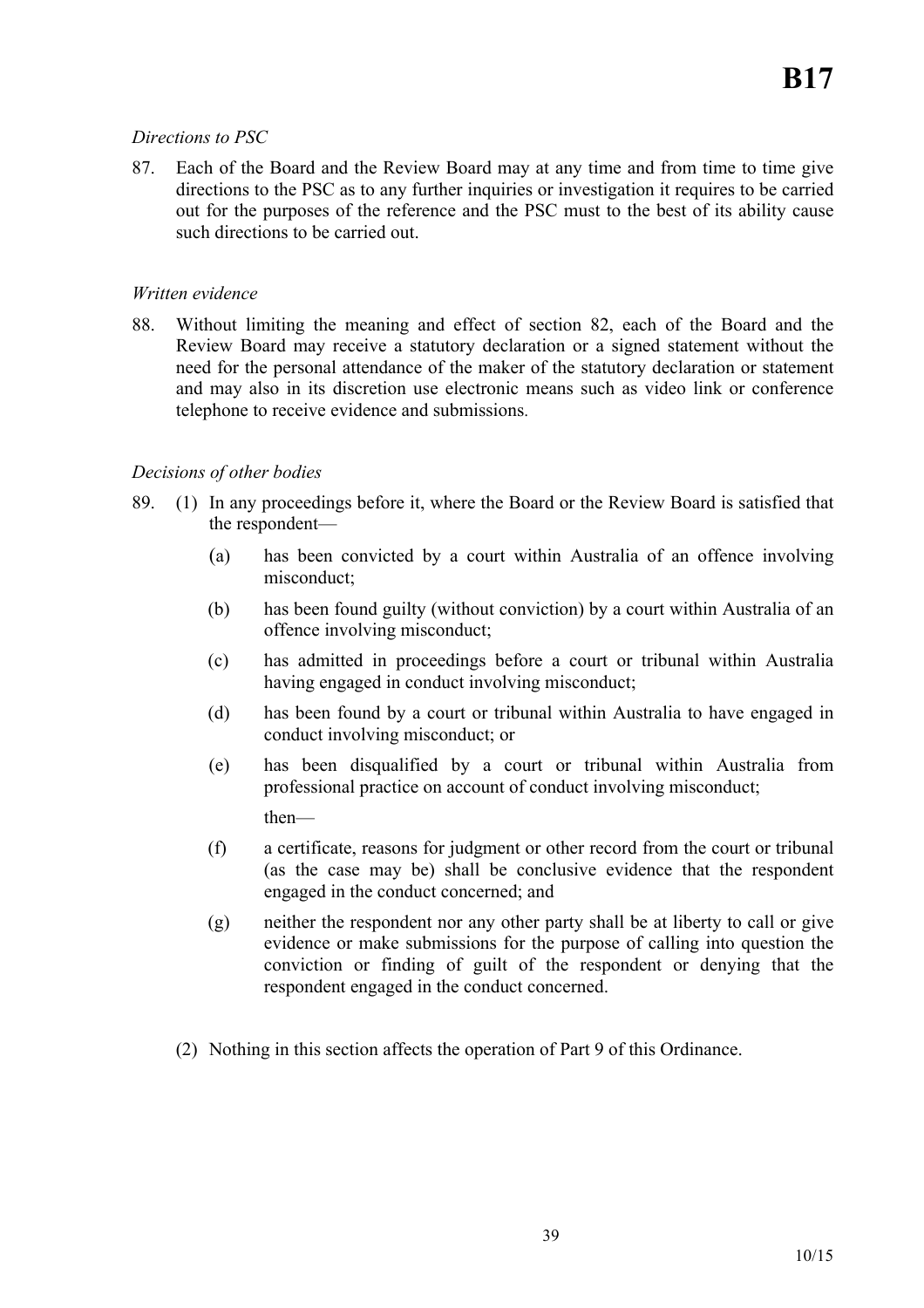## *Standard of proof*

- 90. (1) The standard of proof to establish an allegation is that of a reasonable satisfaction on the balance of probabilities.
	- (2) Each of the Board and the Review Board must scrutinize evidence with greater care if there is a serious allegation to be established, or an inherent unlikelihood of an occurrence of a given description or if there are grave consequences that would flow from a particular finding.

## *Members of Board and Review Board not to meet with parties*

91. No member of the Board or the Review Board shall individually meet with either the complainant or the respondent or anyone acting on their behalf while the matter is in progress.

## *Disqualification where personal interest*

- 92. (1) Where a member of the Board or the Review Board has a personal interest in a matter before it the member shall be disqualified from participating in the matter.
	- (2) The opinion of the presiding member of the Board or the Review Board, as the case may be, as to whether any other member of the Board or the Review Board has a personal interest in a matter shall be conclusive.

## *Medical examination*

- 93. (1) The PSC or the Board or the Review Board may require the respondent to submit within a specified time to a medical, psychiatric or psychological examination by a person approved by the PSC or the Board or the Review Board (as the case may be) the cost of which shall be met from church funds under the control of the Synod.
	- (2) A copy of the report of an examination under subsection (1) shall be provided to the respondent, the Director, the PSC, the Board and, if applicable, the Review Board.

## *Duties of the respondent*

- 94. (1) The respondent must, subject to subsection (2), truthfully answer any question put by on behalf of the Board or the Review Board in the exercise of powers conferred by this Ordinance.
	- (2) If the respondent declines to answer a question on the ground that the answer might tend to incriminate the respondent, a written record shall be made of the question and of the ground of refusal.
	- (3) The respondent must
		- (a) not mislead the Board or the Review board or a member of either of them;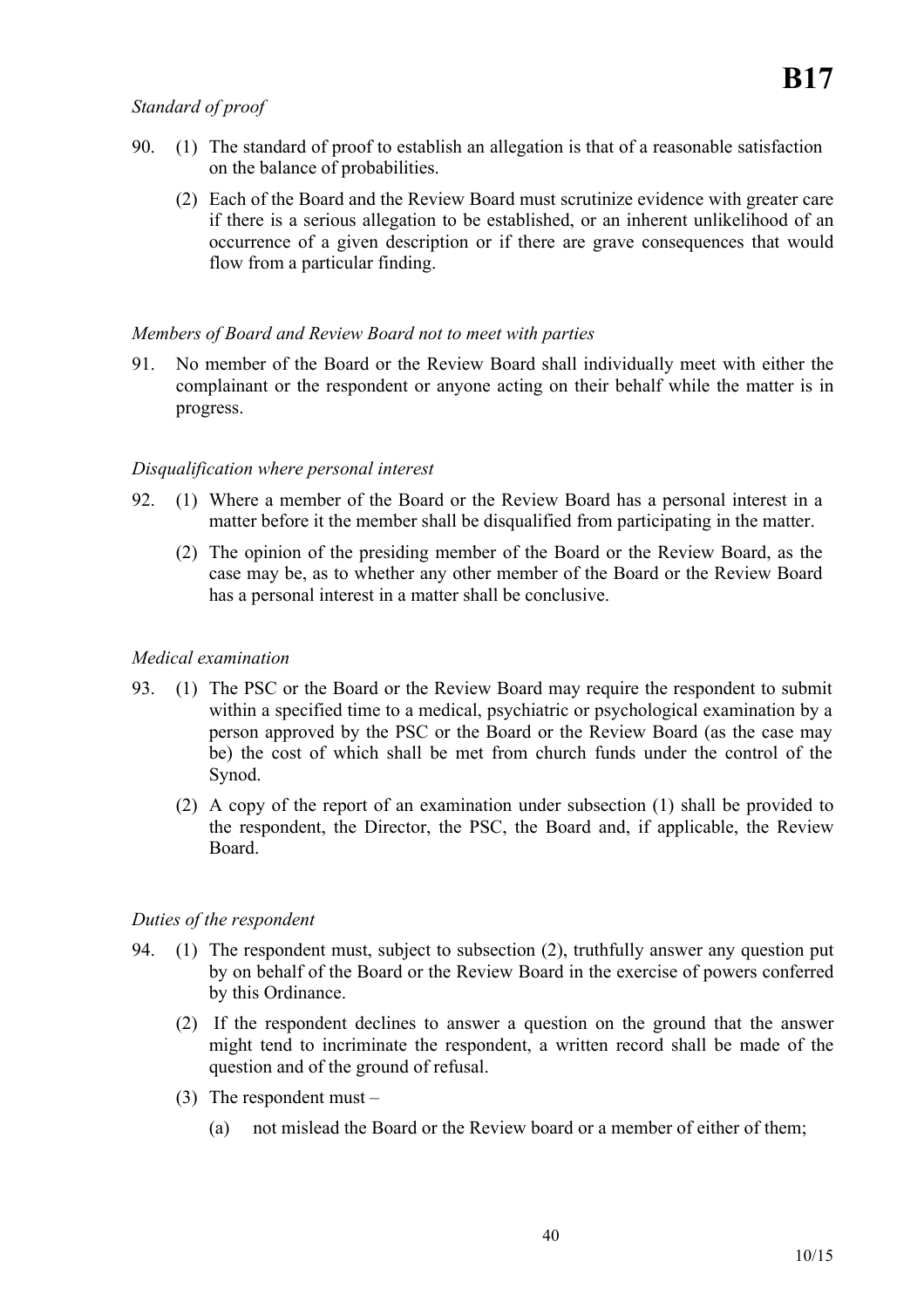# **B17**

(b) not unreasonably delay or obstruct the Board or the Review Board or a member of either of them in the exercise of powers conferred by this Ordinance.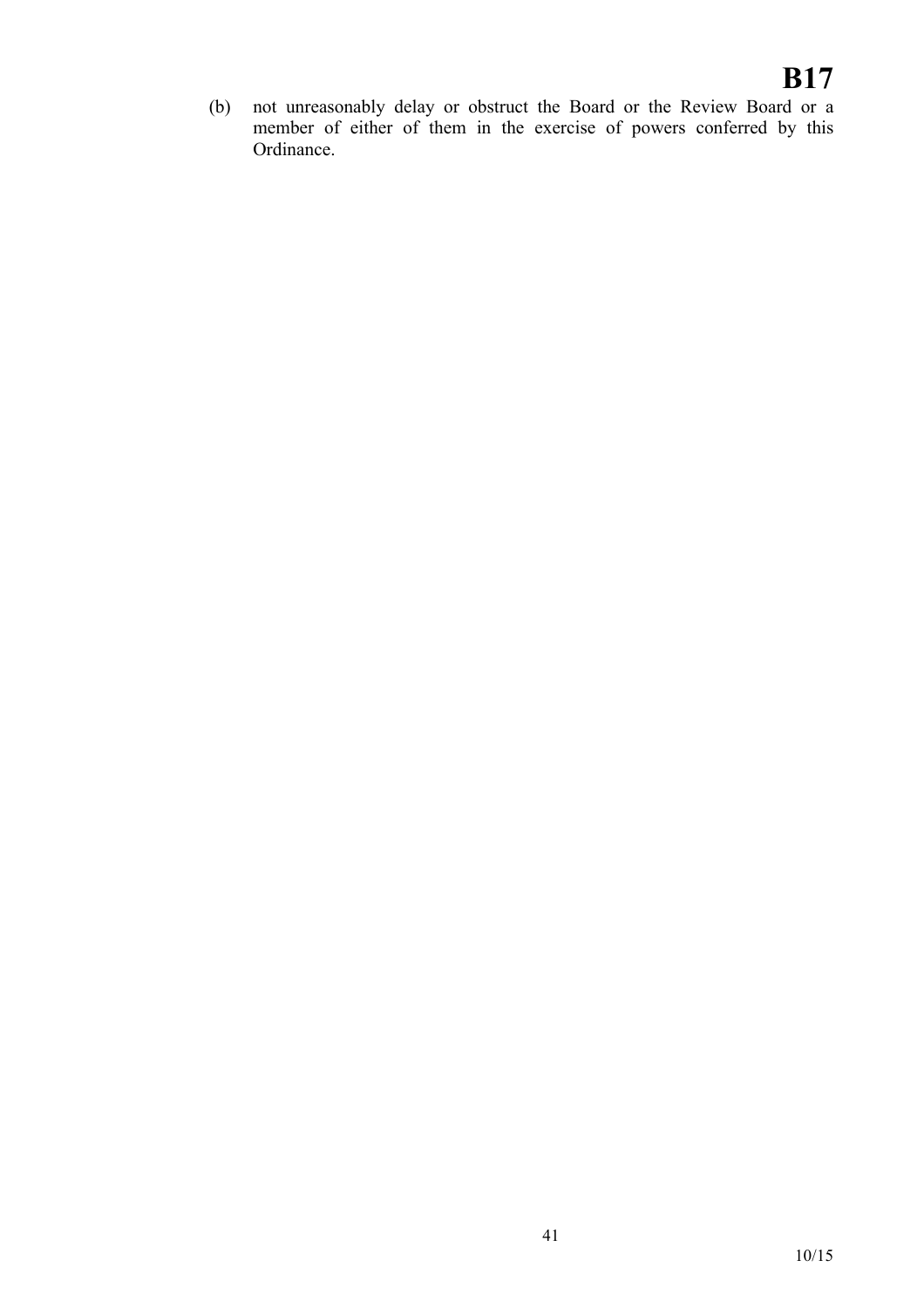## *Limitation on promotion of a charge in the Diocesan Tribunal*

95. If the Board or the Review Board is satisfied that there is no reasonable likelihood that the Diocesan Tribunal would find the respondent guilty of any offence, the Board or the Review Board shall not recommend that a charge be promoted against the respondent in the Diocesan Tribunal.

## *Certain matters not to be inquired into*

- 96. (1) Neither the Board nor the Review Board shall, in the course of considering a complaint or reconsidering a decision respectively:
	- (a) inquire into any matter which is the subject of a completed inquiry by a Board under the Professional Standards Ordinance 2006 or this Ordinance; or
	- (b) inquire into any matter which is or has been the subject of any completed formal investigation or inquiry and determination conducted pursuant to any provision of the Constitution, the Clergy Discipline Ordinance 1983 or an ordinance of a diocesan synod in any case relating to the discipline or professional standards of Church workers by a board of inquiry, tribunal or other body;

save to the extent of any fresh evidence that was not reasonably available during the previous formal investigation or enquiry, but may take into account the finding of any such formal investigation or enquiry.

(2) Neither the Board nor the Review Board shall inquire into, make any findings in relation to or take into account any alleged breach of faith, ritual or ceremonial.

### *Costs*

- 97. (1) Neither the Board nor the Review Board has the power to award costs of any complaint or matter before it.
	- (2) A Church worker who is a respondent to a complaint to the Board or a party to proceedings before the Review Board may apply to the Diocesan Council for the provision of legal assistance.
	- (3) The Diocesan Council may grant legal assistance to a Church worker on such terms and subject to such conditions as it shall determine.

### *Making of rules*

- 98. (1) The President of the Board may make rules of the Board reasonably required in relation to the practice and procedure of the Board.
	- (2) The President of the Review Board may make rules of the Review Board reasonably required in relation to the practice and procedure of the Review Board.
	- (3) The rules of the Board or the Review Board made under this section may provide that, in relation to the exercise of specified functions, or in relation to matters of a specified class, other than the determination of an application including the making of a recommendation, the Board or the Review Board, as the case may be, may, at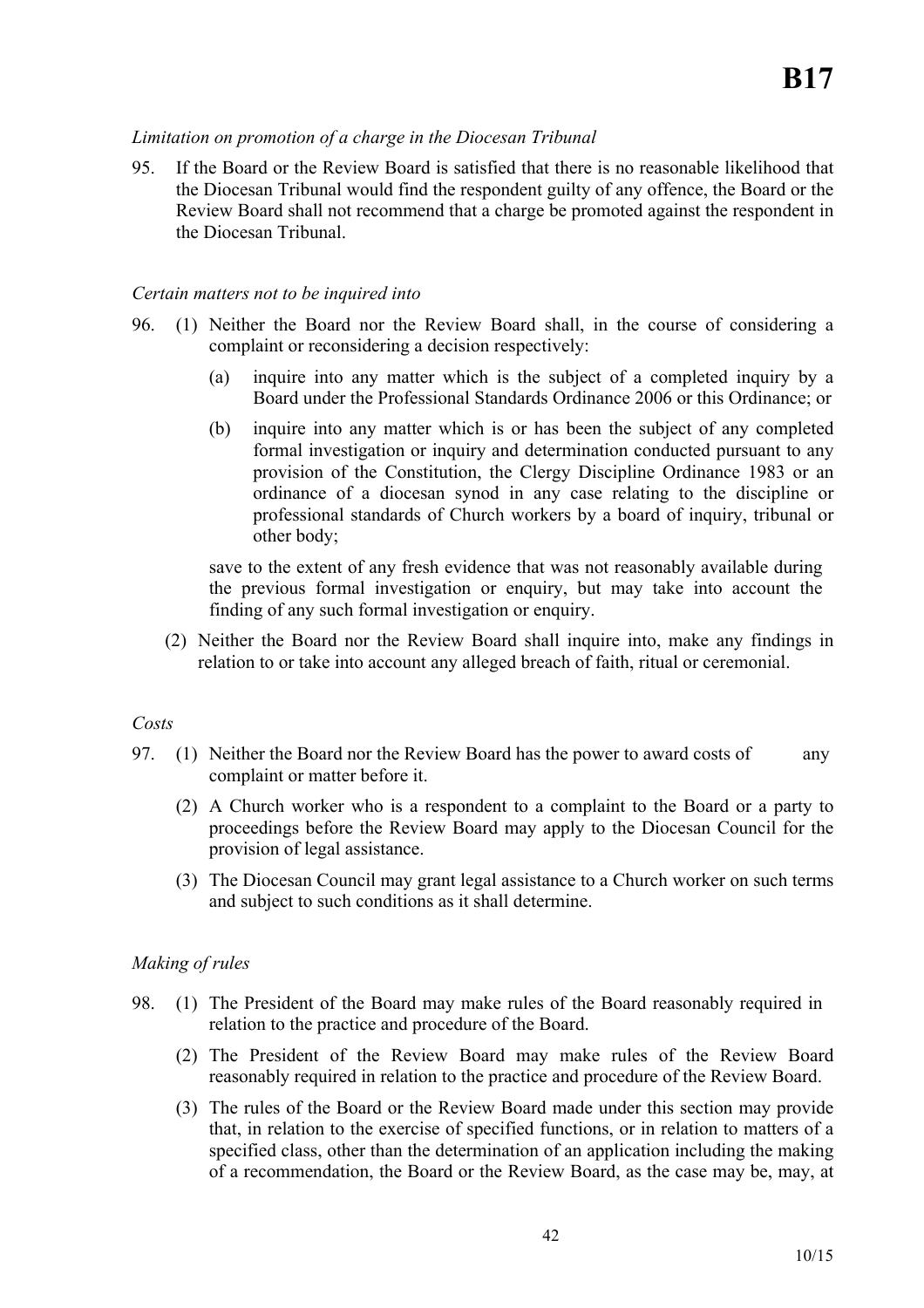the direction of the presiding member, be constituted by a single member sitting alone.

(4) The PSC, the respondent and any other party joined to a complaint or matter by leave of the Board or the Review Board must comply with the rules of the Board or the Review Board, as the case may be, and with any directions given by either the Board or the Review Board.

## *Practice and procedure*

- 99. Subject to this Ordinance and the relevant rules-
	- (a) the practice and procedure of the Board will be as directed by the presiding member of the Board; and
	- (b) the practice and procedure of the Review Board will be as directed by the presiding member of the Review Board.

## *Determination of questions*

- 100. (1) In any proceedings of the Board or the Review Board:
	- (a) any question of law or procedure shall be determined by the presiding member; and
	- (b) any other question will be determined by majority decision of the members, and in the case of an equality of votes the opinion of the presiding member shall prevail.
	- (2) Where the Board or the Review Board is constituted by a member sitting alone who is not the President or the Deputy President, any question of law that arises must be referred to the President or Deputy President for decision and any decision made on such a reference is a decision of the Board or the Review Board, as the case may be.

### *Open sittings*

- 101. (1) Subject to subsections (2) and (3), any hearing of the Board or the Review Board must be held in public.
	- (2) Each of the Board and the Review Board may direct
		- (a) that the whole or part of a proceeding be held in private; or
		- (b) that only persons or classes of persons specified by it may be present during the whole or any part of a proceeding.
	- (3) Each of the Board and the Review Board may only make a direction under the preceding subsection if satisfied that the direction is necessary on one or more of the following grounds -
		- (a) to comply with applicable legislation of the State or a Territory or the Commonwealth;
		- (b) prevent a real and substantial risk to the proper administration of justice that cannot be prevented by other reasonably available means;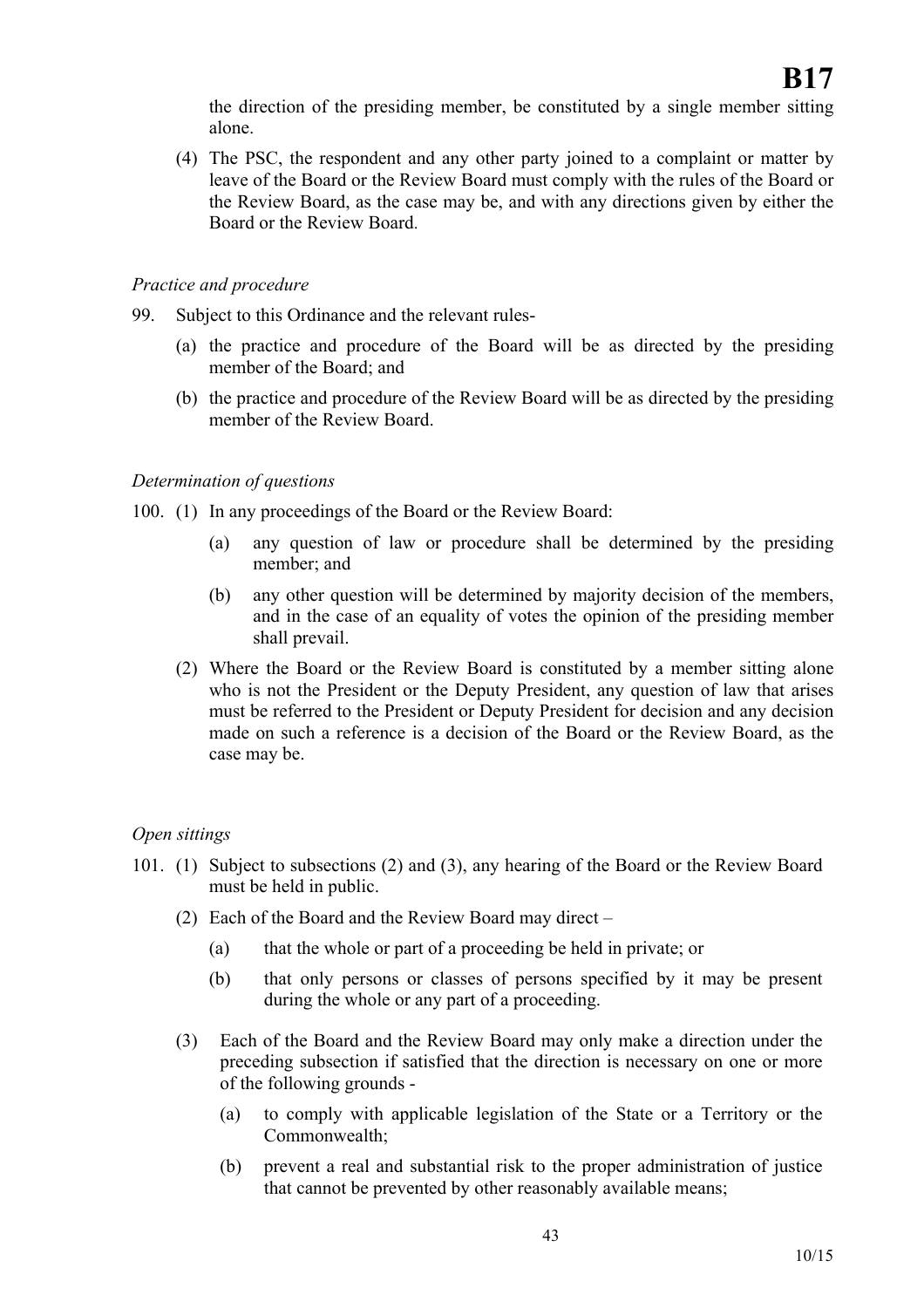- (c) to protect the safety of any person;
- (d) to avoid causing undue distress or embarrassment to a complainant (other than the Director) or witness (other than the respondent) in a proceeding that relates in whole or part to a complaint of a sexual offence as defined in section 4 of the *Evidence Act 1929* (SA);
- (e) to avoid the disclosure of confidential information; and
- (f) for any other reason in the interests of justice.

### *Provision of copies of determination and recommendation*

- 102 (1) The Board and the Review board must cause a copy of the determination and recommendations, together with reasons, to be provided to –
	- (a) the relevant Church authority;
	- (b) the complainant;
	- (c) the respondent; and
	- (d) the Director and the PSC.
	- (2) The Director must cause to be entered in the national register all details of information required by the provisions of the National Register Canon 2007.

# PART 17 – CHURCH AUTHORITY AND COMPLIANCE

### *Church authority to give effect*

- 103. The Church authority to whom a recommendation under this Ordinance is made must and is empowered to do any acts to give effect to –
	- (a) a recommendation of the PSC, the Board, an equivalent body or, if applicable, the Review Board; or
	- (b) any variation or modification of the recommendation consistent with any facts found by the body making the recommendation provided that the body making the recommendation agrees that the substance of the recommendation is preserved.

### *Compliance by Church worker*

- 104. (1) A Church worker must
	- (a) comply with any undertaking given to the Board, the Review Board or the Church authority;
	- (b) comply with a direction made by the Church authority to give effect to a recommendation of the PSC, the Board or the Review Board, as the case may be, or any permitted variation or modification that recommendation; and
	- (c) comply with an agreement made under section 44 which is not rendered ineffective.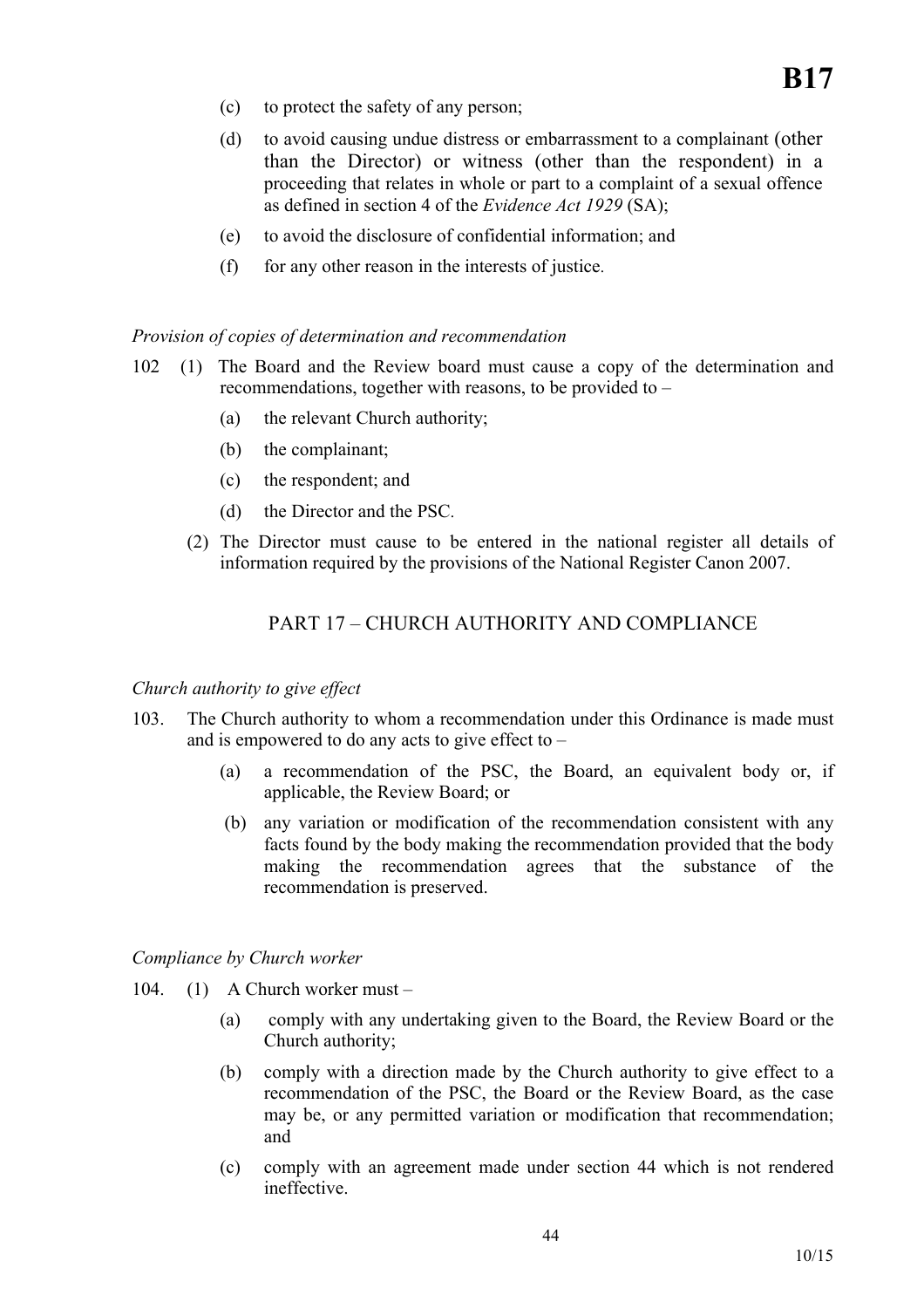# **B17**

(2) Failure of a Church worker who is a member of the clergy to comply with an undertaking, direction or agreement referred to in sub-section (1)is an offence.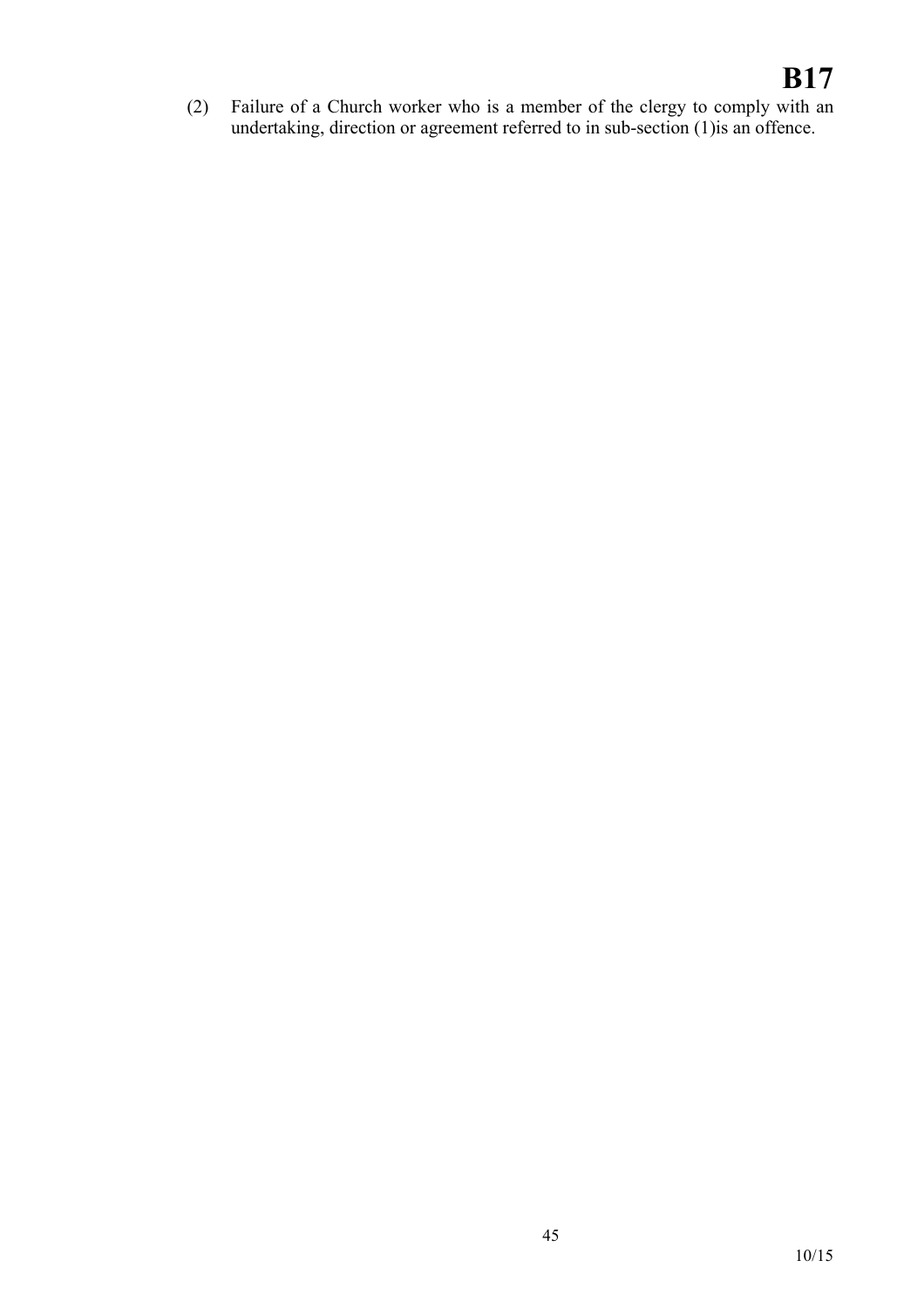(3) Subject to section 95, the PSC may institute proceedings forthwith in the Diocesan Tribunal in respect of an offence against this section or, if the Church worker is no longer a Church worker, shall refer the matter, together with such relevant information concerning the alleged offence as may be in its possession, to the bishop of the diocese in which the former Church worker is then resident.

## PART 18 – DEPOSITION FROM HOLY ORDERS

## *Effect of deposition*

- 105. A person who has been deposed from Holy Orders in accordance with this Ordinance or in accordance with the provisions of any ordinance, act, canon, constitution, statute, legislative measure or provision of the General Synod or the diocesan synod of another diocese of this Church –
	- (a) is incapable of:
		- (i) officiating or acting in any manner as a bishop, priest or deacon of this Church;
		- (ii) accepting or holding an office in this Church capable of being held only by a person in Holy Orders;
	- (b) ceases to have any right privilege or advantage attached to the office of bishop priest or deacon;
	- (c) shall not hold himself or herself out to be a member of the clergy; and
	- (d) is not capable of holding an office in the Church which may be held by a lay person without the prior consent of the Bishop.

### *Instrument of deposition*

- 106. (1) The deposition of a person from Holy Orders by the Bishop pursuant to the recommendation of the Board or an equivalent body shall be effected by the execution by the Bishop of an Instrument of Deposition in or to the effect of the form in the Schedule.
	- (2) The Bishop must forthwith:
		- (a) register the Instrument in the Registry of the Diocese;
		- (b) deliver a copy of the Instrument to the Bishop of the Diocese in which the person who is the subject of the Instrument was ordained;
		- (c) deliver a copy of the Instrument to the Registrar of the Primate;
		- (d) cause relevant details to be forwarded to the Director for entry into the national register.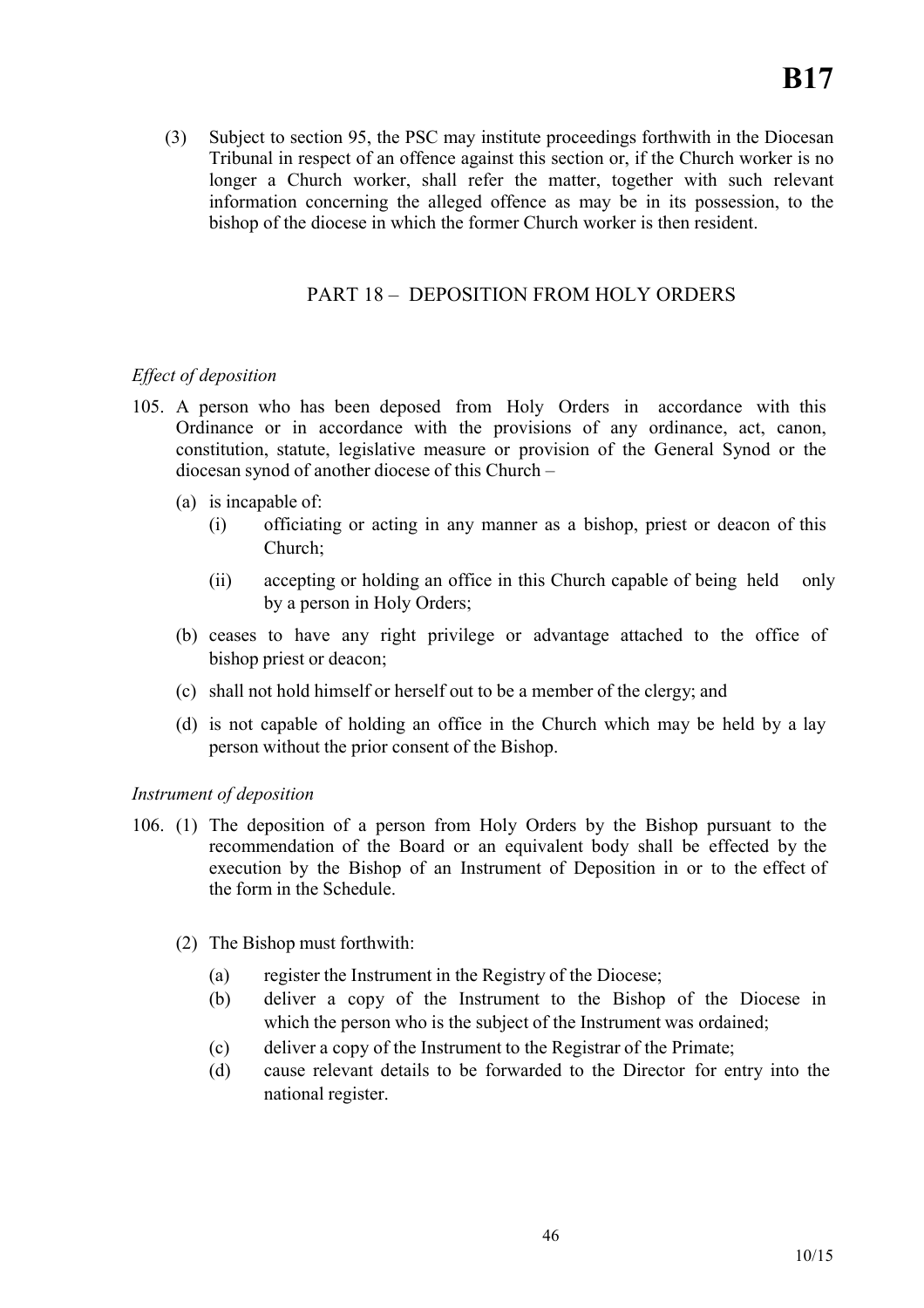## PART 19 – CONFIDENTIALITY AND PUBLICATION

## *Duty of confidentiality*

- 107. (1) Subject to the provisions of this Ordinance, the Director, a member of the PSC, a member of the Board or the Review Board and a person employed or engaged on work related to the affairs of the PSC, the Board or the Review Board must not divulge information that comes to his or her knowledge by virtue of that office or position except:
	- (a) in the course of carrying out the duties of that office or position;
	- (b) as may be authorised by or under this Ordinance or any protocol;
	- (c) as may be authorised or required by or under the National Register Canon 2007 or any canon prescribed by General Synod in substitution for that canon;
	- (d) in any proceedings before a diocesan tribunal, a provincial tribunal, the Special Tribunal or the Appellate Tribunal;
	- (e) as may be required by law; or
	- (f) to any insurer or insurance broker of a Church body where the information may give rise to or be relevant to a claim for indemnity by the Church body is against the insurer or is relevant to obtaining or continuing insurance cover.
	- (2) The PSC may release to any person, including a Church authority, such material as it may determine with respect to any information or complaint.

### *Release of information by PSC*

- 108. (1) The PSC must disclose to an equivalent body information in its possession concerning the alleged misconduct of a Church worker:
	- (a) which is information relevant to, or arising during the course of, an investigation being undertaken by the PSC where the PSC knows that the Church worker is residing in the diocese of the equivalent body; or
	- (b) which is information concerning misconduct alleged to have occurred in the diocese of the equivalent body;

and must co-operate with any equivalent body.

(2) The PSC may disclose to a person or body of another church or Christian denomination exercising powers, duties or functions similar to those of the PSC, details of information in its possession concerning the alleged misconduct of a Church worker and the PSC must co-operate with such person or body to whom the information is disclosed.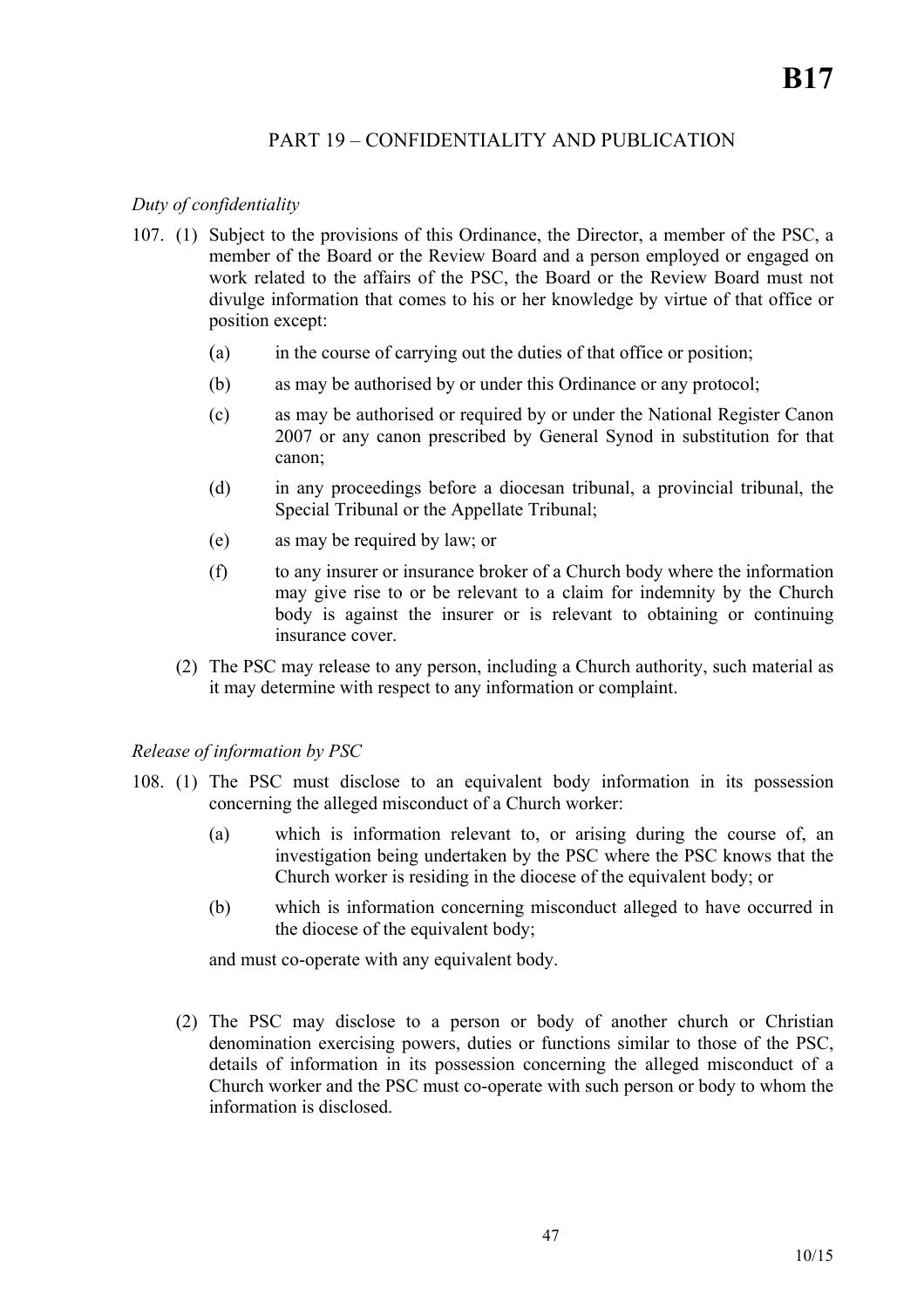# **B17**

## *Church authority may release information*

109. The relevant Church authority may release to any person such material as the Church authority may determine with respect to any information, complaint or finding.

## *PSC reports*

- 110. (1) Without disclosing the identity of any complainant or the details of any complaint, the PSC must report annually to the Diocesan Council on its activities for that calendar year.
	- (2) Notwithstanding subsection (1), the report of the PSC pursuant to that subsection may identify a Church worker who has been exonerated from an allegation the subject of the complaint or who has been the subject of a determination or recommendation by the Board or the Review Board favourable to the Church worker.
	- (3) The PSC must, in respect of every complaint with which it is dealing under this Ordinance, report either orally or in writing to the Bishop with such frequency and as fully as the Bishop may reasonably require.

# PART 20 – INDEMNITY

## *Obligation to indemnify*

- 111. The Diocesan Council must and is hereby authorised out of church funds under the control of the Synod to indemnify –
	- (a) the Director and any delegate of the Director;
	- (b) any carer appointed under this Ordinance or any protocol;
	- (c) the members of the PSC and each of them;
	- (d) any delegate of the PSC;
	- (e) the members of the Board and each of them;
	- (f) the secretary of the Board;
	- (g) any person appointed by the Board pursuant to this Ordinance;
	- (h) the members of the Review Board and each of them;
	- (i) the secretary of the Review Board;
	- (j) any person appointed by the Review Board pursuant to this Ordinance; and
	- (k) the Bishop;

in respect of any act or omission respectively by them in good faith and in the exercise or purported exercise of powers or functions, or in the discharge or purported discharge of duties, under this Ordinance in relation to a Church worker.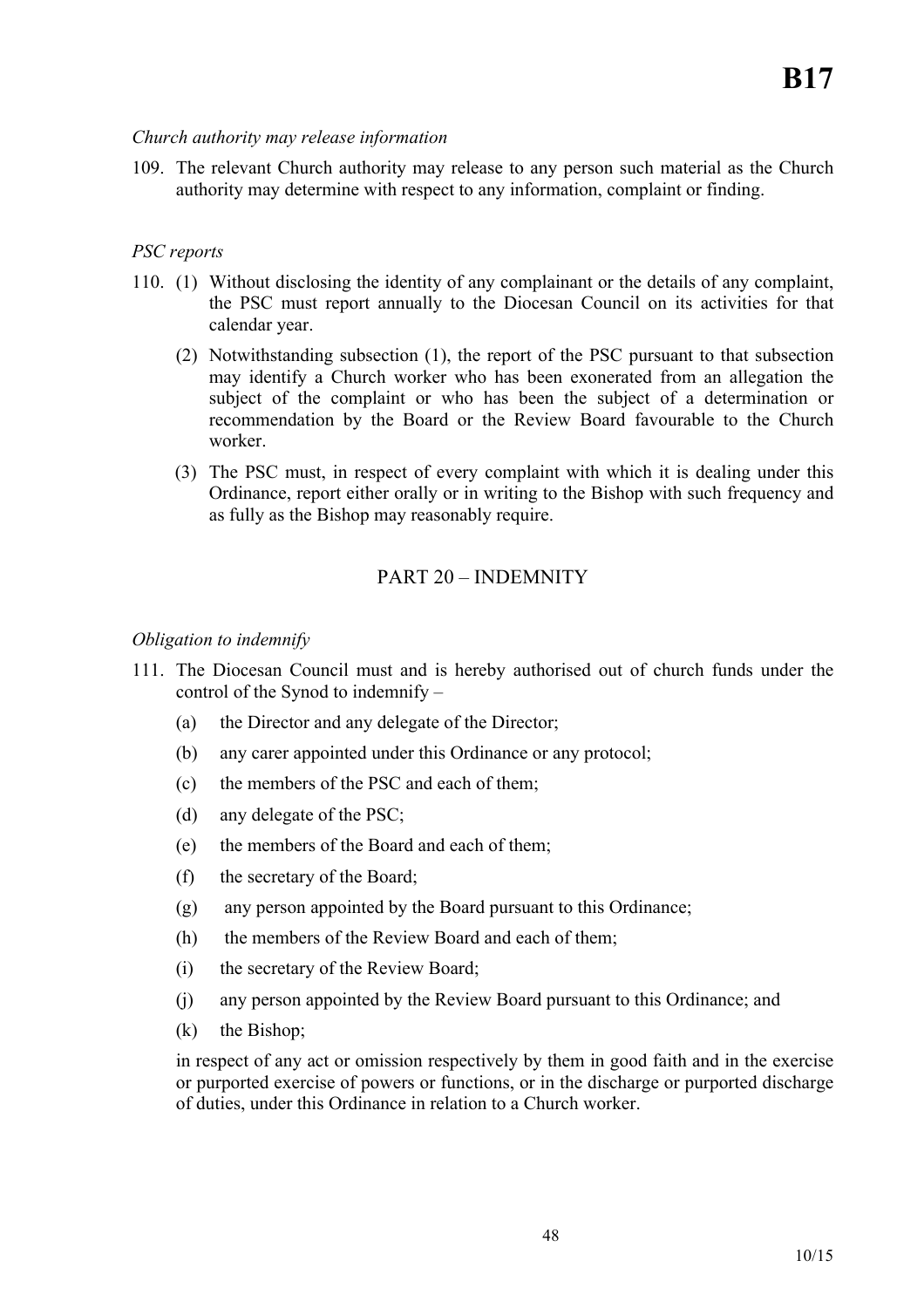# PART 21 – REGULATIONS

## *Regulation making power*

112. The Diocesan Council may from time to time make, amend or repeal regulations not inconsistent with the provisions of this Ordinance providing for records arising out of or incidental to the operation of this Ordinance and for all or any of the purposes, whether general or to meet particular cases, which may be convenient for the administration of this Ordinance or which may be necessary or expedient to carry out the objects and purposes of this Ordinance.

## PART 22 – REPEAL, COMMENCEMENT AND TRANSITIONAL

## *Repeal*

113. The Professional Standards Ordinance 2006 (hereinafter referred to as "the repealed Ordinance") is repealed.

## *Commencement*

114. This Ordinance shall take effect on a date ("the commencement date") to be determined by the Bishop after consultation with the Diocesan Council.

## *Transitional*

- 115. (1) The Code of Conduct approved under the repealed Ordinance as at the commencement date shall continue as a Code of Conduct approved under this Ordinance.
	- (2) The members of the Professional Standards Committee and the Director of Professional Standards holding office under the repealed Ordinance at the commencement date shall continue in their respective offices under this Ordinance.
	- (3) Any delegation of a function made by the Professional Standards Committee under the repealed Ordinance, other than a delegation not permitted under section 14 of this Ordinance, shall remain in force under this Ordinance.
	- (4) Any step taken to refer any information, as defined in the repealed Ordinance, to a member of the Professional Standards Committee or the Director of Professional Standards under the repealed Ordinance shall continue to have effect under this Ordinance, unless the matter has been resolved or determined before the commencement date, and any action taken under Parts 4, 5 or 6 of the repealed Ordinance by the Professional Standards Committee, the Director of Professional Standards or any delegate in relation to such information shall continue to have effect as if it were action taken under this Ordinance and, in the case of a matter before the Professional Standards Committee, as if it were the subject of a complaint under this Ordinance, subject nevertheless to any decision of the Professional Standards Committee, director or delegate made after the commencement date.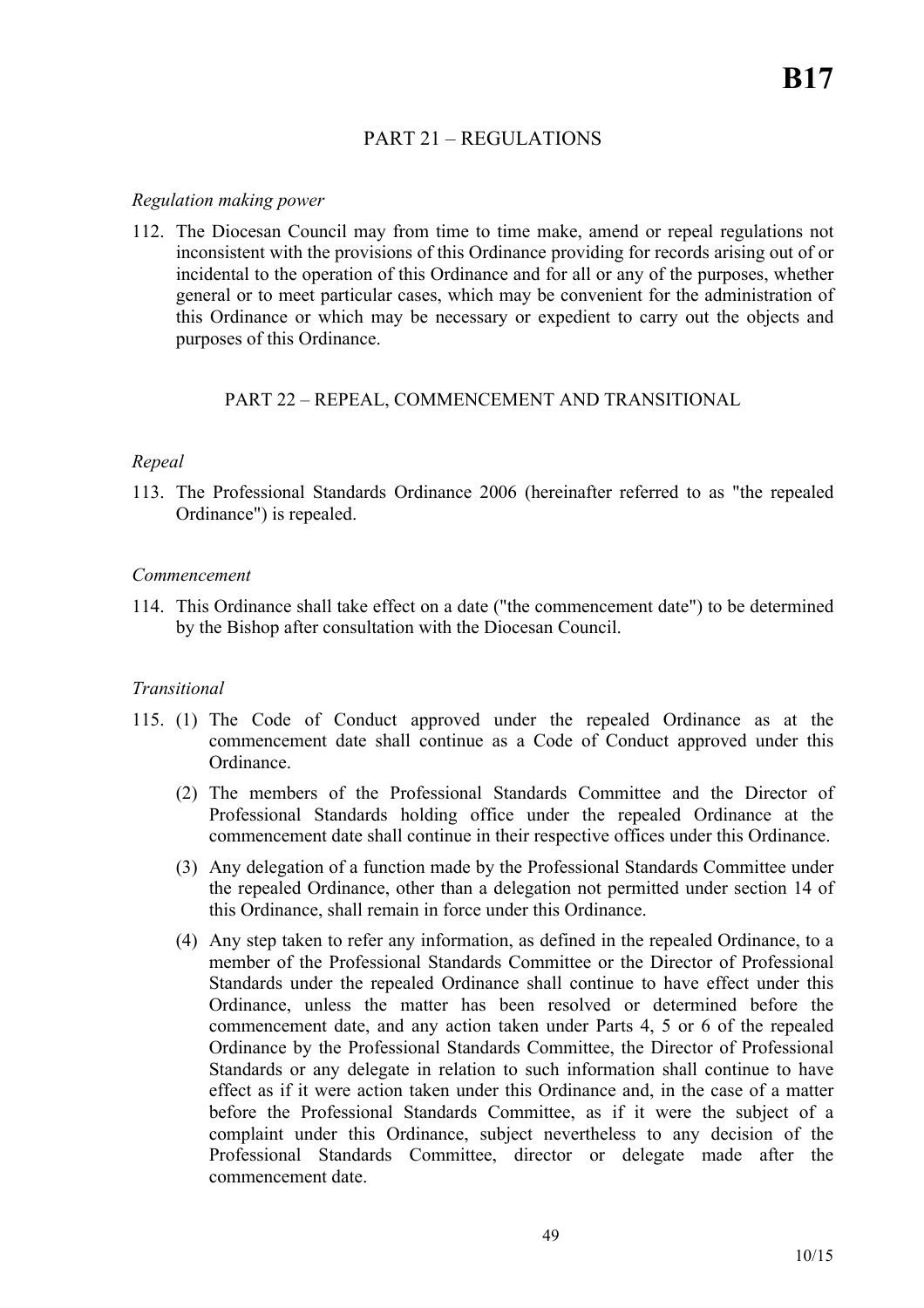**B17**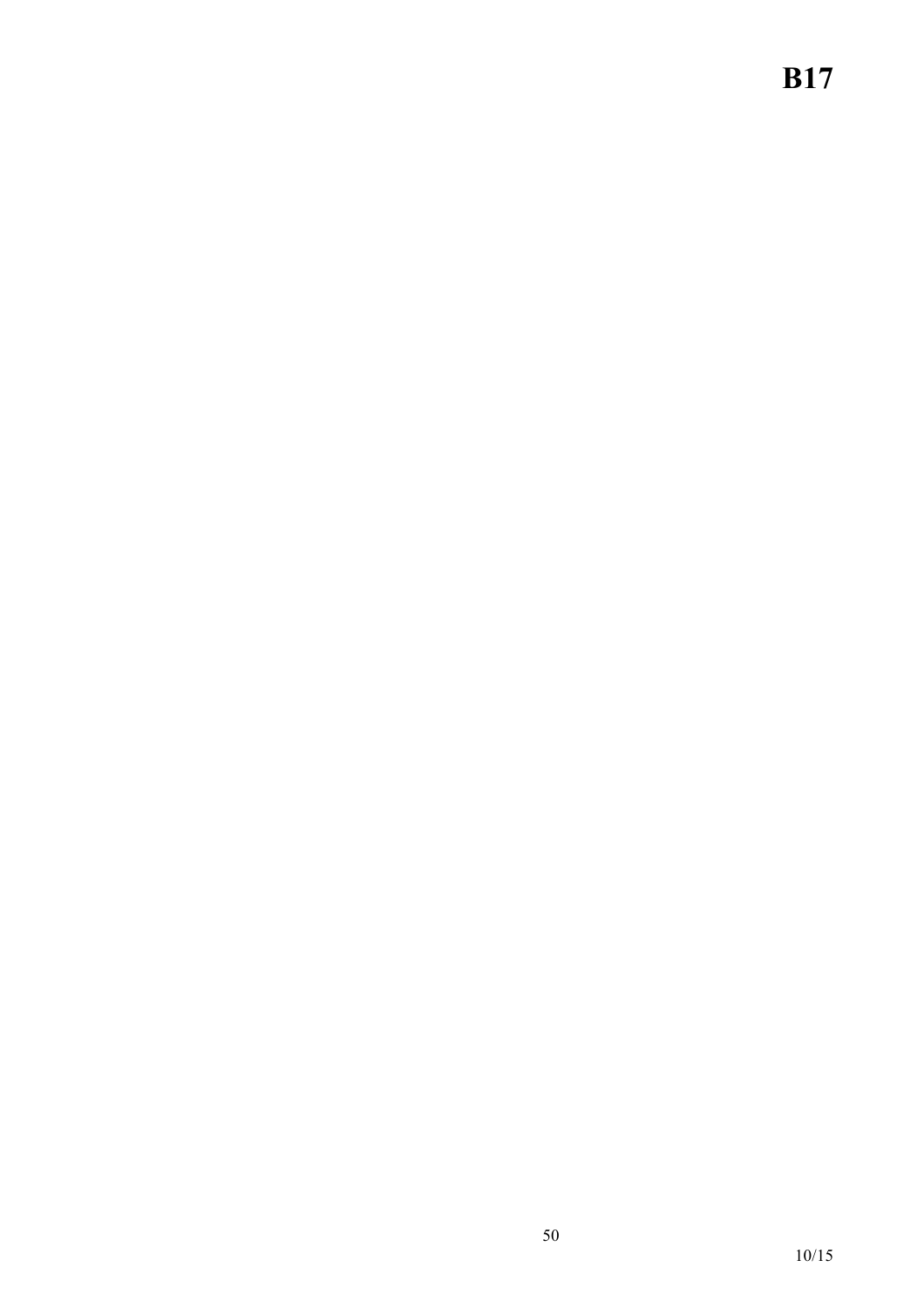- (5) Any suspension or prohibition order made under Part 6 of the repealed Ordinance having effect on the commencement date shall continue to have effect as if it were a suspension order or a prohibition order as the case may be under this Ordinance.
- (6) A Professional Standards Board constituted under the repealed Ordinance and holding office at the commencement date shall continue in office for the duration of the matter before it and shall have and may exercise any of the powers of a Board under this Ordinance in relation to that matter as if the matter were a complaint referred to the Board under this Ordinance.
- (7) If any question arises as to the powers of a Professional Standards Board acting under subsection (6) the matter shall be resolved by the President of that Board having regard to the matters referred to in section 79 of this Ordinance.
- (8) Any determination, recommendation or finding of fact of a Professional Standards Board acting under subsection (6) shall take effect as if it were a determination, recommendation or finding of fact made under this Ordinance.
- (9) Nothing in this Ordinance shall affect the validity or operation of any determination or recommendation made or given effect under the repealed Ordinance.

Approved Synod 18 October, 2015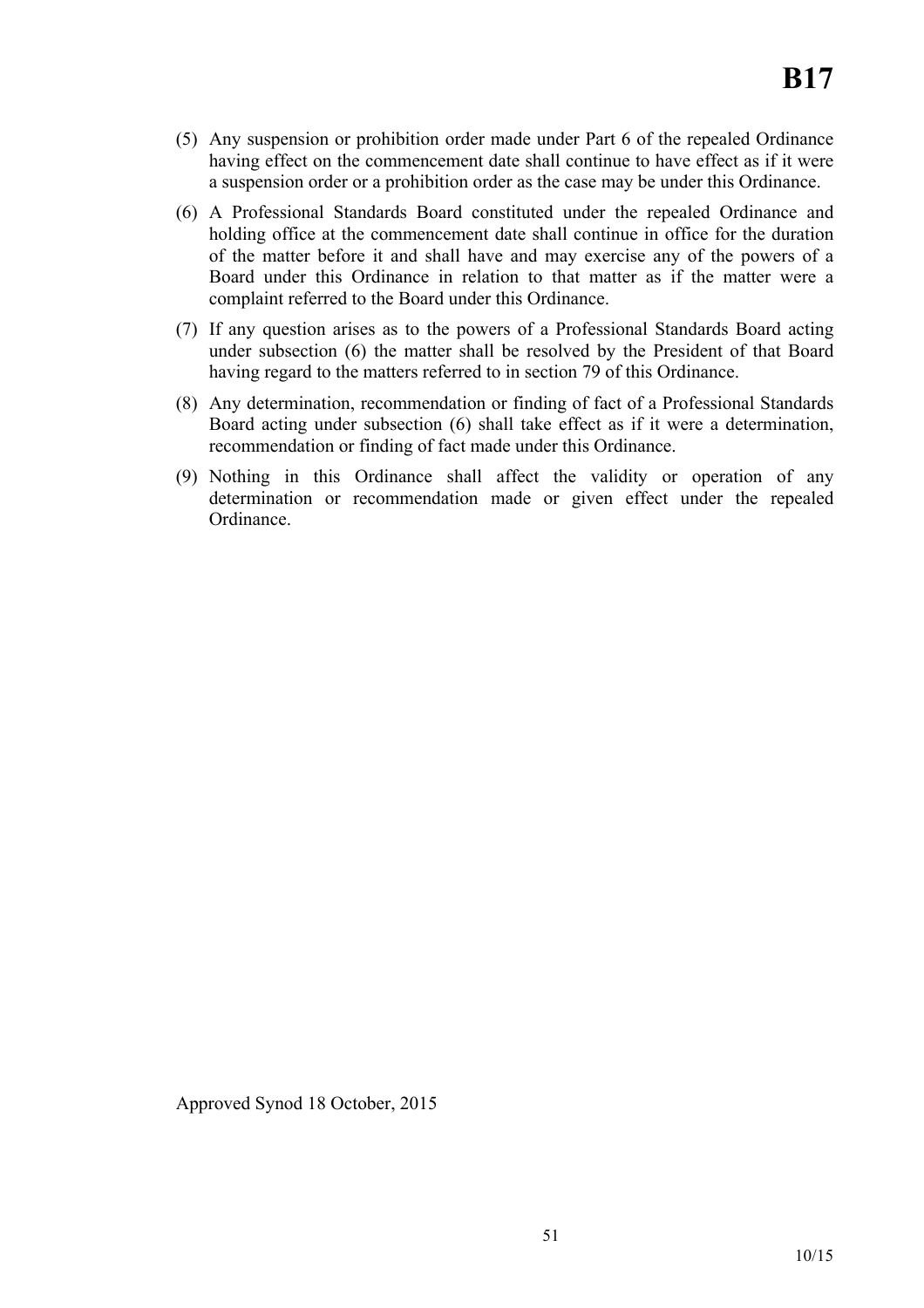# THE SCHEDULE

TO

I,

ARCHBISHOP OF ADELAIDE do by these presents hereby depose you from Holy Orders (particulars of which are set out below) in accordance with the recommendation of the Professional Standards Board of the Diocese of Adelaide.

PARTICULARS OF HOLY ORDERS:

# FULL NAME AND ADDRESS:

|                   |    | <b>ORDAINING</b><br><b>BISHOP</b> | <b>PLACE</b> | <b>DATE</b> |
|-------------------|----|-----------------------------------|--------------|-------------|
| <b>ORDINATION</b> | AS |                                   |              |             |
| DEACON:           |    |                                   |              |             |
| <b>ORDINATION</b> | AS |                                   |              |             |
| PRIEST:           |    |                                   |              |             |
| CONSECRATION AS   |    |                                   |              |             |
| BISHOP:           |    |                                   |              |             |

DATED:

SEALED: